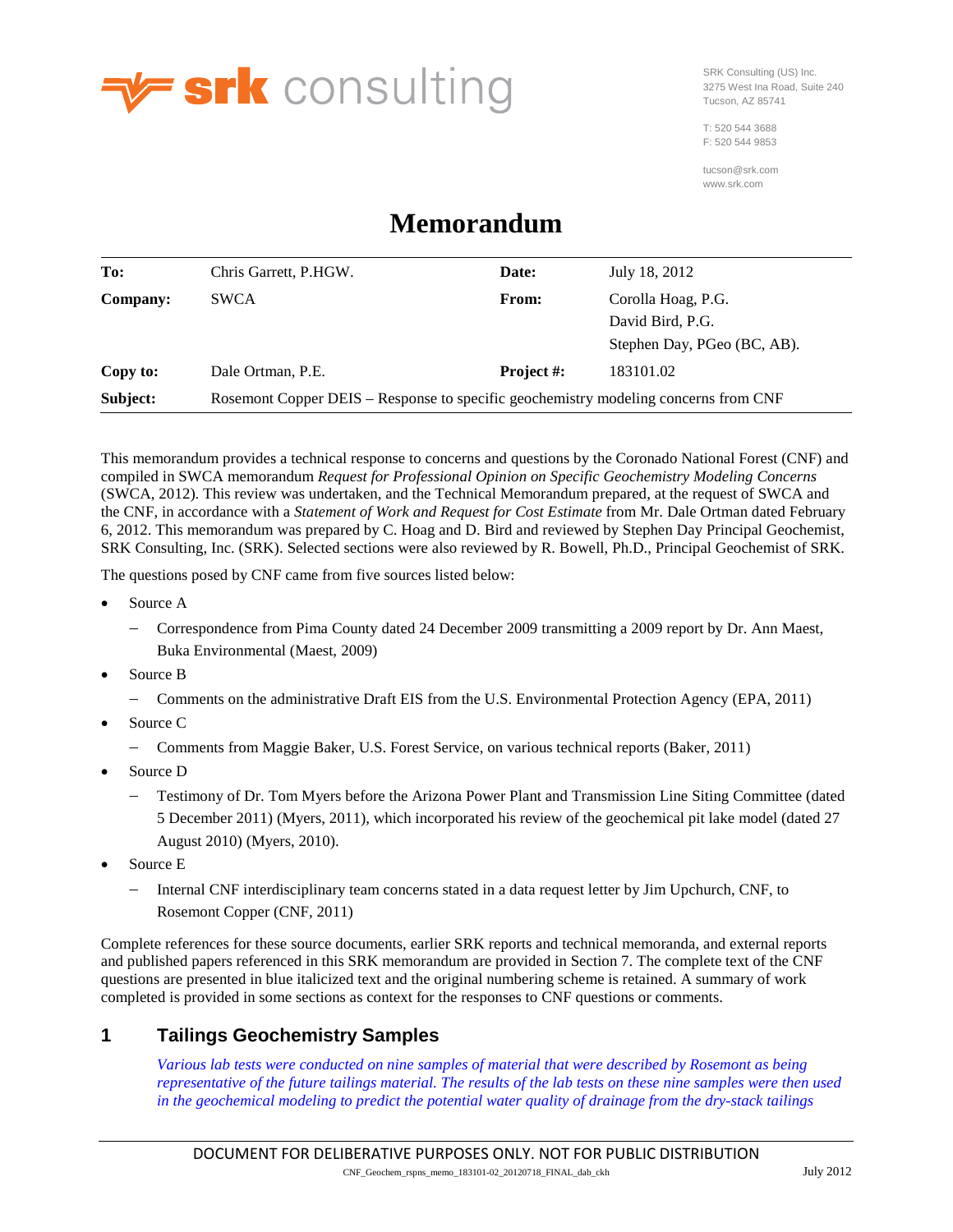*facility. Concerns were raised as to whether these nine samples were actually representative of the tailings material, and whether the number of samples was sufficient to represent the tailings material. (Source: A, C)*

## Summary of Work Completed by Rosemont

Geochemical testing was performed on ten tailings samples generated during bench-scale metallurgical test work by Rocky Mountain States R & D of Vail, Arizona – four in 2006-2008 and six in 2010 as shown in [Table 1](#page-2-0) and described by Tetra Tech (2010d). Geochemical test work was designed to follow Arizona Department of Environmental Quality (ADEQ) guidance for Tier #1 geochemical testing of mine waste materials (ADEQ, 2004b, Appendix B). The tests performed included acid base accounting (ABA), Net Acid Generation testing (NAG pH) (Stuart, 2005), total metals analysis, and Synthetic Precipitation Leaching Procedures (SPLP) (EPA Method 1312, EPA, 1994). Seven of the samples were additionally tested using the Meteoric Water Mobility Procedure (MWMP) (ASTM, 2002). Kinetic tests following ADEQ guidance for Tier #2 geochemical test work was also performed; these evaluations consisted of humidity cell tests (HCT), field column tests, and radiochemical analyses.

Eight of the 10 tailings samples tested consisted of single rock-formations comprising the five dominant sulfide ore types (88.8% of sulfide materials) to be extracted during the life-of-mine. The production tonnages and the percentages of sulfide material by weight are shown in Table 3 of Tetra Tech (2010d). Two samples were physical blends prepared with more than one rock type representing the spatial area of the first two mining phases and in the approximate proportion to the rock materials to be mined during these specific mining phases (Year 0-3 and Year 4-7) as shown i[n Table 2.](#page-2-1) The same selection process was used to prepare both single-rock and multi-rock samples. Split historic and recent drill core and recent core coarse rejects were selected by Tetra Tech from drillhole intervals of the desired rock type and copper grade from spatially and vertically representative locations within the life of mine pit or within the materials to be mined in a specified period (Tetra Tech 2009, 2010d).

To represent the final mine phase (Year 8-21), a physical tailings sample was not prepared. Instead, leachate results were calculated using the results from the single-formation SPLP and MWMP samples that were taken from the area of the production plan for Year 8-21 (Tetra Tech, 2010e). The results were proportionally mixed in the fate and transport model using computer code PHREEQC, according to the rock type percentages forecast to be mined during this period as documented in Table 5 of Tetra Tech (2010l) and recopied below in [Table 2.](#page-2-1) This approach is not ideal. A tailings sample representing the material expected in the later part of the mine life should be prepared and tested during future metallurgical test work, and the results used to update the predictive calculations.

During the review of preliminary SPLP analyses, Tetra Tech discarded from further use the SPLP results forTailings-May2006 because the reporting limits were not low enough to provide meaningful comparison with reference Arizona water quality standards. The ABA and whole rock analyses from this sample, however, are valid.

Sulfide-sulfur concentrations measured in the ten ABA tests ranged from <0.01% to 0.29% in nine of the ten samples with an average 0.11% sulfide-sulfur. The remaining sample (Epitaph) showed the highest sulfidesulfur concentration of all the materials tested with 0.72% sulfide-sulfur content. SRK previously requested clarification from Tetra Tech on the source of soluble sulfate-sulfur in the samples representing pit wall rock and tailings samples (SRK, 2010c). The soluble sulfate-sulfur content was attributed to gypsum in the unmineralized rock and skarn units rather than to the potential presence of rapidly dissolving acid sulfate salts (Tetra Tech, 2010k). SRK concurs with this assessment as gypsum-rich marl is documented in the Epitaph Formation on site (Daffron and others, 2007) and elsewhere in southern Arizona (Creasey, 1967). Both anhydrite and gypsum were recorded by Montgomery & Associates (M&A) in the geology logs for the Rosemont pit monitoring wells (M&A, 2007; 2009a).

The Net Neutralizing Potential (NNP) for the ten tailings samples tested ranged from a low of 180 tons  $CaCO<sub>3</sub>/kton$  rock in the Colina sample to 539 tons CaCO<sub>3</sub>/kton rock in the Horquilla sample; the average NNP was 314 CaCO<sub>3</sub>/kton. The ratio of neutralizing potential to acid generating potential (NP:AP) ranged from a low of approximately 18 in the Epitaph sample to 2210 in the Tailings-022807 sample. Using average value for both NP value in the numerator and the AP value in the denominator, the average NP:AP for the 10 samples was 60; this average value indicates the material has a high capacity for acid neutralization and extremely low to negligible potential for acid generation. The results demonstrate the materials as being nonacid generating according to the industry-standard criteria of non-acid generating materials having a NNP values greater than 20 tons  $CaCO<sub>3</sub>/kton$  rock and a NP:AP of greater than 3:1.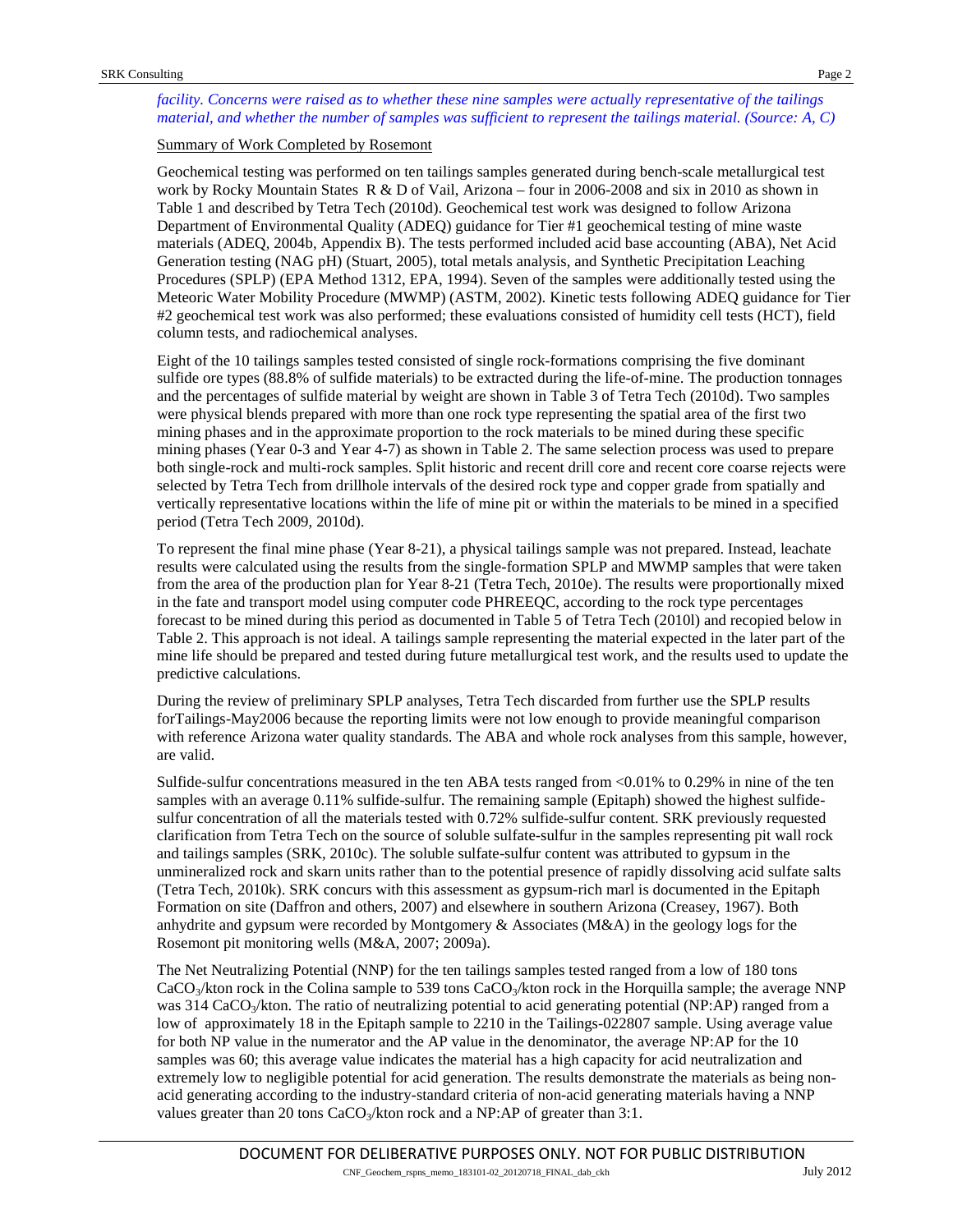| Sample ID                        | Date<br><b>Collected</b> | <b>Rock Unit</b><br><b>Tested</b>               | <b>ABA</b> | NA<br>G<br>pН | Whole<br>Rock | <b>SPLP</b> | <b>MWMP</b> | <b>HCT</b> |
|----------------------------------|--------------------------|-------------------------------------------------|------------|---------------|---------------|-------------|-------------|------------|
| Tailings - May 2006              | 5/19/2006                | Horquilla Ls                                    | X          |               | X             | D           |             |            |
| Tailings - 022807                | 2/28/2007                | Horquilla Ls                                    | X          | X             | X             | X           |             | X          |
| Tailings-05 June 2007            | 6/5/2007                 | Horquilla Ls                                    | X          | X             | X             | X           | X           |            |
| Year 0-3 Tailings<br>(composite) | 7/2008                   | 72.9% Horquilla<br>21.3% Earp<br>5.8% Escabrosa | X          |               | X             | X           | X           | X          |
| Year 4-7 Composite               | 6/21/2010                |                                                 |            | X             | X             | X           | X           |            |
| Horguilla                        | 6/21/2010                | Horquilla Ls                                    | X          | X             | X             | X           |             |            |
| Colina                           | 7/8/2010                 | Colina Ls                                       | X          | X             | X             | X           | X           |            |
| Epitaph                          | 7/8/2010                 | Epitaph Fm.                                     | X          | X             | X             | X           | X           |            |
| Earp                             | 7/1/2010                 | Earp Fm.                                        | X          | X             | X             | X           | X           |            |
| Escabrosa                        | 7/1/2010                 | Escabrosa Ls                                    | X          | X             | X             | X           | X           |            |

#### <span id="page-2-0"></span>**Table 1 Tailings samples - Rock composition and test work performed**

Source: Modified from Tetra Tech, 2010d, Table 1.

D=Discarded as reporting limits were too high to compare results with reference Arizona Aquifer Water Quality Standards for trace metals.

<span id="page-2-1"></span>

| Table 2 Tailings tonnages and sulfide ore rock types represented by composite tailings samples (Tetra |  |
|-------------------------------------------------------------------------------------------------------|--|
| Tech, 2010l, Table 5)                                                                                 |  |

| <b>Rock Type</b>  | Tons of<br>Tailings | $%$ of<br><b>Tailings</b> | Tons of<br><b>Tailings</b> | % of<br><b>Tailings</b> | Tons of<br>Tailings | % of<br><b>Tailings</b> |  |
|-------------------|---------------------|---------------------------|----------------------------|-------------------------|---------------------|-------------------------|--|
|                   | Years 0-3           |                           | Years 4-7                  |                         | <b>Years 8-21</b>   |                         |  |
| Mixed Horquilla   | 0                   | 0                         | 151                        | 0                       | 12209               | 3                       |  |
| Sulfide Epitaph   | 86                  | 0                         | 2,804                      | 3                       | 45.105              | 13                      |  |
| Sulfide Colina    | 21                  | $\Omega$                  | 11,011                     | 10                      | 68,188              | 19                      |  |
| Sulfide Earp      | 9,051               | 11                        | 26,043                     | 24                      | 55,959              | 16                      |  |
| Sulfide Horquilla | 51,061              | 63                        | 56,793                     | 52                      | 39,043              | 39                      |  |
| Sulfide Escabrosa | 4,082               | 5                         | 1,222                      |                         | 14,506              | $\overline{4}$          |  |
| Sulfide Other     | 17,219              |                           | 12,237                     | 11                      | 18,663              | 5                       |  |
| <b>Total Ore</b>  | 81,520              | 15                        | 110,261                    | 20                      | 353,673             | 65                      |  |

Notes: Tonnages and percentages listed in Tetra Tech's November 23, 2010 memorandum (2010l) changed slightly to those listed in 2012 by Geochemical Solutions but the changes are not material.

# **1.1 Question 1a and Response**

#### *Did SRK find that the rock types of the nine samples used for the geochemical modeling of the tailings facility were adequate to represent the geologic character of the future tailings material?*

In SRK's professional opinion, Tetra Tech demonstrated that the rock types selected to represent the tailings samples were adequate to represent the geologic character of the future tailings material. Although limited in number, the tailings samples do include materials that are geologically representative of the future materials. Additional tailings samples would only be minimally more geologically representative because of the large numbers of core intervals used and the wide spatial and vertical distribution of materials included in the original tailings samples.

The ore composite materials were chosen by Tetra Tech and Rosemont to represent the five dominant sulfide rock types comprising 88.8% of the rock types expected to be mined, processed, and deposited in the tailings facility according to Rosemont's mine plan by year (Table 1, Tetra Tech, 2010d; Table 1 of Geochemical Solutions, 2012). Geologic representativeness was achieved by selecting historic and recent drill core and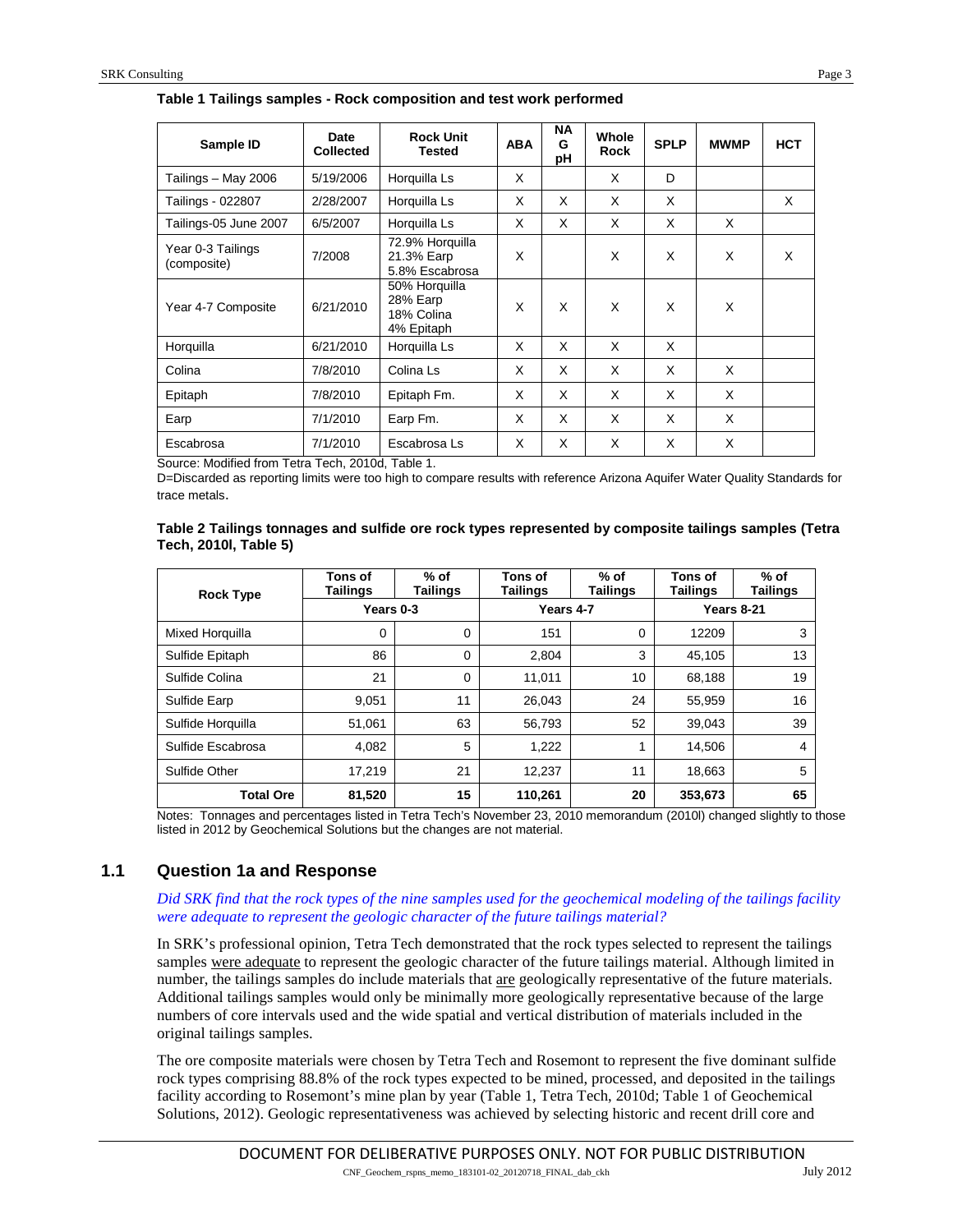recent drill core coarse rejects from numerous drillholes intervals located within the shape of the ultimate proposed open pit. Itemized by drillhole name, footage below surface, and rock type, the selected intervals adequately represent the vertical and lateral variability of the dominant host rocks and mineralization types within the mixed oxide-sulfide and sulfide portions of the deposit (Tetra Tech 2010d, Attachments A through C). For example as shown in [Table 3,](#page-3-0) the single Epitaph tailings sample is a composite of 150 different core intervals from 17 drillholes comprising the Epitaph Formation at various pit locations and depths.

Ten tailings samples, prepared from numerous core sample intervals, were processed by Mountain States R & D of Vail, Arizona, and were subsequently geochemically tested<sup>[1](#page-3-1)</sup>. The samples have usable analyses as follows: ten ABA and total metals analyses, nine SPLP leachate analyses, seven MWMP leachate analyses, and two 35-week HCT results. The HCTs were run to the minimum number of weeks to assess release rates. SRK recommends confirmatory HCTs and additional test work be performed during future operations or closure planning investigations when actual tailings materials are available to test. The leachate quality designated for Years 8-21 in the tailings fate and transport model was derived by calculating a representative chemistry based on chemistry generated from single-formation tailings samples and then mixed in proportions appropriate to the percentages of each formation planned to be mined during this period as shown in [Table 2.](#page-2-1)

| Sample ID             | <b>Rock Unit Tested</b>      | # Drill<br><b>Holes</b> | # Intervals<br>Sampled                | %Samples<br><b>Relative to</b><br>Rock Type % |
|-----------------------|------------------------------|-------------------------|---------------------------------------|-----------------------------------------------|
| Tailings – May 2006   | Horquilla                    |                         | Core and<br>coarse                    | 100%                                          |
| Tailings - 022807     | Horquilla                    | 1                       | rejects from                          | 100%                                          |
| Tailings - 05June2007 | Horquilla                    |                         | 3 intervals<br>representing<br>414 ft | 100%                                          |
| Year 0-3 Tailings     | 72.9% Horquilla              | 11                      | 99                                    | 71.2%                                         |
| (composite)           | 21.3% Earp<br>5.8% Escabrosa | 7<br>2                  | 31<br>9                               | 22.3%<br>6.5%                                 |
|                       | 50% Horguilla                | 17                      | 28                                    | 49.1%                                         |
|                       | 28% Earp                     | 8                       | 15                                    | 26.3%                                         |
| Year 4-7 Composite    | 18% Colina                   | 6                       | 10                                    | 17.5%                                         |
|                       | 4% Epitaph                   | 4                       | 4                                     | 7%                                            |
| Horquilla             | Horquilla                    | 27                      | 150                                   | 100%                                          |
| Colina                | Colina                       | 15                      | 140                                   | 100%                                          |
| Epitaph               | Epitaph                      | 17                      | 150                                   | 100%                                          |
| Earp                  | Earp                         | 29                      | 147                                   | 100%                                          |
| Escabrosa             | Escabrosa                    | 15                      | 150                                   | 100%                                          |

<span id="page-3-0"></span>**Table 3 Drillholes and core reject intervals used in the tailings samples**

Source: Compiled from Tetra Tech, 2010d Attachments B and C.

# **1.2 Question 1b and Response**

-

#### *Were nine samples an adequate number to adequately represent the future tailings material?*

Tetra Tech has proposed that the ten samples were an adequate number to represent the future tailings material because of the large number of individual core intervals included in the samples. Tetra Tech's memoranda on sample selection method (Tetra Tech, 2010d; 2010h) provides evidence to confirm that the samples selected are representative of predicted future materials to be mined, processed, and disposed of as tailings.

The samples were prepared to represent the dominant materials mined during the life of mine as documented in mine production tables provided in Tetra Tech's reports (2010d; 2010h). For example, four single-formation samples (40% of the ten samples) were tested on the Horquilla Formation, which is estimated to be approximately 47% of the material mined during the life of mine and the majority of material mined during the first 7 years (Tetra Tech, 2010d). In SRK's opinion, although the number of tailings samples prepared and analyzed is extremely limited, the materials used in the samples do appear to be spatially and vertically

<span id="page-3-1"></span> $^1$  Note the level of geological descriptive documentation for six samples prepared in 2010 is more detailed than that prepared for the four samples from 2006-2007.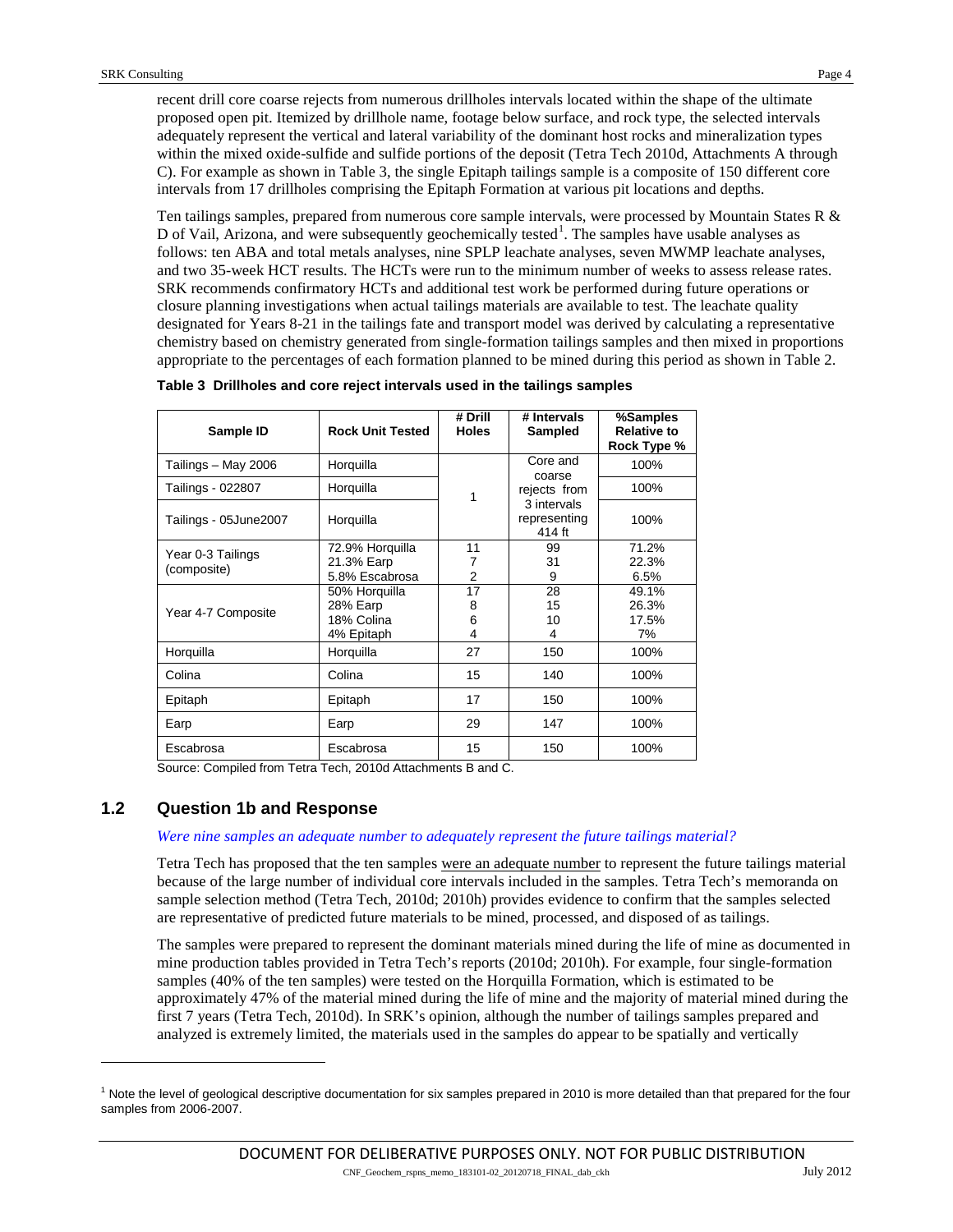representative of the materials to be extracted during the life of mine based on the itemization of drill core intervals and depths and the mapped sample locations.

# **1.3 Question 1c and Response**

# *What is the possibility that mineralogical differences within a formation (like the Horquilla) could result in areas of problematic water quality?*

Local mineralogical differences within a particular formation can result in potentially elevated, naturally occurring concentrations of specific groundwater constituents in contact with local facies of any particular formation. Local variability within a deposit is typically blended by mining and metallurgical processes. In SRK's professional opinion, the effect of mineralogical variability within a formation was adequately addressed during Tetra Tech's geochemical test work program. They evaluated the chemistry of all site formations (total metals analysis, ABA), using hundreds of individual core samples to represent the vertical and lateral variability in mineral constituents for each formation.

# **1.4 Question 1d and Response**

# *Is there a need for mineralogical detail of the tailings samples to determine the potential for areas of problematic water quality to occur?*

Mineralogical detail is essential site knowledge needed to interpret geochemical test work and assess the potential for soluble constituents, such as sulfate and mineral salts, to be created during weathering of the tailings. This type of detailed mineralogy, however, provides the most realistic and reliable data only after there are actual tailings to test. In SRK's opinion, the test work (ABA, SPLP, MWMP, HCT) conducted to date on the simulated tailings samples is adequate to predict whether there should be concerns about problematic water quality resulting from weathering of the tailings.

#### General Comments on Rock Type Mineralogy

Mineralogical review and identification is an important step to understand the characteristics of the materials tested including waste, oxide/sulfide ore, and tailings materials. This helps to assess the rate of mineral reactions that could occur based on deposit-specific and sample-specific information such as mineral species present and their respective grain sizes. For example, minerals with a small grain size have greater surface area and typically react more quickly. Mineral species such as quartz and orthoclase formed at low crystallization temperatures are very stable at the low temperature environment found at Earth's surface. Minerals such as olivine, calcium plagioclase, and amphibole, which were formed at high crystallization temperatures, typically react/weather quickly when exposed to the surface conditions. Mineralogical studies also typically provide information on secondary oxide and sulfide minerals and mineral salts, if present, that may potentially be readily flushed out and influence water quality in contact with these minerals. For example, precipitated salts such as melanterite [FeS<sub>4</sub>.7H<sub>2</sub>O] and jarosite [KFe<sub>3</sub><sup>3+</sup> (SO<sub>4</sub>)<sub>2</sub>(OH)<sub>6</sub>] are potential sources of acidity when they are re-solubilized (ASTM, 1996).

# Mineralogical Information Available about Rosemont Deposit

General mineralogical characteristics of the host rocks and ore found at in the Rosemont area was provided to Tetra Tech by Rosemont geologists familiar with the deposit geology; this orientation occurred during Tetra Tech's initial field investigations (Vector, 2006). Tetra Tech personnel examined the deposit geology in drill core and in the available surface outcrops and prospect pits. Mineralogical documentation of the samples tested by Tetra Tech includes rock type and is further designated as waste, oxide ore, sulfide ore, and tailings according to copper grades. No specific environmental mineralogical analysis was completed for this study. It is recommended that mineralogical test work be undertaken during future operations to support closure planning.

During various reviews, SRK requested clarification from Tetra Tech on the mineral species present in the host rocks and those precipitated during mineralization and metasomatism, hydrothermal alteration, and subsequent oxidation through exposure on pit walls, and in contact with pit lake water (SRK, 2011a; 2011b; 2011c). SRK's questions focused on ensuring that Tetra Tech had identified minerals relevant to the interpretation of the test results and inclusion as source terms in the geochemical models. Tetra Tech addressed these comments and questions in their memoranda and in oral comments (i.e. conference call on May 5, 2011) (Tetra Tech, 2010k; 2010l).

The mineralogical assemblages found on site in the host rocks, mineralized skarn, and hydrothermally altered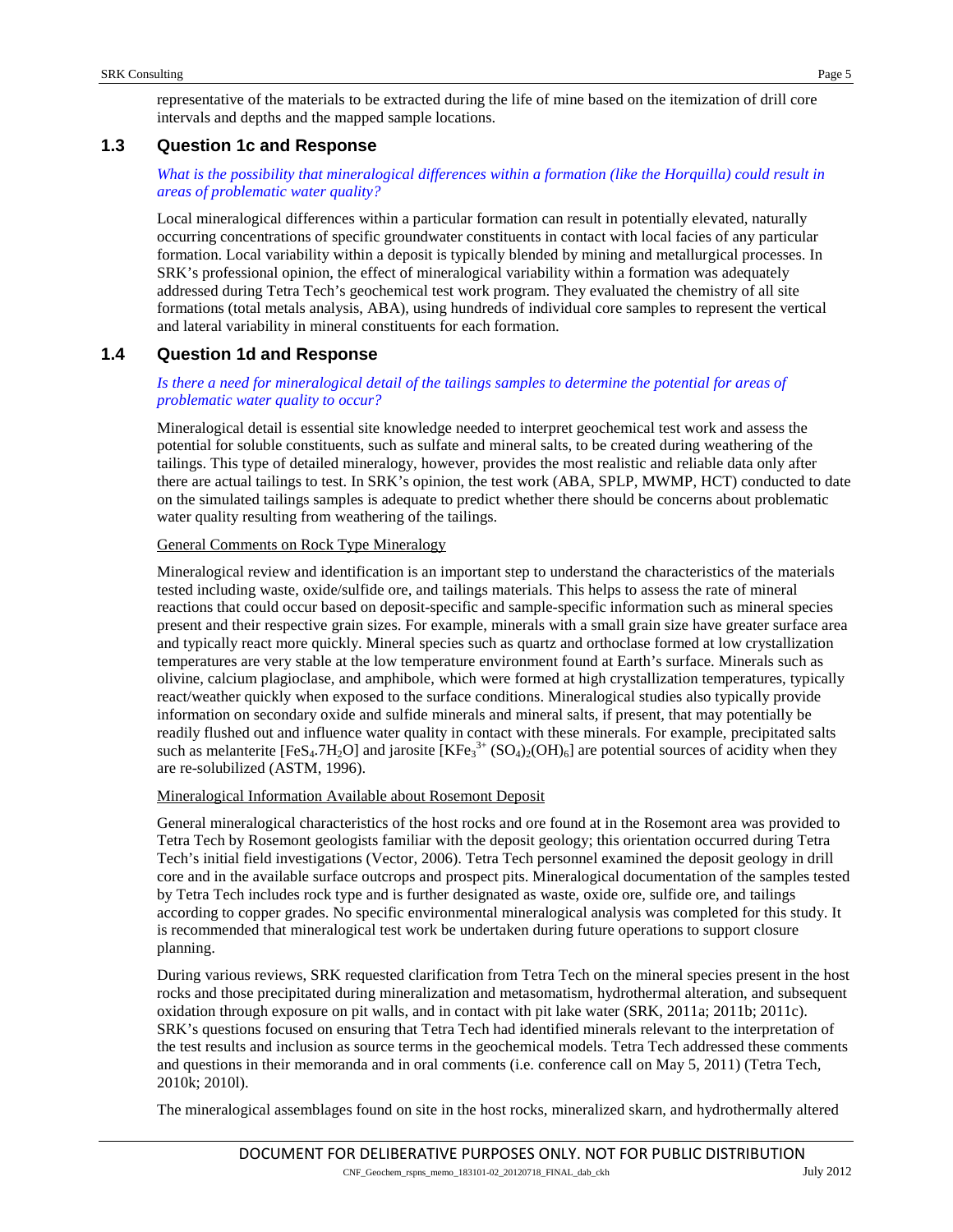rocks are documented in a number of sources (Drewes, 1971; Anzalone, 1995; McNew, 1981; Daffron and others, 2007). The host rocks (i.e. non-mineralized Horquilla, Colina, etc.) have well understood ranges of concentration in basic rock-forming constituents (calcite, quartz, feldspar, etc.) characteristic of unmineralized limestone, dolomite, and sandstone. Mineralized samples contain a variety of rock-forming minerals such as quartz, calcite, gypsum, as well as calcsilicates and metal (sulfide, oxide, silicate, and carbonate) constituents in skarn and mineralized intrusive rocks. These mineralization characteristics (type, size, distribution, association) and relative mineral percentages have been documented in the literature and are typically recorded by the site geologists and geologists at nearby similar deposits in southern Arizona.

## Tailings Mineralogy

Detailed mineralogy on the tailings samples typically provides the percentages of the sulfide minerals (pyrite, residual copper sulfides) present (perhaps by size fractions), and the relationship of sulfides and the associated non-sulfide gangue minerals. The latter item includes an assessment of the degree of encapsulation of the residual sulfides (i.e. those sulfides not concentrated and removed during processing) by resistant minerals such as highly stable quartz or potassium feldspar. This helps to estimate how much of the residual sulfide is in ready contact with the atmosphere and could potentially weather and react to generate acidity and metals. Sulfides that are encapsulated by minerals with low chemical reactivity are not readily accessible to the atmosphere. The encapsulated portion of the sulfide content is therefore essentially inert. Weathering of occluded sulfides will occur only after the breakdown and dissolution of the inert encapsulating mineral.

Tetra Tech has documented the rock type for the simulated tailings materials and that the intervals used had pre-processing head grades between the 0.2% total copper (sulfide cutoff grade) and 1% total copper. Lacking in the Tetra Tech sample documentation are specifics on the percentage of sulfides and associated gangue minerals present (i.e. calcite, quartz, garnet, etc.) in the samples sent for metallurgical test work and subsequent environmental analysis. The descriptions were apparently not compiled by Tetra Tech because the dominant rock types are overwhelmingly alkaline (limestone, marble, limey sand/siltstone, skarn), and the trace mineral constituents were not expected to change the net neutralizing capacity of the tailings materials.

# **1.5 Question 1e and Response**

#### *Does the use of compositing of acid-generating and non-acid generating rock types for the tailings samples under represent the potential for areas of problematic water quality to occur?*

The range of water quality results (high and low) expected at a site or in a single rock formation is not as well understood when more than one rock type is tested in a single sample. A composite sample provides results based on a blended composition that may mask the high or low peaks produced by individual samples of the rock type.

In the Rosemont test work, however, 80 percent of the samples tested were single-formation samples and the rock types by mass are dominantly alkaline. Two mass-weighted composite samples were prepared to reflect the proportional mass of rock types mined during production Years 0-3 and 4-7. In SRK's professional opinion, the use of compositing to prepare these two multi-rock tailings samples does not under represent the potential for areas of problematic water quality to occur because the samples were composited according to the characteristics and proportions of rock types to be mined.

#### Compositing Test Samples with Respect to Production Procedures

Preparation of a composite sample that reflects the proportional mass of materials to be excavated during different production years is a valid approach to understand the physical and chemical properties of those materials. Mine operations typically are designed on 50-foot bench heights that commonly intersect multiple rock types on a single bench elevation. On a daily basis, shovels will be stationed in different areas of the expanding pit and will mine different rock formations. The shovel is likely to intercept two rock units in a single pass of the bucket depending on what rocks are exposed in a particular bench face. Rock from different parts of the pit will be transported to the primary crusher where blending will occur on a truck-by-truck basis before the material is taken for secondary crushing, processing, and tailings disposal.

What is mined and ultimately placed on the Dry Stack Tailings facility will represent a well-homogenized blend of materials each day. Any potentially acid-generating, single-formation material (i.e. Bolsa Quartzite) deposited on the Dry Stack Tailings facility in a thin layer will be overwhelmed in volume by the blended acidneutralizing rock types mined from different areas of the pit and placed on the Dry Stack Tailings on a daily basis.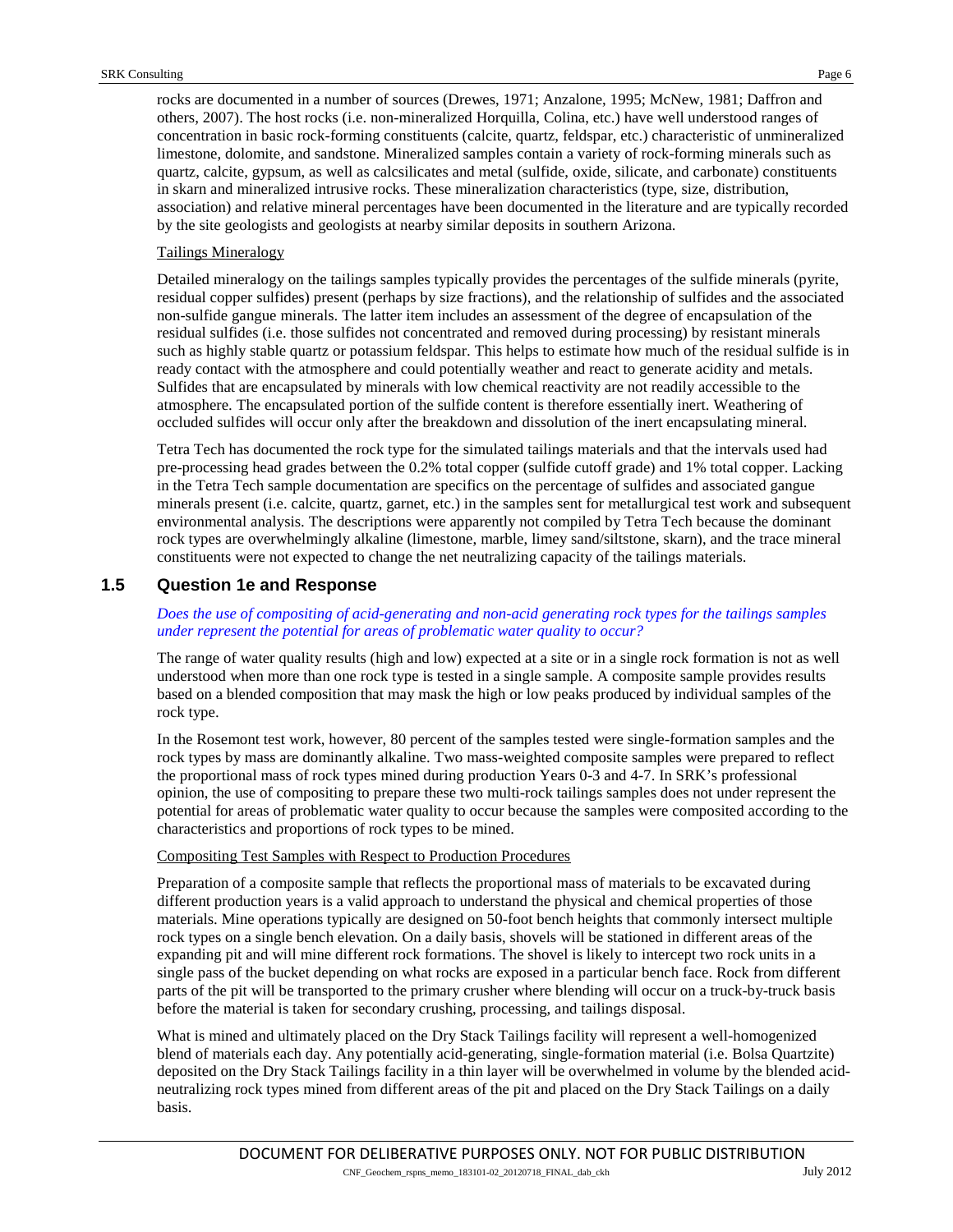#### Summary of Results

As mentioned in Section [1,](#page-0-0) the average NP:AP for the ten tailings samples (representing 88.8% of the sulfide material to be mined) was 60 CaCO<sub>3</sub>/kton rock. This value supports the NNP determination that the average, blended material has a high capacity for acid neutralization and extremely low to negligible potential for acid generation. The criteria of NNP values greater than 20 tons  $CaCO<sub>3</sub>/k$ ton rock and a NP:AP greater than 3:1 confirm the Rosemont material is not acid generating. Select Rosemont sulfide ore, primarily the Bolsa (~0.2% of sulfide materials mined) and Epitaph (~9% of materials mined) have the potential to generate acid or uncertain potential to generate acid, respectively. These minor ore constituents will be blended with and overwhelmed by the mass of dominantly net neutralizing materials, especially the Horquilla Limestone.

While not directly relevant to results for the tailings samples, Geochemical Solutions of Loveland, Colorado recently prepared a graph showing the weighted annual Net Neutralizing Potential (NNP) in the waste rock and the running average [\(Figure 1\)](#page-6-0) respect to the of waste rock expected to be produced during the life of the Rosemont mine (Geochemical Solutions, 2012). The weighted annual averages were calculated by using the percentage of each rock type by mass to be mined each year and the average NNP documented for each rock type. During the life of mine, the annual NNP maintains a value of greater than  $75 \text{ CaCO}_3/k$ ton rock, which demonstrates a high capacity to neutralize acid and a low potential to generate acidity according to geochemistry research guidance. SRK has not seen a graph similar to that shown i[n Figure 1](#page-6-0) for the anticipated NNP for tailings materials by production year. A graph such as the one prepared for waste rock would be helpful for CNF to understand the range of expected NNP values and expected running average NNP on an annual basis for tailings materials.



Source: Geochemical Solutions, 2012. Note that materials with a NNP>20 are considered to have high capacity for neutralizing acid.

**Figure 1 Weighted annual NNP and running average NNP of waste rock produced during life of mine** 

# <span id="page-6-0"></span>**2 Tailings Geochemistry Samples**

*A variety of characterization tests were run on representative rock samples, including humidity cells (16 samples representing 4 lithologies), acid-base accounting (226 samples representing 17 lithologies), Synthetic Precipitation Leaching Procedure (67 samples representing 14 lithologies), Meteoric Water Mobility Procedure (23 samples representing 8 lithologies), and column tests. Concerns have been raised about specific components of these characterization tests.*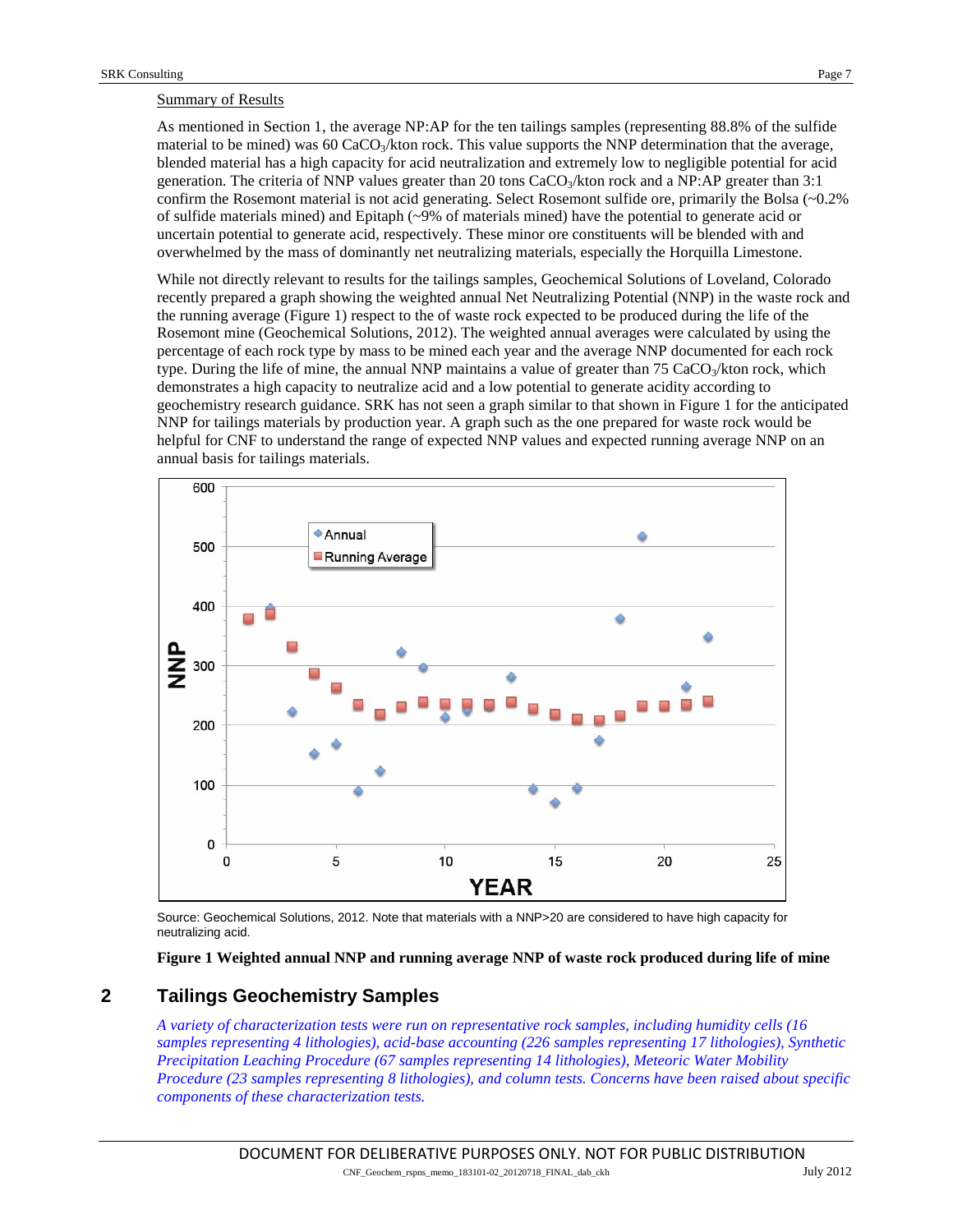# **2.1 Question 2a and Response**

*It has been suggested that humidity cell tests reflect oxygenated conditions, and that this may not represent the eventual situation in the tailings facility at the site. Do the humidity cell tests conducted adequately reflect the conditions expected to occur in a dry-stack tailings facility? (Source: A)*

In SRK's opinion, humidity cell data would be expected to be useful for calculations of overall oxidation rates for a heap or dry stack tailings facility. A humidity cell is operated to provide an estimate of the rate of oxidation under oxygenated conditions and should provide a reasonable indication of the oxidation rate of tailings that have a low degree of saturation where  $\alpha$ ygen  $(O_2)$  is present at measurable concentrations. In the case where diffusion is the dominant oxygen transport mechanism and the rate the oxidation is typical of sulfide-bearing tailings, oxygen may be limited to the near-surface material with decreasing oxygen concentrations at depth. Similar to oxygen concentrations often measured in conventional tailings, oxygen concentration may be very low (essentially zero) deep in a dry stack tailings facility and therefore the oxidation rate approaches zero.

SRK is not aware of any studies that correlate direct oxygen measurements in a dry stack tailings with oxygen levels maintained in a humidity cell test. Dry stack tailings have a low degree of saturation and therefore may be expected to have higher oxygen contents than measured in conventional tailings facility.

#### **2.1.1 Oxygenated Conditions in Dry Stack Tailings**

SRK is not aware of published data on the direct measurement of oxygen concentrations in dry stack tailings. There are published studies on  $O_2$  concentrations in dewatered conventional tailings, waste rock dumps, and heap leach piles, so the following comments will rely on these data. Oxygenated conditions similar to that found in the atmosphere at the elevation of a tailings facility are typically measured within the top 10 ft of a dewatered tailings impoundment, but well-oxygenated conditions have been measured to 40 ft below unsaturated impoundment surfaces. The concentration of  $O<sub>2</sub>$  decreases with depth below surface and with increasing distance inward from the tailings embankment. Concentrations may also show seasonal  $O_2$  changes or fluctuations in the upper oxygenated portions of the facility.

The decrease in  $O_2$  content with depth has been noted locally by SRK in oxygen measurements taken on the closed, dewatered San Manuel tailings (six conventional tailings facilities deactivated between 1971 and 1999). The top 10 to 40 ft were found to be oxygenated  $(\sim 21\% - 18\% O_2)$  with steadily decreasing oxygen concentrations with depth. At 60 to100 ft below surface, oxygen concentrations ranged from approximately 10% to 2%  $O_2$  (SRK, 2005b). Example graphs of  $O_2$  concentration versus depth from two of the closed tailings facilities are shown in [Figure 2](#page-8-0) and [Figure 3.](#page-8-1)

Based on AMEC's moisture content test work and the manufacturer's specifications of the filtration equipment, AMEC has estimated that the moisture content in the as-placed Dry Stack Tailings at Rosemont will be 15-18%, which will subsequently drain down to a field capacity of 11% (AMEC, 2009, p. 24). At these low degrees of saturation, depth of penetration of oxygen into the tailings will most likely be limited by the intrinsic oxidation rate of the tailings and the dominant gas transport mechanism. The intrinsic oxidation rate is the rate of oxygen consumption on a per volume (or per mass) basis in the conditions to which the material is subjected. For tailings, with a 1% sulfide-sulfur content, this oxidation rate might be 5 x  $10^{-7}$  kg(O<sub>2</sub>)/m<sup>3</sup>/s or higher. This rate is high compared with most waste rock dumps.

The oxygen transport mechanisms will be diffusion and possibly convection and advection. The diffusion supply of oxygen is inevitable. Typically, if convection and advection are significant, the oxygen concentration would be expected to increase in the outer regions of the tailings, but could also be increased away from edges. The distribution of oxygen by convection and advection is generally dependent on the geometry of the waste structure and the driving forces for gas transport. Given that the dry stacking method produces a configuration similar to a dry heap leach pad and that the system has low bulk density and high intrinsic permeability, convection and advection are possible although perhaps unlikely.

#### **2.1.2 Humidity Cell Test Method**

A humidity cell test (HCT) that is conducted as prescribed in the current standardized HCT methodology (ASTM D5744-07) will be well-oxygenated under Option A if the protocols are followed; Option B allows control of oxygen influx. Tetra Tech (2007) followed the procedure that was current at the time the 2007 testing was begun (ASTM D5744-96, reapproved in 2001).

It must be emphasized that the purpose of an HCT is not to simulate precisely the site specific conditions. As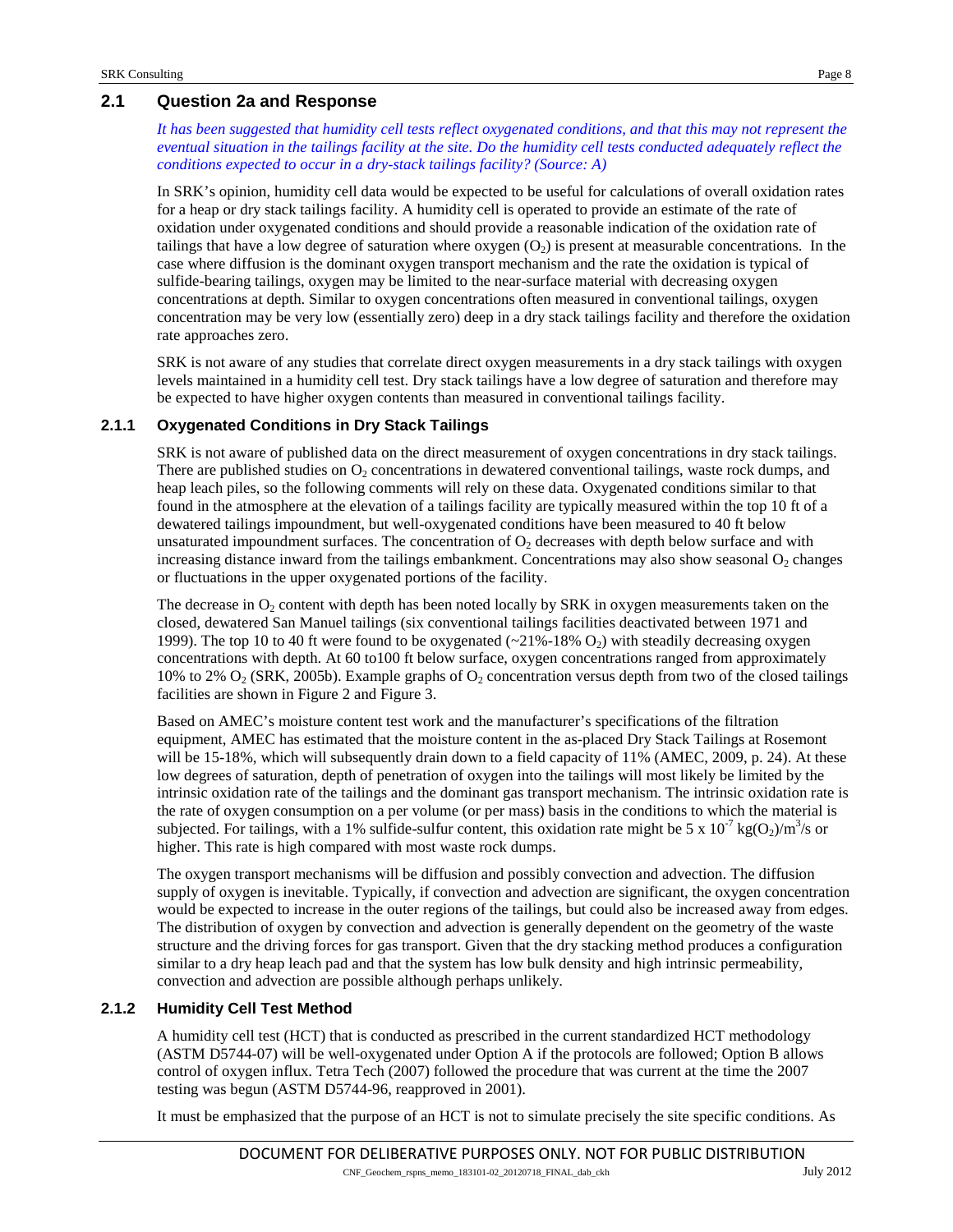stated in Section 1.1 of the HCT test description, an HCT test is designed to: 1) enhance reaction-product transport in the aqueous leach of a solid material sample and 2) to measure rates of weathering-product mass release. The methodology also states that the test method *"is not intended to provide leachates that are identical to the actual leachate produced from a solid material in the field or to produce leachates to be used as the sole basis of engineering design*"(Section 1.6) and "*is not intended to simulate site-specific leaching conditions*" (Section 1.7). It is the job of the geochemist to analyze the data generated from relatively shortterm tests such as HCTs, and extrapolate those data to the actual field conditions that will endure for much longer.



Source: SRK, 2005b. Measurements were taken in 2004 from oxygen monitor well in beach of a conventional tailings facility decommissioned in 1999 (6 years of dewatering).



<span id="page-8-0"></span>**Figure 2 Oxygen concentration versus depth – Monitor hole in tailings facility inactive after 1999**

Source: SRK, 2005b. Measurements were taken in 2004 from beach of a conventional tailings facility that was inactive after 1971. Cover (4" soil on top) and revegetation were completed in 1991 (minimum 13 years of dewatering).

#### <span id="page-8-1"></span>**Figure 3 Oxygen concentration versus depth – Monitor hole in tailings facility inactive after 1971**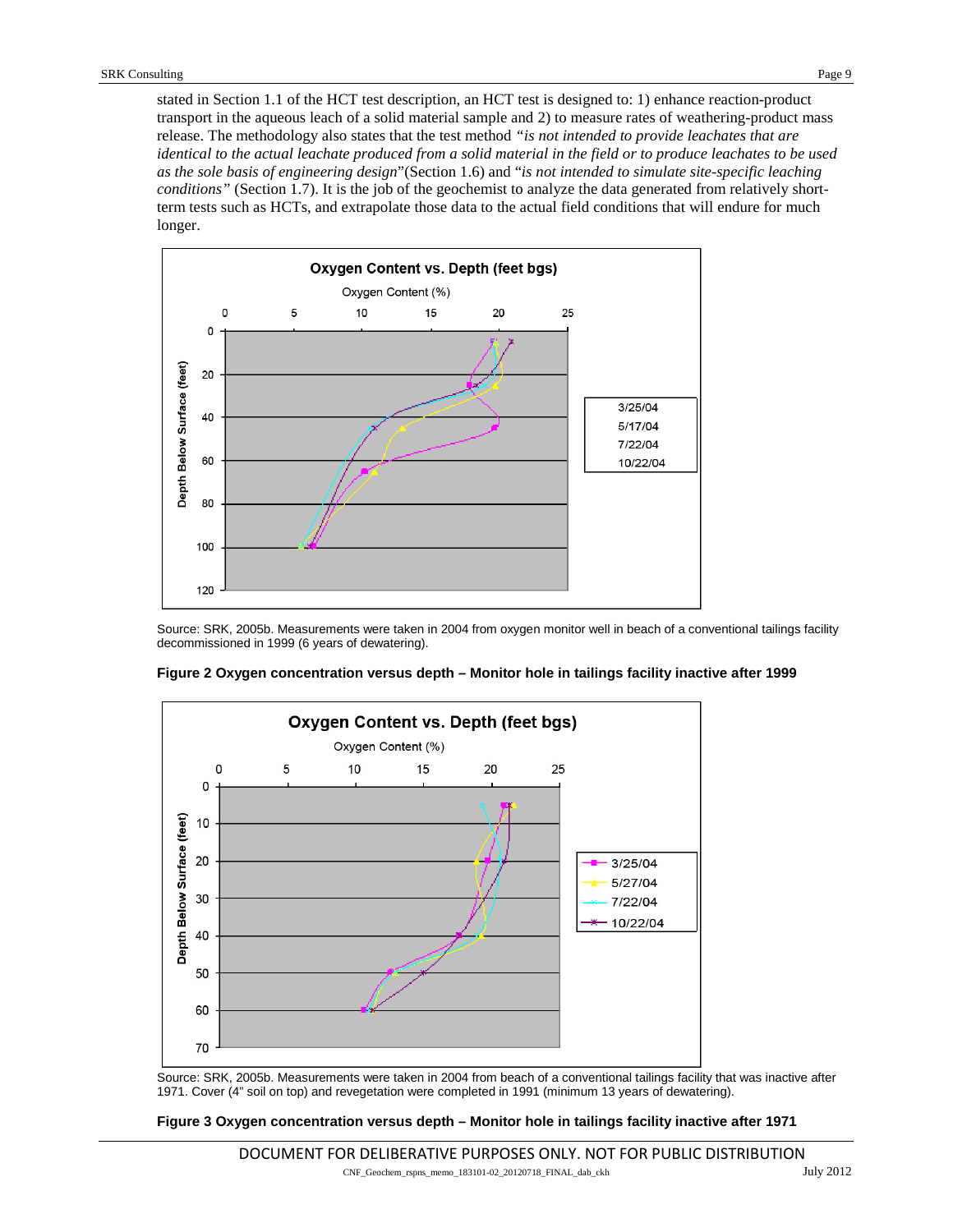# **2.2 Question 2b and Response**

*Humidity cell tests were run for 25-35 weeks, with most running 35 weeks (14 out of 16 samples). Is this duration sufficient to provide adequate information to support the geochemical modeling conducted for the mine site? Please provide a rationale for your professional opinion. (Source: A, B, C, E)*

It is SRK's opinion that it is acceptable to evaluate the data, report results, and conduct preliminary predictive modeling after HCT duration of 20 weeks provided that stable trends are apparent, with the caveat that predictions (as well as waste management strategies) are subject to revision as new data are generated. Kinetic tests are commonly run beyond what might be deemed adequate based on apparent stability at the 20-week or 35-week milestones. Numerous examples exist in the literature (Herrell and others, 2009; Bowell and others, 2006; Maest and Kuipers, 2005; Scharer and others, 2000; Morin and Hutt, 1999; Day, 1994; Ziemkiewicz and Meek, 1994; Ferguson and Morin, 1991) that describe HCT data that display apparent stability over 20-40 weeks, but turn more acidic as testing continues. The transition to acidic condition in the large majority of cases is predictable using acid-base accounting data. The number of deposits in the case studies mentioned above that are analogous to the Rosemont setting (carbonate-hosted, ~10% intrusive present, low-sulfide content) is limited. For the Rosemont samples, the probability of acidic leachate being produced is considered to be very low, but metals will still be mobilized under the expected alkaline conditions.

# **2.3 Question 2c and Response**

*Taken as a whole, are the number, type, and distribution of samples for the humidity cell and other characterization tests (ABA, SPLP, MWMP) sufficient to provide adequate information to support the site specific geochemical modeling conducted for the mine site and considering specific lithologies such as those that are known to be acid generating? (Source: A, C)*

Tetra Tech has argued in their memoranda that the number, types, and distribution of samples for the humidity cell and other characterization tests were sufficient to provide adequate information to support the site-specific geochemical modeling including various sensitivity analyses. In SRK's professional opinion, the test work and geochemical modeling performed to date are sufficient to provide adequate information to support the premine geochemical models. Additional test work and modeling prior to operations will not change the outcome of the models prepared to date. Confirmatory test work and modeling are recommended during operations when Rosemont initiates investigations for their final closure design plans. This testing and modeling would use the chemistry and material properties of the mined materials including the waste facilities, pit wall, and process solution.

The dominant rock types to be mined are strongly alkaline and show no potential to generate acid or show uncertain potential according to industry standard guidance. The acid-generating rock type identified by Tetra Tech is the andesite within Willow Canyon Formation, which is primarily to be placed in the Waste Rock Storage Area or on a lined Heap Leach Pad. The Bolsa Quartzite has potential to generate acid and will be a minor component of both the Dry Stack Tailings and the Waste Rock Storage Area. The andesite and Bolsa Quartzite constitute approximately 2.4% and 0.2%, respectively, of the ore to be mined during the 20-year mine life and approximately 4% and 1.9%, respectively, of the waste rock (Table 3, Tetra Tech, 2010d). The acid-generating materials will be crushed and blended with acid neutralizing materials during mining, processing, and placement on the Dry Stack Tailings facility. A *Waste Rock Segregation Plan* is in place to identify and encapsulate acid-generating materials with acid-neutralizing materials on the Waste Rock Storage Area (Tetra Tech, 2010g).

# **3 Release of Arsenic**

*A concern was raised that "based on the geochemistry evaluations there is significant evidence of risk or release of arsenic in leachates from waste rock or tailings." It is unclear the reason for these concerns, given that geochemical modeling for tailings, waste rock, and heap leach all are below aquifer water quality standards. (Source: B)*

The seepage and infiltration models indicate seepage from the Dry Stack Tailings will occur over a long period as the residual pore water drains down. The average quantity of seepage for the Dry Stack Tailings facility is estimated to be approximately 8.4 gpm or (0.0074 gallons per acre). Geochemical modeling of seepage quality from the Dry Stack Tailings predicts the arsenic concentrations will be not be detected above typical analytical limits (i.e. <0.003 to <0.01 mg/L) (Tetra Tech, 2010e). Seepage from the Waste Rock Storage Area is expected to be *de minimus*. If seepage, however, does occur from the Waste Rock Storage Area, elevated arsenic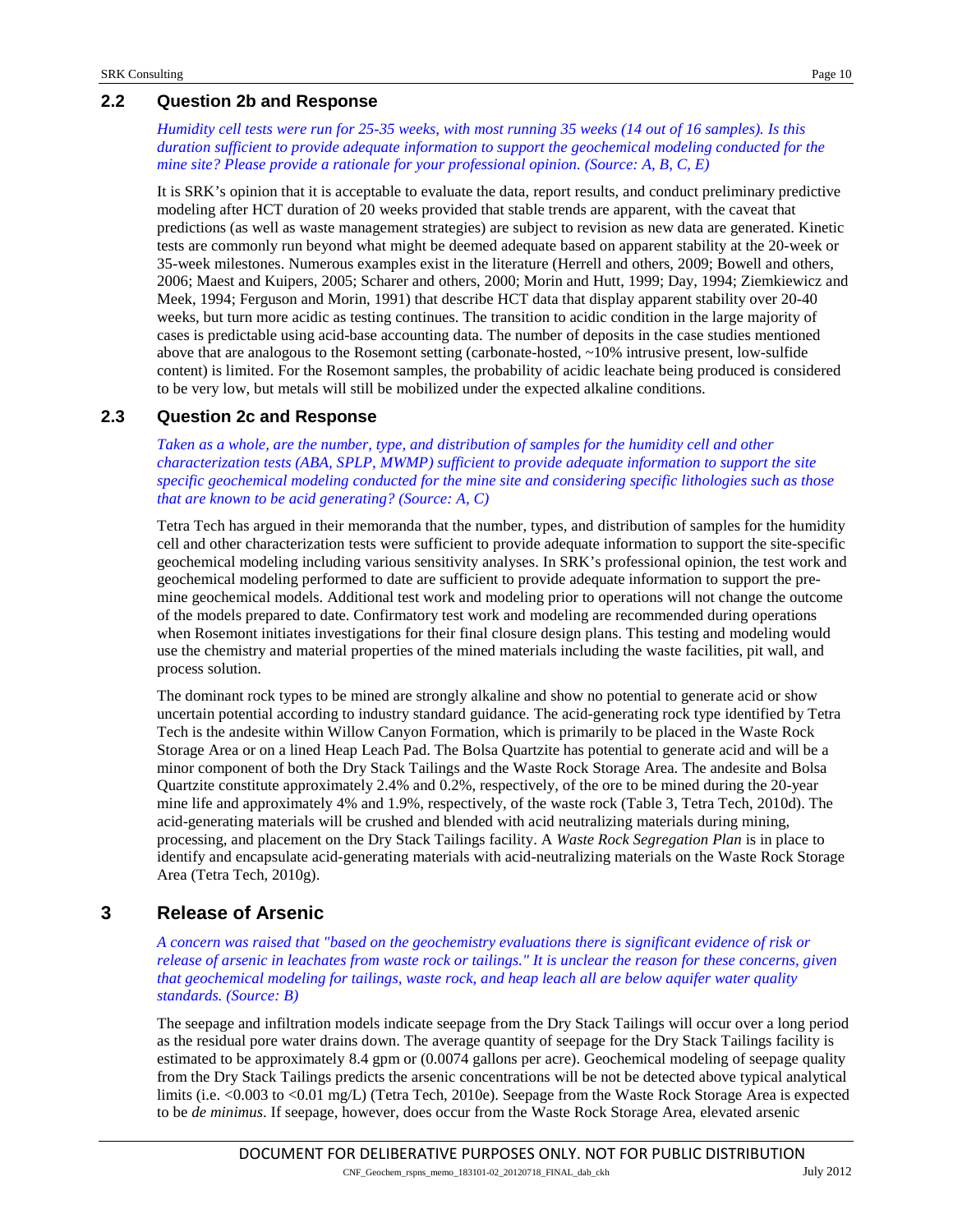concentrations are predicted (0.013 mg/L). The untreated Heap draindown is predicted to have arsenic concentrations that fall below both the reference Arizona AWQS of 0.05 mg/L and the reference federal maximum contaminant level (MCL) of 0.01 mg/L As. The residual Heap closure draindown will be collected in double-lined ponds and treated and will not be discharged (Tetra Tech, 2010b).

Provided below is a summary of the site characterization information related to arsenic-bearing minerals and groundwater concentrations and arsenic results by test work test work and modeling performed for each facility.

# **3.1 Site Characterization – Mineralogy and Groundwater**

The sections below will provide some information on the site mineralogy and ambient groundwater quality with respect to arsenic.

#### **3.1.1 Arsenic-bearing Minerals in Rosemont Deposit**

The arsenic-bearing minerals at the site have not been studied in detail. Arsenic does not appear to be clearly associated with other trace elements so it could be present as sulfide or sulfosalt minerals (arsenopyrite, tetrahedrite-tennantite), oxide minerals, or perhaps in clay minerals found in the overlying sedimentary formations similar to reports for Cenozoic lakebeds elsewhere in southern Arizona (Spencer, 2002). Arsenopyrite (FeAsS) is noted in porphyry copper and contact metamorphic deposits and is associated with galena, sphalerite, pyrite, chalcopyrite, silver, and tetrahedrite. The background geological information provided by Daffron and others (2007), however, indicates arsenic-bearing minerals, such as arsenopyrite, are not common at site.

Tetrahedrite, a copper antimony sulfosalt (Cu,Fe)12Sb4S13, was "*positively identified in a few places and probably is more abundant due to the difficulty in identifying very small grains megascopically*" (i.e. visual identification through core logging) (Daffron and others, 2007). Tetrahedrite is actually a solid solution mineral with the copper arsenic sulfosalt tennantite  $((Cu,Fe)_{12}As_4S_{13})$  and therefore could contain arsenic.

In a review of the whole rock geochemistry, antimony concentrations are relatively low and do not support presence of tetrahedrite, hence it is possible arsenic is present as tennantite. Pyrite occurs at Rosemont and may also host arsenic. In the oxidized zones of the deposit, any sulfides and arsenic-bearing sulfosalts will oxidize to yield iron (ferric) oxyhydroxides and sulfate. Arsenic will be oxidized to arsenate and will likely coprecipitate with the ferric oxyhydroxides.

Based on perusal of the whole rock geochemical database, arsenic concentrations do not vary widely. Tailings arsenic concentrations tended to be in the 10 to 30 mg/kg range. Wider variation was noted in the ore feed samples used to prepare the composites (maximum measured was 74 mg/kg) but this represents only modest enrichment with respect to global average values of 1 to 13 mg/kg, depending on rock type (Price 1997). Arsenic concentrations do not appear to be correlated with sulfide content, which does not allow conclusions to be drawn about the mineralogical host. It is possible that at these relatively low concentrations, arsenic is occurring in association with iron oxides and carbonates although the sulfide association cannot be ruled out.

Under non-acidic conditions (expected to prevail at Rosemont), arsenic occurs aqueously as arsenate. Being a positively charged ion, this possibly leads to arsenic being relatively more mobile compared to heavy elements occurring as cations which favor acidic conditions. An important consideration for arsenic is also the presence of iron. As the ratio of iron to arsenic increases under leaching conditions, arsenic concentrations decrease for a given pH value. The differences can span orders of magnitude. For example, if arsenopyrite is the source of arsenic and iron (Fe/As =1 on a molar basis), dissolved arsenic concentrations can exceed 10 mg/L. As the Fe/As ratio falls below 5 (which is expected where the main hosts are pyrite and ferric oxyhydroxides) dissolved arsenic concentrations can be below 0.1 mg/L at near neutral pH.

Based on the current understanding of arsenic mineralogy (i.e. relatively low arsenic concentrations associated with minerals having high Fe/As ratio), arsenic is generally expected to leach at relatively low concentrations. The potential for localized elevated leaching may be associated with oxidation of tetrahedrite-tennantite although the antimony and arsenic concentrations do not indicate this mineral is abundant.

#### **3.1.2 Site Groundwater Quality**

Elevated naturally occurring arsenic concentrations have been documented in groundwater sampled in the Rosemont area and elsewhere in southern Arizona. The background groundwater analyses of pit monitor wells and springs on the Rosemont area measured concentrations ranging from 0.0003 mg/L arsenic to a maximum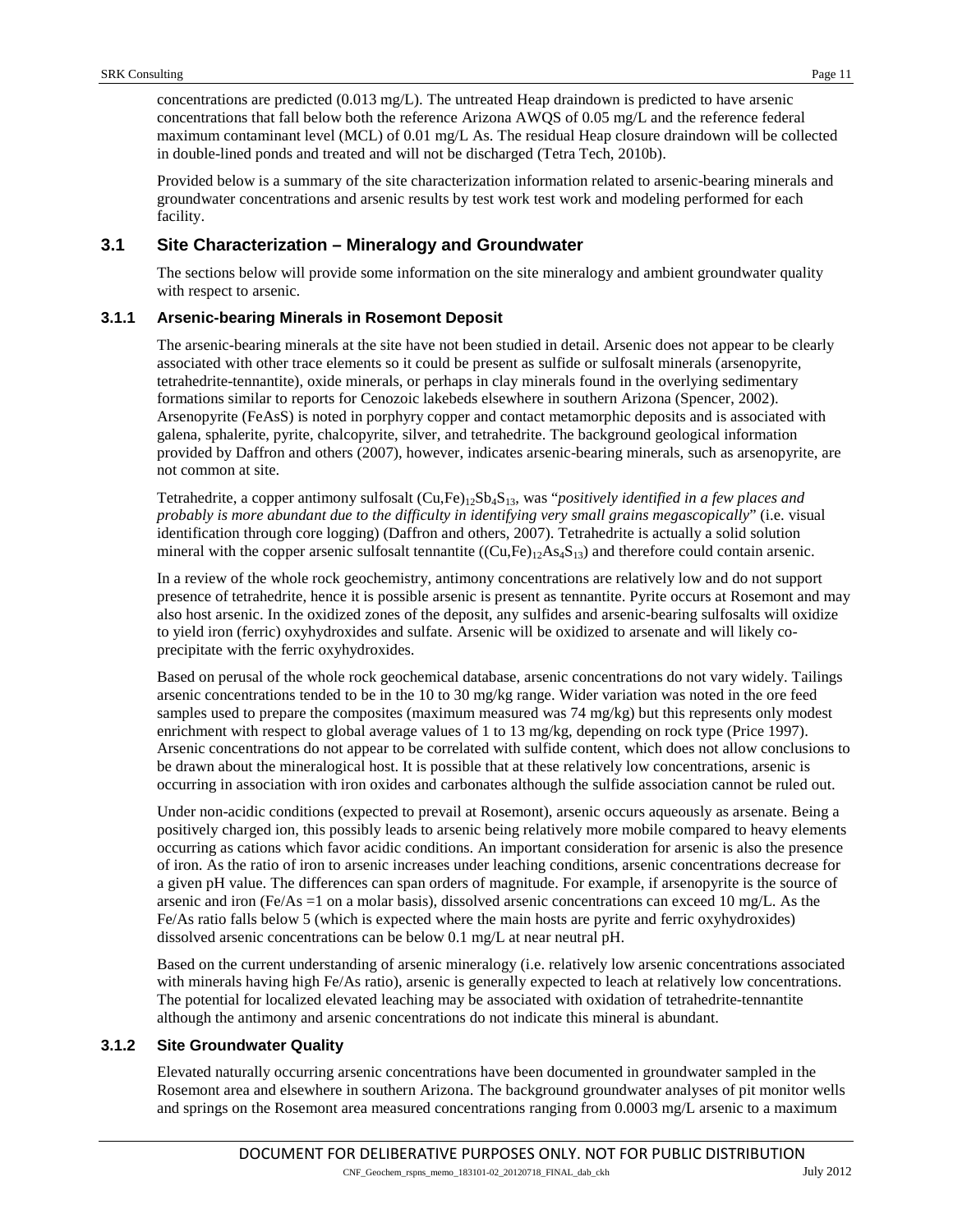of 0.28 mg/L As with a mean concentration of 0.0073 mg/L (see Tetra Tech, 2010e, p. 80, based on report by M&A, 2009a). The mean background groundwater concentration used in the fate and transport model was 0.0073 mg/L (0.0097 95% upper confidence level), which is below the reference federal MCL and Arizona AWQS.

# **3.2 Summary of Geochemical Test Work - Arsenic**

#### **3.2.1 Total Metals Analyses**

The arsenic content in the ore feed samples for the tailings material was extensively analyzed during the geochemical test work program. Although tailings are not soil materials per se, they are ground to the particle size of typical soil material. The total metals in these materials can be compared for reference purposes with Arizona non-residential soil remediation levels<sup>[2](#page-11-0)</sup> (NRSRL). The NRSRLs are designed to assess potential impacts to groundwater from impacted soils during remedial actions. The NRSRL for arsenic is 10 mg/kg, which means any soil exceeding this arsenic concentration is not directly suitable for non-residential uses. As noted above, a number of the individual core and coarse reject samples comprising the Rosemont ore feed used to prepare the tailings samples measured arsenic concentrations in excess of 10 mg/kg. The maximum arsenic measured in an ore feed composite sample was 74 mg/kg. The tailings samples ranged from 5.3 mg/kg As for Earp Formation to a high of 28.7 mg/kg As for Epitaph. The Colina, Epitaph, Escabrosa, Horquilla, and Tailings Year 0-3 tailings samples had total arsenic values that exceed the 10 mg/kg NRSRL, all of which confirms that arsenic-bearing minerals do occur at Rosemont (see Attachment 3, Table A.3 of Tetra Tech, 2010l).

ADEQ has developed screening criteria termed the minimum Groundwater Protection Levels (GPLs), which are compared to total metals concentrations in the soil. The GPLs are published in the *Screening Method to Determine Soil Concentrations Protective of Groundwater Quality* (ADEQ, 1996). They are characterized in the guidance document as being a worst case, theoretical correlation between total metals concentrations in soils and the concentration of the leachable fraction of the metals from those soils. Therefore, soils with mean concentrations of metals below the minimum GPLs would not be expected to leach contaminants at concentrations that would impact groundwater above the AWQSs. The GPL for arsenic is 290 mg/kg. None of the individual ore feed samples or the 10 tailings samples analyzed during the geochemical test work were measured with arsenic concentrations higher than 74 mg/kg arsenic found in a single ore feed sample. By this worst-case theoretical correlation basis, tailings solids material is not expected to generate arsenic concentrations that would exceed the reference AWQS of 0.05 mg/L.

#### **3.2.2 MWMP and SPLP Analyses**

In a review of the hundreds of MWMP and SPLP leachate results from geochemical test work, SRK noted low levels of leachable arsenic but nothing elevated above the reference AWQS of 0.5 mg/L. A small proportion (18 out of 109 samples) showed concentrations above the reference federal arsenic MCL (0.01 mg/L). The SPLP results on two tailings samples (Tailings-022807 and Tailings-05 June 2007) were non-detects for arsenic. This may not be relevant as tailings are rinsed thoroughly during metallurgical test work, and therefore leachable concentrations in the test results are expected to be low.

#### **3.2.3 Humidity Cell Tests**

j

ABA test work indicated that andesite waste rock is likely to generate acid and that a number of other rock types (arkose, Bolsa, Earp, quartz monzonite) have uncertain or moderate potential to generate acid. These rock types warranted additional study through kinetic testing (humidity cells) (Tetra Tech, 2007).

HCTs were conducted for 35 weeks on 14 samples of the dominant waste rock types by mass (andesite, arkose, and Earp) (Tetra Tech, 2007, p. 13). The humidity cell tests were performed in accordance with industry standardized test procedures (ASTM, 1996). Analyses by inductively coupled plasma mass spectrometry (ICP/MS) were conducted on the leachate every fifth week. Most metals were less than their detection level in the HCT leachates, although measurable levels of copper, manganese, arsenic, and selenium were found in some samples (Tetra Tech, 2007, p. 14). None of the leachate samples contained arsenic at levels above the reference AWQS limit of 0.05 mg/L, although some of the samples of leachate from mineralized arkose exceeded the reference federal MCL of 0.1 mg/L. The arsenic in the leachate from arkose samples ranged

<span id="page-11-0"></span><sup>&</sup>lt;sup>2</sup> Specified in Arizona Administrative Code R-18-7-205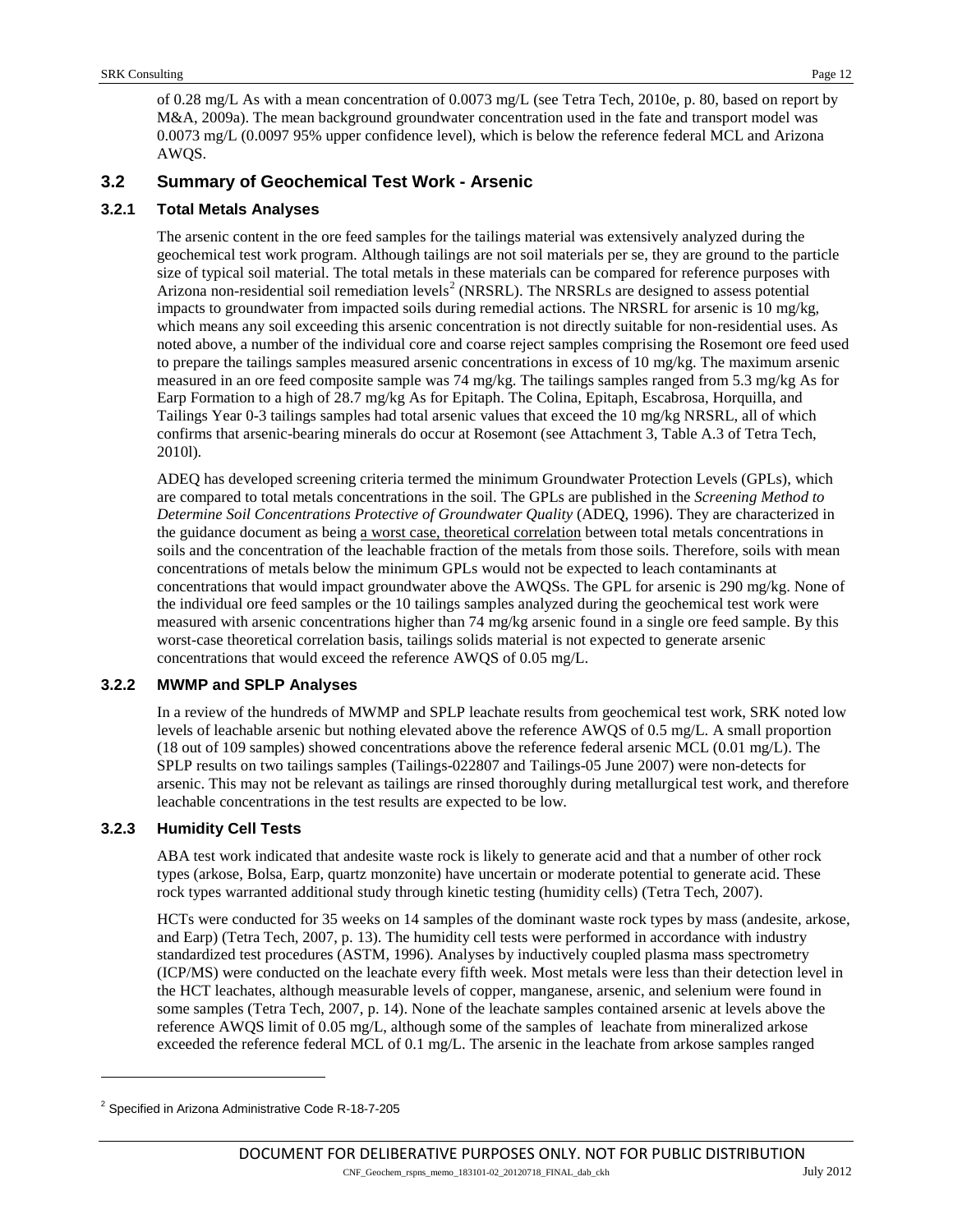between 0.0162 to 0.047 mg/L (Tetra Tech, 2007, Appendix A, Table 8).

The humidity cell kinetic testing on two tailings samples showed three leachate results during the 20 weeks of analysis for which concentrations were greater than the reference primary MCL of 0.01 mg/L As, but were lower than the reference Arizona AWQS (0.05 mg/L). These results were not used in the starting solutions for the Dry Stack Tailings fate and transport model. The HCT results do not provide a direct indication of overall groundwater quality beneath the tailings, but generally indicate low levels of leachable arsenic.

# **3.2.4 Field Column Tests**

Samples from six field column test results were collected for 22 weeks (with field parameters collected for four additional weeks) from materials shown to have likely and uncertain acid generating potential. The materials tested included three samples of andesite and three composite blends containing varying amounts of pyrite (<1% to 1%). The decreasing pH in the leachate through week 26 indicated the material was reacting. Decreasing pH enhances arsenic attenuation, but it may not be relevant in low-sulfide materials. Arsenic was confirmed to be non-detect or leaching at concentrations below reference federal MCL of 0.01 mg/L from all samples for eight of the 11 samples taken over a 22-week period. The method reporting limits were too high on weeks 11, 13, and 15 (0.0300 mg/L, 0.075 mg/L, and 0.015 mg/L, respectively) to evaluate the concentration of arsenic with respect to reference water quality standards. The samples taken in the following weeks (17, 99, 22) with low method reporting limits, however, were all non-detects or very low concentrations below reference arsenic MCL with the exception of the week 19 sample for Composite-1 (0.012 mg/L As). The tests were terminated because the fine material fractions of the column samples started to cement together, which prevented proper drainage (Tetra Tech, 2010l).

The low concentrations of arsenic in field column test leachates provided the strongest indication that arsenic has low leachability from site materials and confirms the low leachable concentrations observed in high liquid to solid ratio tests such as SPLP and MWMP. It appears likely that arsenic is either present in minerals that dissolve at low rates, or is associated with elevated Fe/As ratios that limit arsenic solubility.

# **3.3 Summary of Model Predictions**

# **3.3.1 Dry Stack Tailings Facility**

The fate and transport results (Tetra Tech, 2010c; 2010e; 2010l) predicted non-detects for arsenic in the Dry Stack Tailings seepage water quality as shown i[n Table 4](#page-13-0) as a result of low concentrations observed in SPLP, MWMP, and humidity cell leachates. Uncertainty remains about arsenic concentrations in Dry Stack contact waters due to the lack of test work performed at lower liquid to solid ratios. Other constituents that are regulated with an AWQS or federal MCLs are not predicted to exceed their applicable numeric standard. Some constituents, however, such as magnesium, sulfate, potassium, fluoride, total dissolved solids, molybdenum, and selenium, are predicted to be elevated in the tailings seepage with respect to the mean background concentrations for the site groundwater.

# **3.3.2 Waste Rock Storage Facility Model**

The geochemical model for the Waste Rock Storage Facility was constructed as a simple mixing of the starting solutions, which simulated water contacting the proportional material in the Waste Rock Storage facility. The averages of the results of the SPLP or MWMP testing were used to characterize the starting solutions. Starting solutions of samples from the Abrigo, Earp, Epitaph, and Concha formations were below the reference federal MCL of 0.01 mg/L As concentration. Samples of arkose, andesite, Horquilla, and Tertiary gravels were slightly elevated above 0.01 mg/L. Arsenic in samples of the Bolsa, Colina, Escabrosa, Glance, and quartz monzonite porphyry were not detected in the total element analyses, so were not included in modeling (Tetra Tech, 2010e). None of the starting solutions in the fate and transport model of the Waste Rock Storage Area were above the reference Arizona AWQS of 0.05 mg/L As.

The results of the infiltration and seepage model indicated that water is not expected to flow from the Waste Rock Storage facility, as a result of the high evaporation rate and low infiltration rate (Tetra Tech, 2010e, p. 78). The results of the mixing model suggested that, if seepage were to develop from the Waste Rock Storage Area, it would have concentrations of 0.013 mg/L As. This is below the reference AWQS of 0.05 mg/L, but slightly above the reference federal MCL of 0.01 mg/L (Tetra Tech, 2010e, p. 80).

#### **3.3.3 Heap Leach Facility Model**

The starting solutions in the fate and transport model of the Heap Leach facility were proportional to the tons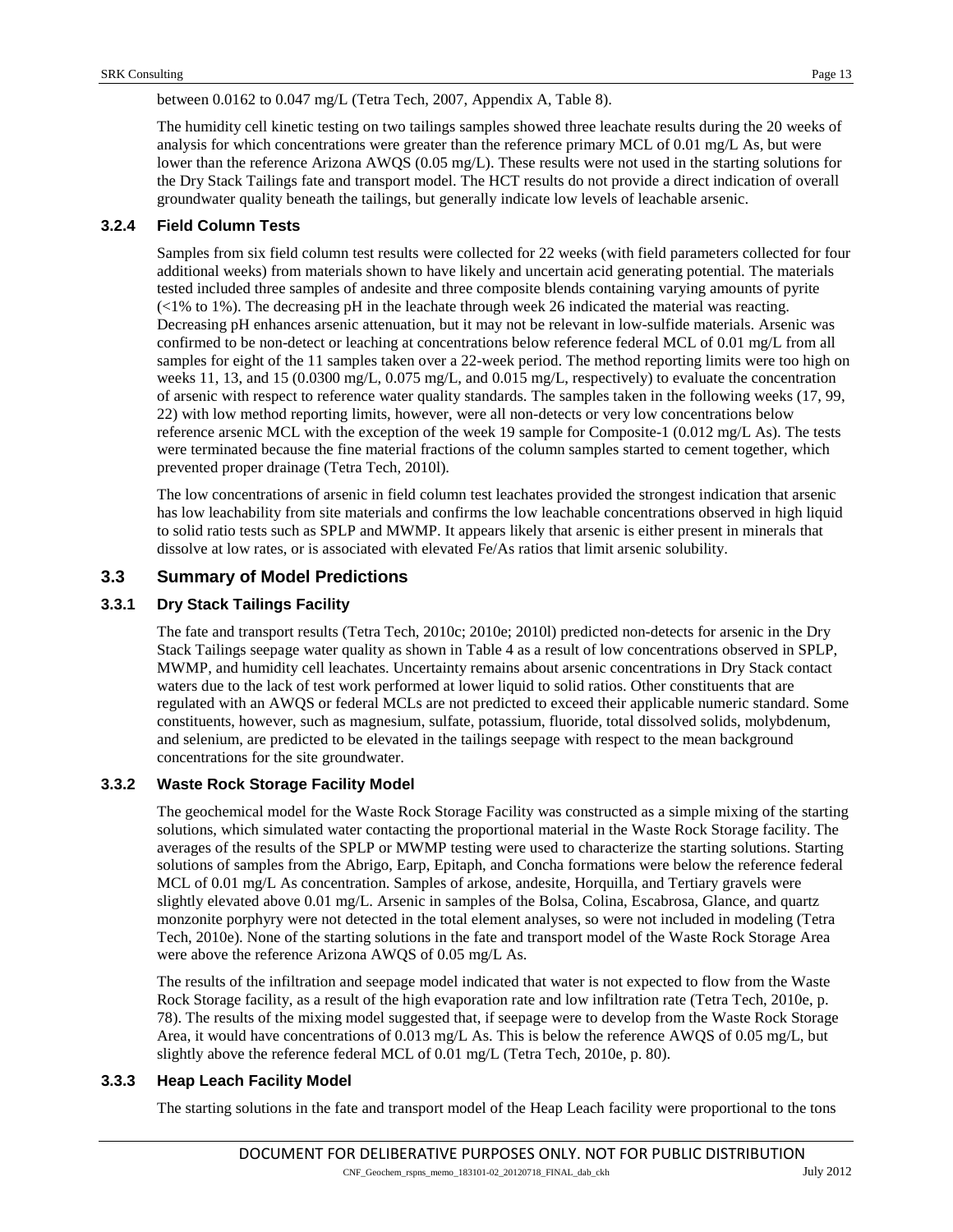of arkose, andesite, and quartz monzonite to be placed on the facility and mixed with dilute sulfuric acid (0.5%) to represent the leached materials. Individual starting solutions included a high of 0.0135 mg/L As for arkose (63% of mass), 0.0039 mg/L As for andesite (16% of mass), to non-detect values for quartz monzonite (21% of mass). The model results for arsenic in the Heap seepage is 0.008 mg/L, which is below reference federal MCL of 0.01 mg/L and the reference AWQS. The modeled results for As include three treatment scenarios: seepage without treatment, seepage through crushed limestone, and seepage through engineered biological system (Tetra Tech, 2010e, p. 83).

Draindown of process solution and infiltration and storm water runoff from the surface of the Heap Leach Facility will be collected in the PLS Pond during operations and the draindown period. The facility will be closed per prescriptive BADCT guidance (ADEQ, 2004a) (Tetra Tech, 2010e, p. 82 and Appendix D). Water treatment is proposed to be a two-stage process (increasing the pH in treatment stage 1 and then reducing sulfate in an engineered biological system in stage 2). Although no exceedance of arsenic is anticipated, the draindown solution is predicted to exceed the AWQS for cadmium, nickel, and selenium and will not be discharged.

| Facility                              | <b>Modeled As seepage</b><br>concentration (mg/L)     | Comparison of leachate water quality against<br>reference water quality standards (mg/L) |  |  |  |  |  |
|---------------------------------------|-------------------------------------------------------|------------------------------------------------------------------------------------------|--|--|--|--|--|
| Dry stack tailings                    | Non-Detect                                            | Will not exceed AWQS (0.05) or federal MCL<br>(0.01)                                     |  |  |  |  |  |
| Waste Rock Storage<br>Area            | 0.013 (if seepage)<br>occurs)                         | Will not exceed AWQS (0.05)<br>Exceeds the federal primary MCL (0.01)                    |  |  |  |  |  |
| Heap Leach Facility                   | 0.008                                                 | Will not exceed AWQS (0.05) or federal MCL<br>(0.01)                                     |  |  |  |  |  |
| <b>Background</b><br>characterization | <b>Actual Arsenic</b><br>concentration (mg/L)         | <b>Comparison against Reference AWQS</b>                                                 |  |  |  |  |  |
| Groundwater & seeps<br>at site        | Range<br>0.0003 to 0.28 mg/L<br>Mean<br>$0.0073$ mg/L | 12 site characterization wells and 3 springs<br>exceed AWQS (0.05) or federal MCL (0.01) |  |  |  |  |  |

<span id="page-13-0"></span>**Table 4 Fate and transport model – Arsenic seepage concentration**

Source: Tetra Tech, 2010i

# **3.4 Question 3a and Response**

*Based on review of the geochemical evaluations as a whole, is there a risk of arsenic concentrations in leachate from tailings or seepage from waste rock that is not adequately represented in the current geochemical modeling?*

Based on review of the Rosemont geochemical evaluations as a whole, the predicted concentrations in leachate from tailings or seepage from waste rock appear to be adequately represented in the current geochemical modeling. The geochemical evaluations predict that leachate volume from tailings is not expected to cause an exceedance of a reference water quality standard for arsenic. There is a low risk that seepage from waste rock would occur. If seepage occurs, it is predicted to contain an arsenic concentration below the AWQS of 0.05 mg/L but potentially elevated with respect to the reference federal MCL of 0.01 mg/L As.

#### **3.4.1 General Comments**

Estimating potential field impacts based on the results of geochemical test work and predictive modeling has been refined over many years, but is not an exact or absolute science despite improvements in modeling codes and regulatory guidance to assist site evaluations. Sources of uncertainty potentially exist as related to the quality of the data gathered, seasonal/operational variability in site conditions versus assumed model inputs, variations in predictive software model codes used, differences based on sensitivity analyses performed, and other factors.

A review of actual versus predicted water quality in a number of mining facility case studies by Kuipers and others (2006) highlighted shortcomings in the success rate for prediction of acid mine drainage and metal drainage. The review considered 25 case studies from various types of operations (underground, open pit), host rock geology, commodities, waste disposal methods, and climate conditions. Their conclusions indicate that caution and a conservative (rather than overly optimistic) approach are warranted. The case studies, however,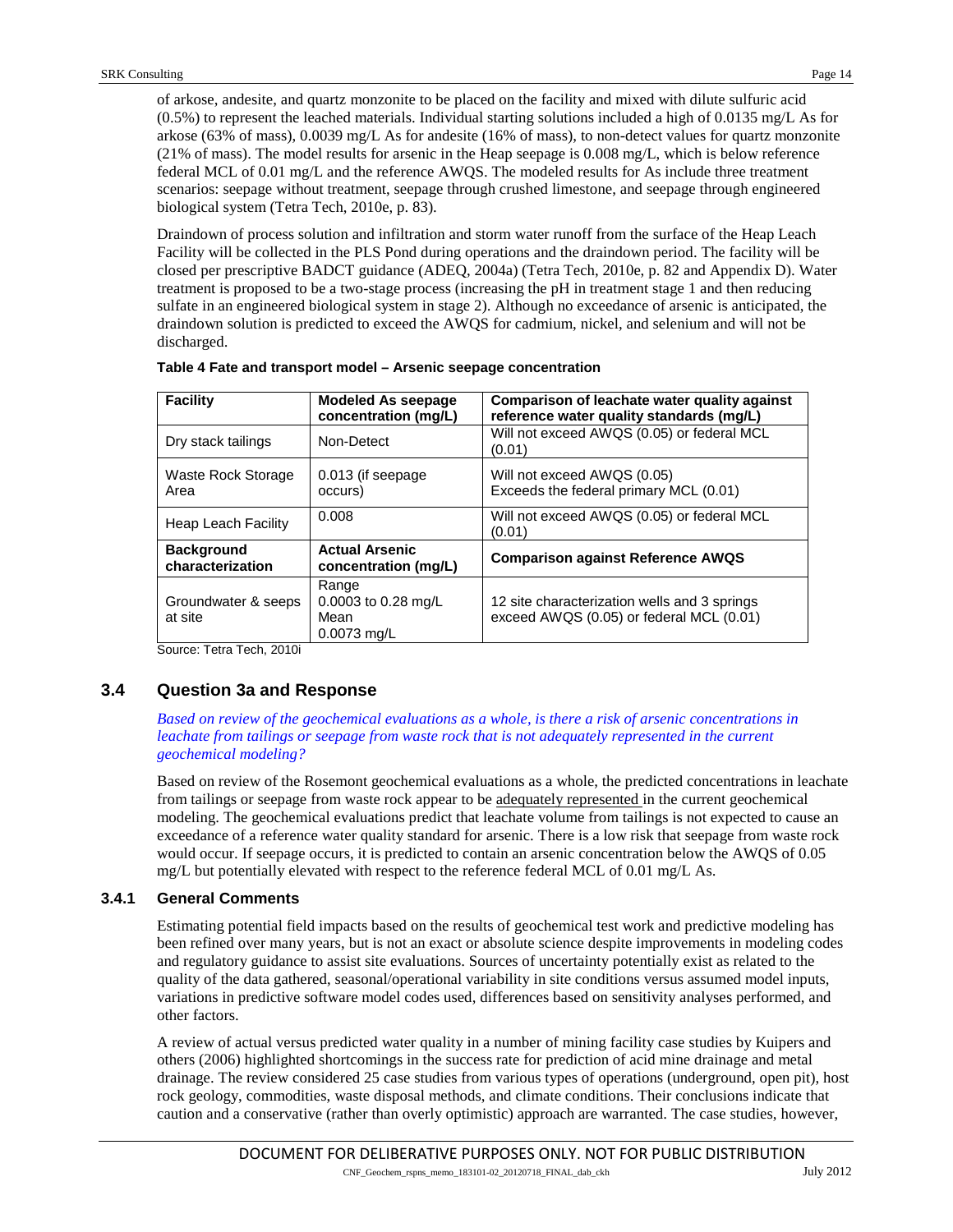have limited application to Rosemont because they do not include similar deposits, particularly with respect to commodity, limestone-dominant host rocks, mining and waste disposal methods, climate conditions, or modern environmental requirements and test methods<sup>[3](#page-14-0)</sup>. It can be argued that the case studies selected by Kuipers and others (2006) did not adequately address shortcomings of predictions in situations where carbonate buffering could bring pH values to 8 to 9.

The above caveat suggests that even the most experienced geochemist and thorough program may have the potential to under-predict or over-predict potential impacts related to the presence of a specific constituent. Nonetheless, the geochemist must make a decision based on the data and results at hand – especially when there is a proposed project lacking existing facilities (i.e. open pit, pit wall, pit lake, tailings, or waste rock dump) or actual process solutions.

Prediction uncertainty is reduced, however, by having:

- A thorough understanding of site geology, mineralogy, hydrogeology,
- Good conceptual models (such as site water balance, regional numerical groundwater flow, surface water flow, pit lake recovery/water quality) for both operations and post-closure scenarios,
- Field data collection that matches the range of the material types to be mined/processed (and approximate proportions),
- Geochemical tests completed by more than one approach including both static and kinetic analyses, and
- Mitigation strategies based on a range of potential values derived through sensitivity analyses.

In general, SRK finds that the project documents indicate that these aspects have been considered in support of the pre-mine geochemical modeling at Rosemont. In SRK's opinion, the Rosemont waste storage and Heap facility designs will reduce seepage to the best extent possible during operations. Strong quality assurance/quality control documentation implemented during construction (to ensure the facility is built as designed), consistent use of Best Management Practices to eliminate and/or capture seepage, and frequent routine operational monitoring and maintenance will provide the best practical insurance to monitor and address seepage that occurs in greater quantities or concentrations than expected. Most important as a contingency, the design of the project allows for centralized capture of a dominant portion of any seepage water that occurs in the Open Pit watershed.

# **3.5 Question 3b and Response**

j

#### *Is there a need for further sampling or analysis to evaluate the need for arsenic contamination from the operation?*

SRK believes that the potential for arsenic contamination related to the Rosemont operation has been evaluated sufficiently at this stage. Further sampling or testing will not reduce prediction uncertainty. Quarterly groundwater monitoring and reporting for arsenic is listed as a compliance requirement of the draft Aquifer Protection Permit (APP) for seven Point-of-Compliance wells. SRK recommends confirmatory analyses on the tailings and waste materials, construction of on-site field tests to evaluate leachates and testing of derived leachates after operations commence. These operational confirmatory analyses will likely be needed to prepare detailed closure designs at a later phase in the mining life cycle.

<span id="page-14-0"></span> $3$  Note: The 25 case studies in Kuipers and others (2006) are dominantly gold/silver mines in host rocks and climate conditions that are not similar to the proposed Rosemont operation. Even the two Arizona case studies – Bagdad Cu-Mo porphyry (dominantly igneous and metamorphic host rocks) and Ray Cu porphyry (dominantly igneous and diabase host rocks) are not directly analogous to the lowsulfide, limestone-skarn hosted Cu-Mo deposit at Rosemont. Bagdad and Ray operations have unlined leach dumps. Rosemont has proposed building a heap leach facility with 6 inches of compacted bedding soil, a sodium bentonite GCL with low permeability (1 x 10-6 cm/sec), a 60-mil linear low-density polyethylene liner above the GCL, and a leak collection recovery system. Bagdad and Ray have conventional tailings facilities; Rosemont has proposed a Dry Stack Tailings Facility with 15-18% moisture content. Both Bagdad and Ray have waste rock dumps located within their open pit watersheds similar to what has been proposed for Rosemont. Ray is authorized to use low-sulfide, inert waste to rock armor the Elder Gulch tailings facility. Rosemont is proposing to use inert waste rock to place on the outer surfaces of the Rosemont Ridge Landform (Tetra Tech, 2010a). SRK is not aware that Bagdad or Ray has a PAG/non-PAG waste rock management plan similar to Rosemont's proposed management plan (Tetra Tech, 2010g), but Rosemont's plan is similar to ones in effect at other copper mines such as Pinto Valley in Gila County and the Robinson Mine in Nevada.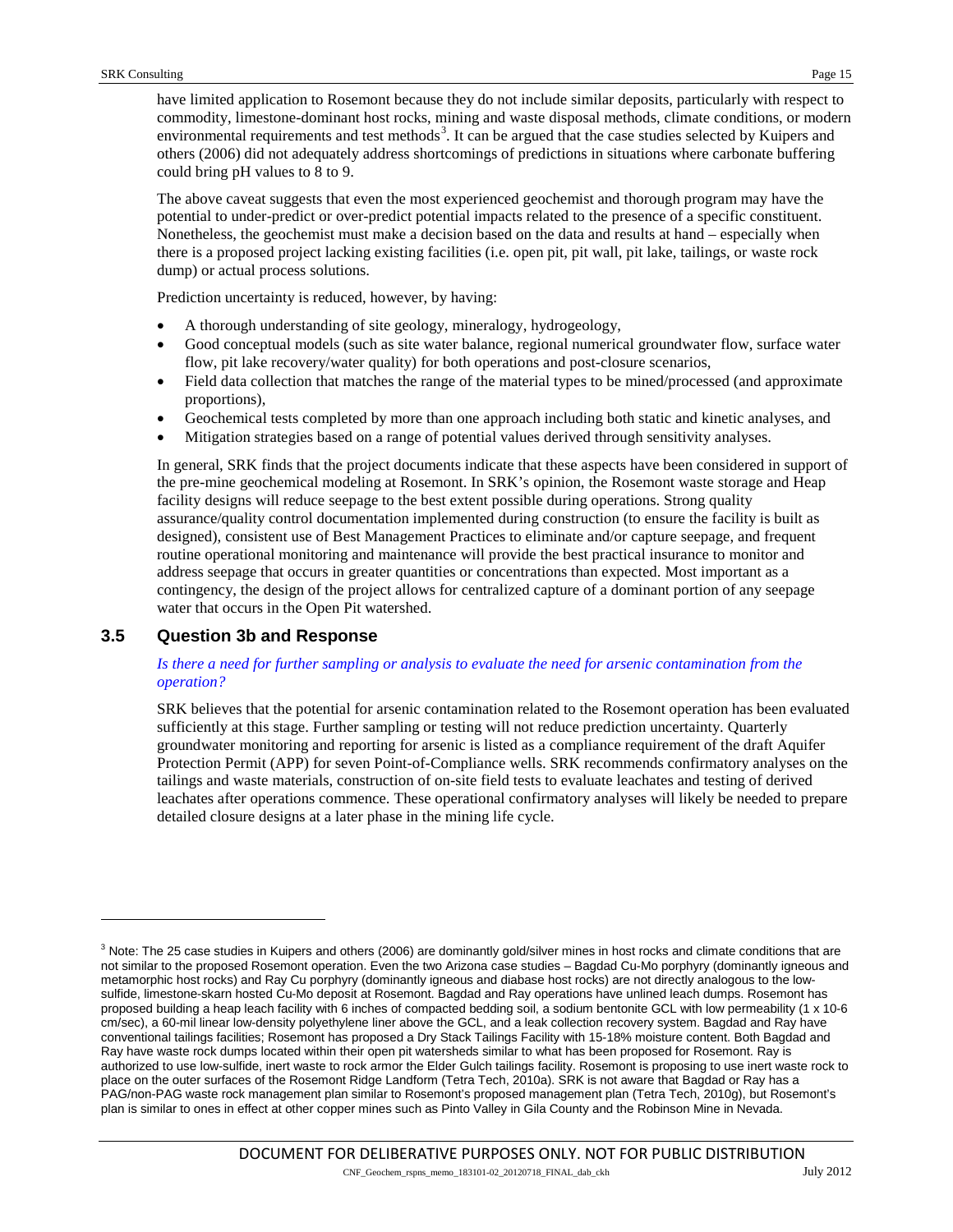# **4 Sample Mineralogy**

*Concerns have been raised that full mineralogical analysis (i.e., minerals present, oxidation type of minerals, grade of minerals) has not been conducted on the rock samples used to support the geochemical modeling. (Source: A, C, E)*

Concern about the lack of detailed mineralogy on specific samples was previously expressed by SRK in review comments about the test work and source terms for model inputs (SRK, 2010a, 2010b; 2010c; 2011a; 2011b; 2011c). The concerns have been addressed by Tetra Tech in a number of response memoranda and in discussions with them during a conference call held with Tetra Tech, SRK, and CNF personnel. Detailed mineralogy was not performed and the mineralogy documentation on the samples is brief. Tetra Tech, however, did have access to information related to oxidation state (oxide, sulfide zone), rock type, copper grade, and the general characteristics of host rocks, ore, and waste materials during their geochemical test program. A general mineralogical description by formation is available from the literature for the Rosemont deposit (Anzalone, 1995; McNew, 1981; Daffron and others, 2007).

# **4.1 Question 4a and Response**

#### *Based on the materials reviewed by SRK, was mineralogical analysis conducted by Rosemont?*

Formal detailed mineralogy analysis consisting of petrographic thin sections, X-ray diffraction, scanning electron microscope, or other laboratory method was not performed by Tetra Tech on the samples selected for geochemical analysis or on the tailings samples. Although outside laboratory work was not performed on representative sample intervals, sufficient deposit mineralogy data were reviewed for the geochemical analysis to provide a meaningful framework for analysis.

Rock and mineral characteristics such as general geology, geomorphology, deposit ore/gangue/host types, basin-fill and older sedimentary cover units, and representative drill core specimens were reviewed with Rosemont geologists on site during Tetra Tech's preliminary field investigations (Vector, 2006). Compilation of the existing mineralogy and geology data by Tetra Tech in various compilation reports is limited to designating the drillhole name, drillhole sample interval, footage depth, and rock type. The rock samples were initially segregated by whether they represented tailings (sulfide) or heap leach (oxide) waste rock (sulfide) according to established grade cutoffs of 0.1% total copper for oxide waste and 0.2% total copper for sulfide waste (Tetra Tech, 2010h).

# **4.2 Question 4b and Response**

#### *Would the availability of mineralogical analysis be likely to change the results of the geochemical modeling?*

Availability of mineralogical analysis would add confidence in the results of the geochemical models and may well assist in providing realistic constraints on saturated mineral phases expressed in the model, but would likely not appreciably change the results and conclusions of the geochemical models. In SRK's opinion, the general geological characteristics and mineralogy of the deposit is understood, but the mineralogy of the samples tested is not well reported in Tetra Tech's reports.

The mineralogy data would have been helpful to assess the predictions related to the Dry Stack Tailings and Heap Leach facilities. A formal mineralogy review for tailings would have included the percentages of the dominant mineral constituents of the samples, grain sizes of potentially acid-neutralizing or acid-generating minerals, and observations about encapsulation. This proved helpful in the geochemical assessment at the closed San Manuel tailings facility where the majority of the residual pyrite was determined by mineralogical analysis to be encapsulated by inert quartz and feldspar and is therefore not readily available to oxidize (SRK, 2005a). A formal mineralogy review on post-leach residues derived from a column leach test on the proposed Heap materials would have identified potential soluble secondary salts and precipitates in the metallurgical test-simulated spent Heap material.

# **5 Parameters & Approach for Pit Lake Model**

*Concerns were raised specifically by Dr. Tom Myers (Attachment D) concerning the parameters and approach used for the pit lake model. The following questions arise directly from Dr. Myers' review of the Tetra Tech pit lake model.*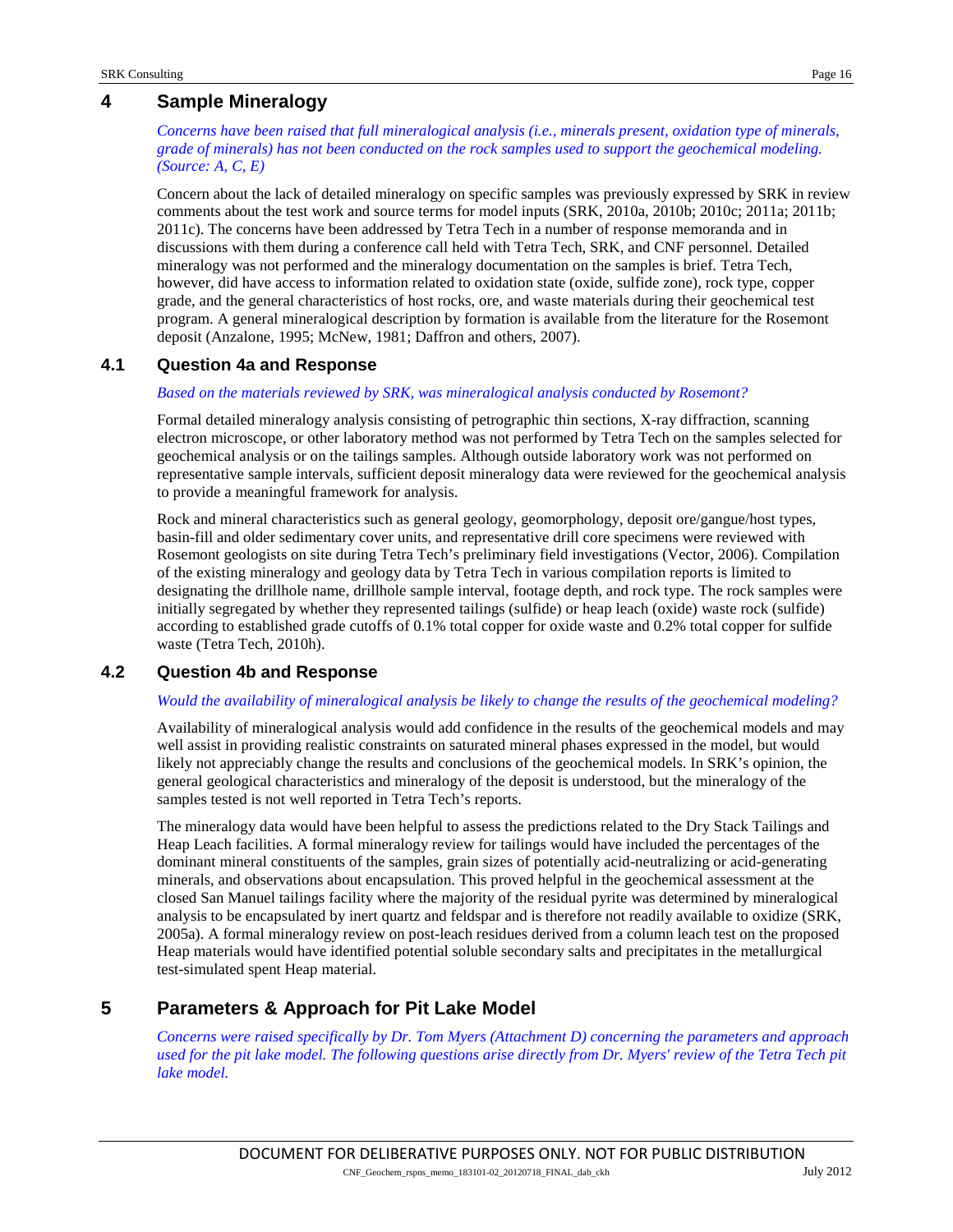# **5.1 Question 5a and Response**

#### *Dr. Myers indicates that the model ignores the chemical loading resulting from precipitation that percolates through the pit walls to the groundwater table or to the pit lake.*

Tetra Tech's approach assumed that 20% to 40% of the precipitation will come into contact with the pit walls, the exact percentage of which depends on the extent of pit wall exposure during the refilling of the Pit Lake. Tetra Tech's rationale was described as follows: "*Much of the precipitation falling on the pit walls will pond in depressions (such as on haul roads) and evaporate, or will infiltrate into the blast altered rock zone of the ultimate pit walls*." Since Tetra Tech included infiltration into the pit walls and benches as a possible component in the hydrologic balance, the prediction does include an estimation of the water quality of this component.

# **5.1.1 Response to Question 5a(i)**

#### *Is there a need for an approach to account for this source of chemical loading? If not, why not?*

In SRK's opinion, omitting this source will underestimate the chemical loading predicted from these zones, so there is a need to account for it. Tetra Tech's statement that much of the precipitation falling on the pit walls will infiltrate indicates that this source component is accounted for in the model. This component will likely acquire a chemical loading signature that is very similar to the pit wall runoff. Thus the geochemical aspect of the predictive modeling of this source can mimic that of the pit wall runoff, with commensurate scaling based on the estimated infiltration rate.

# **5.1.2 Response to 5a(ii)**

#### *If so, how significantly would that parameter affect the results of the pit lake model?*

Addition of this source component would result in a proportional increase of chemical loading to the pit lake over that generated by the pit wall runoff model. The geochemistry of that parameter is assumed to be very similar to the pit wall runoff. Pit Wall Runoff  $(R)$  = Precip  $(P)$  – Evap  $(E)$  – Infiltration  $(I)$ , so given that the exposed surfaces of pit walls and benches can be highly fractured and amenable to infiltration, accounting for (I) has the potential to add a loading component to the model. The most significant overall component, however, is the chemical loading associated with inflowing groundwater.

# **5.2 Question 5b and Responses**

*The groundwater inflow chemistry was estimated based on average chemistry from eight monitoring wells. Dr. Myers indicates that this approach is erroneous as it does not account for variations in water quality by geologic formation.*

#### **Summary of Work Completed by Rosemont**

In order to address this comment, one must first understand the data, hydrogeological context, and method used to assign average groundwater inflow chemistry in the Pit Lake Predictive Model. A summary is provided below with respect to field data collected from the pit monitor wells (formations intercepted, water quality samples), formations expected in the ultimate open pit, and the consolidation of geologic units into hydrogeologic zones within the numerical groundwater flow model.

*Well Installation in Future Pit Wall Area*: In 2007-2008, Montgomery & Associates (M&A) installed eight observation/monitor wells (PC-1 through PC-8) located in the area surrounding and immediately adjacent to the ultimate extent of the proposed open pit. The wells are screened in the major formations expected in the future pit wall. Well construction details, geologic and downhole geophysical logs, water levels, and water quality data were presented in two M&A reports dated September 6, 2007 and February 26, 2009. [Table 5](#page-19-0) summarizes the well screen intervals, rock types intercepted (footage and percent relative to the specific well), and static water levels for monitor wells PC-1 through PC-8. Water quality samples were taken by M&A at the end of aquifer pump tests from both isolated sub-intervals and from the entire screened interval.

The relative proportions of rock types expected to be exposed in the proposed ultimate pit wall is presented in [Table 6](#page-20-0) (from Table B-1 of Tetra Tech, 2010i) and depicted in [Figure 4.](#page-18-0) For comparison purposes, footages for each rock type intercepted in the individual pit monitor wells and tabulated for all the wells are also shown in [Table 6.](#page-20-0)

*Water Quality Sampling*: The background groundwater quality results collected from PC-1 through PC-8 during the pump tests is presented in the M&A well data compilation reports (2007; 2009a). SRK compared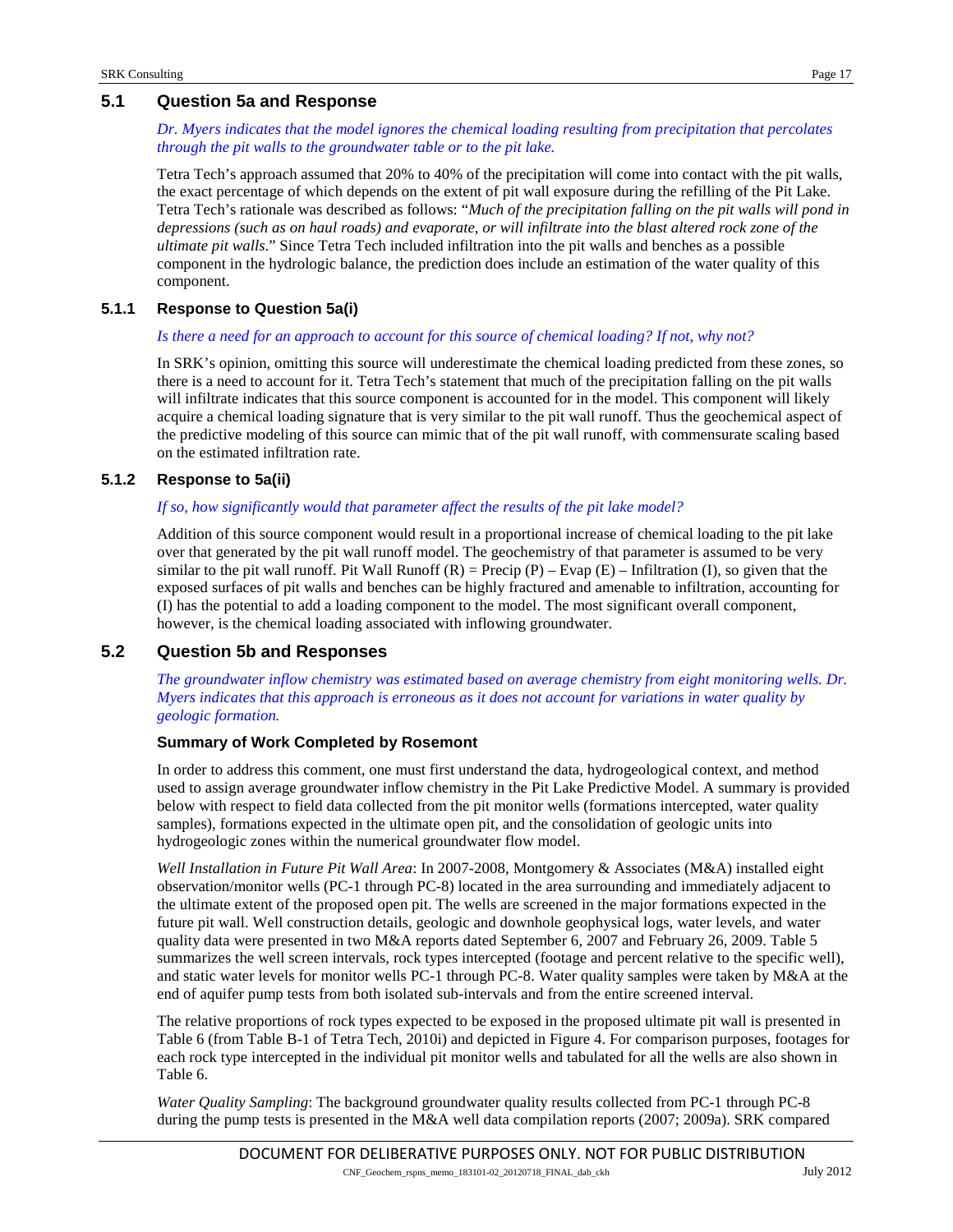the M&A analyses (Tables 6, 7, 8 in M&A, 2009a) with the averaged water quality values reported by Tetra Tech to represent groundwater inflow chemistry (see Table 4.01, Tetra Tech, 2010i). Laboratory results indicate the water ranges from calcium-bicarbonate water to a calcium-sulfate water type. These wells are not water quality compliance wells, but the chemistry can be compared for reference purposes only to various numeric standards. With respect to reference water quality standards, there were no exceedances of an Arizona AQWS in the water quality analyses for the constituents analyzed. There was one exceedance in a reference EPA drinking water MCL for arsenic as measured in one of the three samples taken from artesian well PC-2. There were a number of exceedances in several wells including PC-2 with reference to EPA National secondary drinking water standards (i.e. sulfate, TDS, manganese, iron).

*Unit Consolidation*: Based on a review of pump test data and other aquifer data for the various formations, Tetra Tech consolidated the geologic formations into eight hydrogeologic zones in their regional numerical groundwater flow model (see Table 4-1 Tetra Tech, 2010h, p. 26). Within the immediate pit area, the consolidated rock units in the model are represented by four hydrogeologic zones (Qtg2, Ksd, PZ\_Pit, and PCb) and model layers 3 (highest) through 14 (deepest). The Qtg2 zone comprises Quaternary-Tertiary unconsolidated and cemented basin-fill (also informally known as Gila Conglomerate). The Ksd zone includes Lower Cretaceous Bisbee Group sedimentary units (Willow Canyon Formation and the Glance Conglomerate). The Willow Canyon Formation includes interlayers of cemented gravel, sandstone, siltstone and some andesite flows. The PZ zone comprises the Paleozoic sedimentary formations including contact metamorphosed and metasomatized sedimentary formations in the immediate pit area. The Pz zone is locally designated as "Pz\_Pit" in the immediate pit area. Pz-Pit zone dips to the west honoring the geometry of the steeply east-dipping quartzite, shale, and limestone formations. The PCb zone includes Precambrian crystalline basement rocks including the Continental Granodiorite and the Pinal Schist.

*Assigning Hydraulic Properties*: Tetra Tech assigned initial and final (calibrated) vertical and horizontal hydraulic conductivity values (K in ft/day) to each zone; the values vary by two orders of magnitude between Ksd and Pz (Table 6-3, Tetra Tech, 2010h). These zonal K values were kept constant in the respective zones assigned to layers 3 through 14. The relation of rock formations screened in the pit monitor wells with respect to the model zone designations is shown in [Table 6.](#page-20-0) Final calibrated horizontal and vertical K values for the model zones are shown in [Table 7.](#page-20-1)

*Assessing Groundwater Inflow Chemistry*: To calculate groundwater inflow chemistry for the pit lake model, Tetra Tech reported that they used averaged the water quality results taken from the eight pit monitor wells (Section 4.1, Tetra Tech, 2010i). The average input values are listed in Table 4.01 (Tetra Tech, 2010i). The maximum number of samples per constituent was 24; 20 samples were analyzed for radiochemicals. No details are provided in Section 4.1 on the methodology of the calculation such as the treatment of non-detect values, treatment of values falling between the minimum detection limit and practical quantification limit, treatment of radium 226+228 results (these have a mean value with standard deviation specified), the treatment of apparent outliers, or if any model zone-specific weighting was used. All constituents were evidently used in the calculation with equal weighting.

#### **SRK Cross Check on Calculated Average Groundwater Inflow Values**

SRK randomly selected 18 out of 31 parameters listed in Table 4.01 of Tetra Tech's report *Geochemical Pit Lake Predictive Model–Revision 1* (2010i) to verify that the average values used by Tetra Tech were correctly calculated based on the groundwater analyses for the pit monitoring well as reported by M&A (2009a) in Tables 6, 7, and 8. SRK used all values including apparent outliers; non-detect values were used as-is (e.g. 0.01 mg/L was used for a non-detect value of <0.01 mg/L instead of one-half the value or other nil value). Of the 18 average values randomly checked, the percent difference in calculation for eight<sup>[4](#page-17-0)</sup> out of 17 constituents was less than [5](#page-17-1)%; a 5-10% difference was noted in three constituents<sup>5</sup>. Seven constituents<sup>[6](#page-17-2)</sup> had a percent difference in calculation ranging from 13.4% to 198%; this latter category primarily included constituents with multiple non-detect values for constituents with very low concentrations (see [Table 8\)](#page-21-0).

Some additional clarification from Tetra Tech would be helpful to document and verify their procedures to calculate an average input value. It appears that their average inflow concentrations (where different from

j

<span id="page-17-1"></span><span id="page-17-0"></span><sup>&</sup>lt;sup>4</sup> Ca, Cu, Mg, NO<sub>3</sub>/NO<sub>2</sub> as N, Ra226+Ra228, Se, Na, U<br><sup>5</sup> As, F, SO<sub>4</sub><br><sup>6</sup> Ba, Fe, Pb, Mn, Mo, K, Zn

<span id="page-17-2"></span>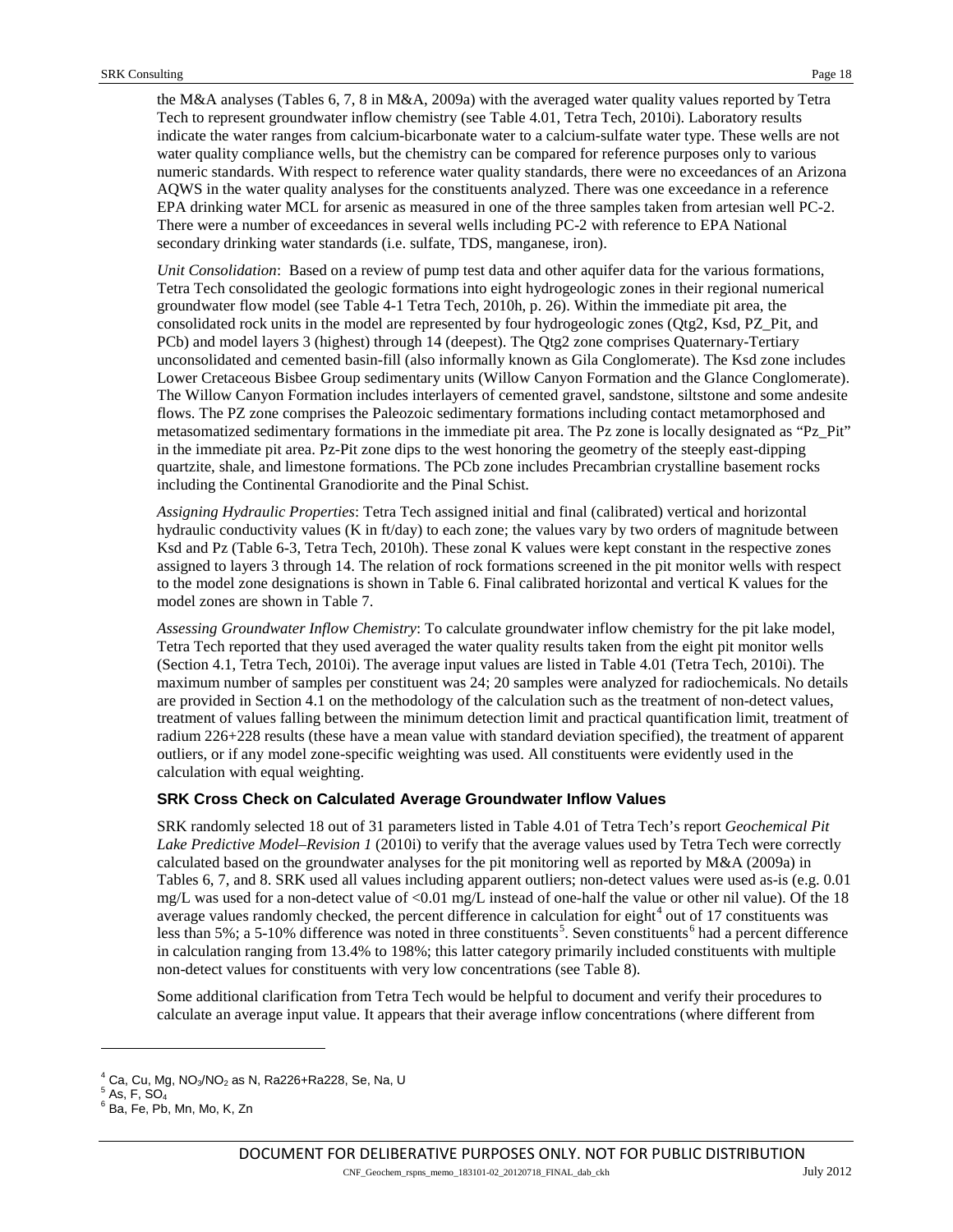SRK's calculation by more than 5%) are higher than those calculated by SRK using all analyses in an averaged (non-weighted) calculation. The concentrations appear to be higher (more conservative with respect to potential elevated constituents) than calculated by straight average. Another method was likely used, but method details were not provided.



<span id="page-18-0"></span>**Figure 4 Proportions of exposed rock in ultimate pit wall (Tetra Tech, 2010i, Table 4.01)**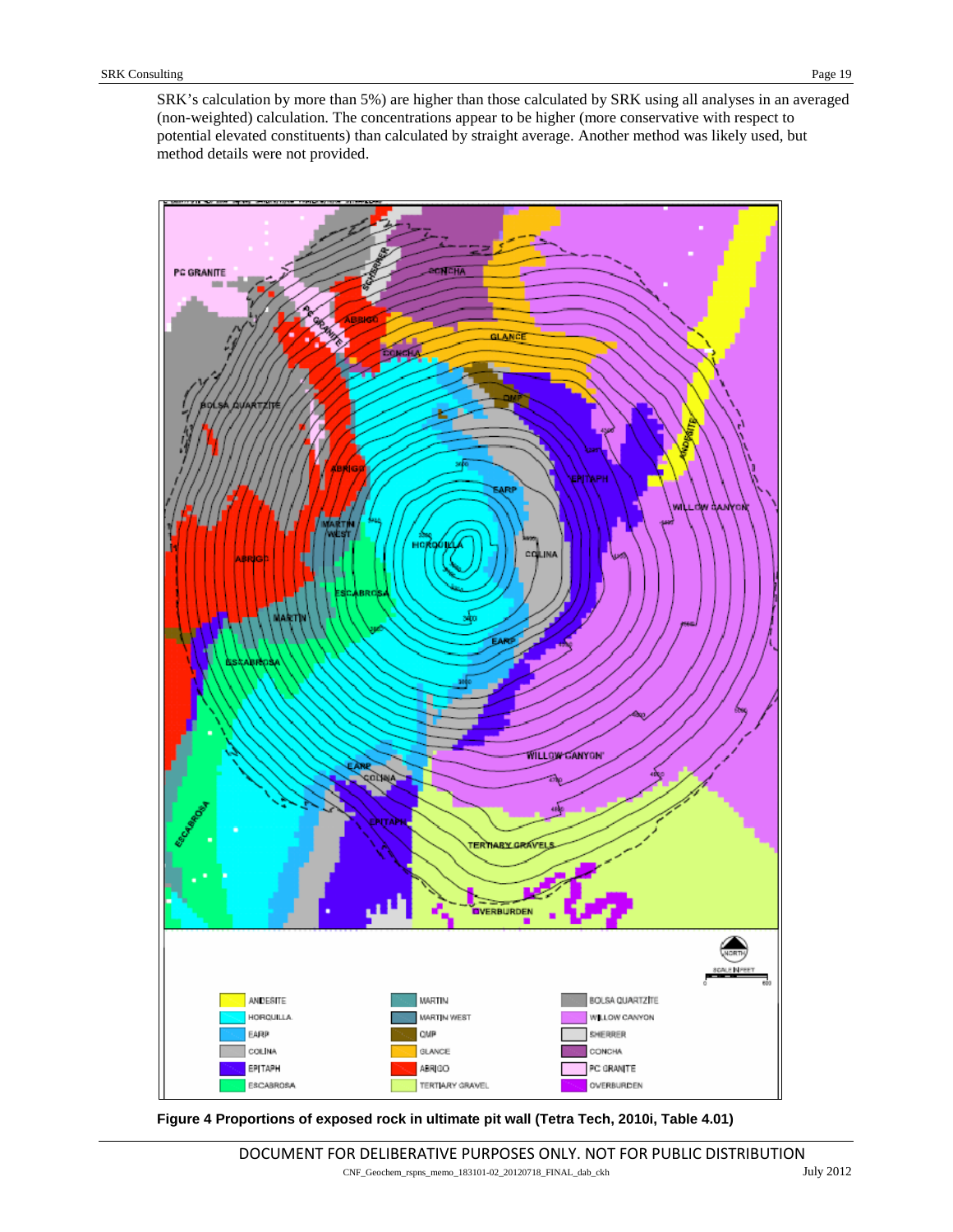<span id="page-19-0"></span>

|  | Table 5 Summary of pit wall monitor wells |  |  |  |
|--|-------------------------------------------|--|--|--|
|--|-------------------------------------------|--|--|--|

| Well<br>ID | <b>Screen</b><br><b>Interval</b> | <b>Lithological Unit</b>                      | Lithology<br>ft. (%) | <b>TT</b><br>Hydrogeo | <b>Measured</b><br><b>DTW</b> |
|------------|----------------------------------|-----------------------------------------------|----------------------|-----------------------|-------------------------------|
|            | (f <sub>t</sub> )                |                                               |                      | <b>Model Zone</b>     | (ft. bgs)                     |
| $PC-1$     | 200-1,020 ft.                    | Willow Canyon Fm. 40-1,020                    | 820 ft. (100%)       | Ksd                   | 123.60 ft.                    |
|            |                                  | ft.                                           |                      |                       |                               |
| $PC-2$     | 200-1,503 ft.                    | Willow Canyon Fm                              | 620 ft. (48%)        | Ksd                   | $+17$ ft.                     |
|            |                                  | 200-820 ft.<br>Epitaph Fm.                    | 683 ft. (52%)        | Pz                    |                               |
|            |                                  | 820-1,503 ft.                                 |                      |                       |                               |
| $PC-3$     | 200-1,360 ft.                    | Gila Conglomerate                             | 210 ft. (18%)        | Qtg2                  | 146.81                        |
|            |                                  | 200-410 ft.                                   |                      |                       |                               |
|            |                                  | Willow Canyon                                 | 950 ft. (82%)        | Ksd                   |                               |
|            |                                  | 410-1,360 ft.                                 |                      |                       |                               |
| $PC-4$     | 200-1,500 ft.                    | Gila Conglomerate                             | 390 ft. (30%)        | Qtg2                  | 120.66 ft.                    |
|            |                                  | 200-590 ft.<br>Willow Canyon                  | 910 ft. (70%)        | Ksd                   |                               |
|            |                                  | 590-1,500 ft.                                 |                      |                       |                               |
| $PC-5$     | 109-901 ft.                      | Willow Canyon Fm                              | 816 ft. (43%)        | Ksd                   | $+1$ ft.                      |
|            |                                  | 109-925 ft.                                   |                      |                       |                               |
|            | 946-1,477 ft.                    | <b>Glance Conglomerate</b>                    | 135 ft. (7%)         | Ksd                   |                               |
|            |                                  | 925-1,060 ft.                                 |                      |                       |                               |
|            |                                  | Scherrer Fm.                                  | 430 ft. (23%)        | Pz                    |                               |
|            | 1,530-2,001 ft.                  | 1,060-1,490 ft.<br>Epitaph Fm w/ intermingled | 511 ft. (27%)        | <b>Pz</b>             |                               |
|            |                                  | Colima Ls                                     |                      |                       |                               |
|            |                                  | 1,490-2,001 ft.                               |                      |                       |                               |
|            |                                  |                                               |                      |                       |                               |
| $PC-6$     | 220-485 ft.                      | Concha Lm.<br>220-500 ft.                     | 280 ft. (16%)        | <b>Pz</b>             | 210 ft.                       |
|            | 525-969 ft.                      | Epitaph Fm.                                   | 1,500 ft. (84%)      | Pz                    |                               |
|            | 1,013-1,464 ft.                  | 500-2,000 ft.                                 |                      |                       |                               |
|            | 1,509-2,000 ft.                  |                                               |                      |                       |                               |
| $PC-7$     | 109-569 ft.                      | Willow Canyon Fm.                             | 131 ft. $(7%)$       | Ksd                   | 290 ft.                       |
|            |                                  | 109-240 ft.                                   |                      |                       |                               |
|            |                                  | Glance Conglomerate<br>240-500 ft.            | 260 ft. (14%)        | Ksd                   |                               |
|            |                                  | Epitaph Fm.                                   | 120 ft. (6%)         | Pz                    |                               |
|            |                                  | 500-620 ft.                                   |                      |                       |                               |
|            | 620-878 ft.                      | Horquilla Ls.                                 | 1,368 ft. (73%)      | Pz                    |                               |
|            | 920-1,402 ft.                    | 620-1,988 ft                                  |                      |                       |                               |
|            | 1,447-1,988 ft.                  |                                               |                      |                       |                               |
| $PC-8$     | 197-794 ft.                      | Escabrosa Ls/Martin Fm.<br>197-830 ft.        | 633 ft. (32%)        | Pz                    | 194 ft.                       |
|            | 860-1,890 ft.                    | Abrigo Fm                                     | 1,110 ft. (55%)      | Pz                    |                               |
|            |                                  | 830-1,940 ft.                                 |                      |                       |                               |
|            | 1,962-2,205 ft.                  | <b>Bolsa Quartzite</b>                        | 210 ft. (10%)        | Pz.                   |                               |
|            |                                  | 1,940-2,150 ft.                               |                      |                       |                               |
|            |                                  | Granodiorite<br>2,150-2,205 ft.               | 55 ft. (3%)          | PCb                   |                               |
|            |                                  |                                               |                      |                       |                               |

Source: M&A (2007; 2009a) for geologic formation screened in wells PC-1 through PC-8.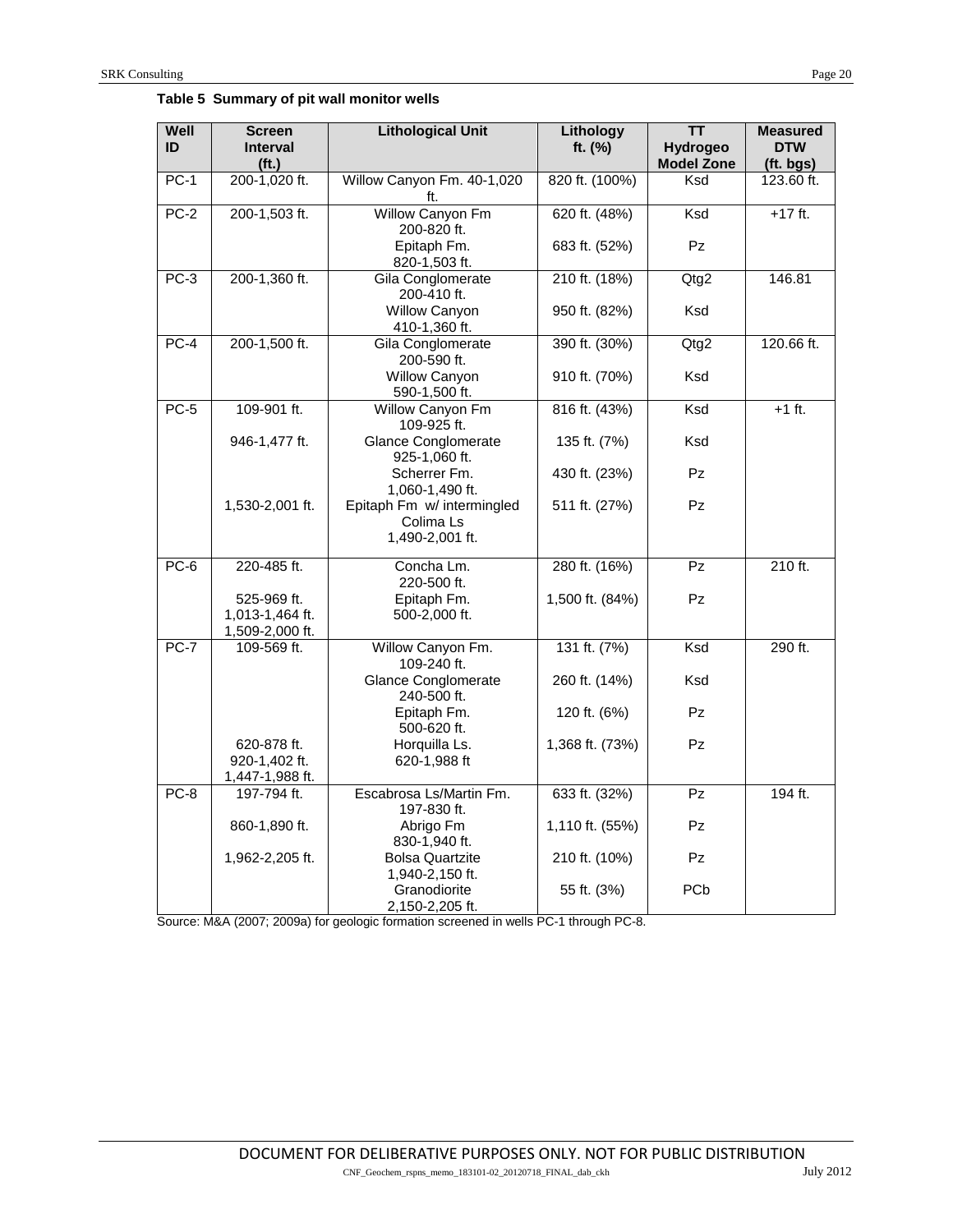# **Table 6 Summary of formations projected in exposed areas of the pit wall (sorted by majority percentages) vs. screened by pit monitor wells.**

<span id="page-20-0"></span>

|                              |                                 |                                      |          |                       |          |          |          | Footage of Rock Type in Each Well |             |             | <b>Total</b><br><b>Rock</b>        |
|------------------------------|---------------------------------|--------------------------------------|----------|-----------------------|----------|----------|----------|-----------------------------------|-------------|-------------|------------------------------------|
| <b>Rock Formation</b>        | %Exposed<br>Area in Pit<br>Wall | %Rock<br><b>Screened</b><br>in Wells | PC-<br>1 | PC-<br>$\overline{2}$ | PC-<br>3 | PC-<br>4 | PC-<br>5 | PC-<br>6                          | <b>PC-7</b> | <b>PC-8</b> | <b>Type</b><br>Footage<br>in Wells |
| Willow Canyon Fm,<br>Arkose  | 29.3                            | 35.0                                 | 820      | 620                   | 950      | 910      | 816      |                                   | 131         |             | 4,247                              |
| Horquilla Limestone          | 16.0                            | 11.3                                 |          |                       |          |          |          |                                   | 1,368       |             | 1,368                              |
| <b>Bolsa Quartzite</b>       | 8.1                             | 1.7                                  |          |                       |          |          |          |                                   |             | 210         | 210                                |
| Abrigo Formation             | 7.5                             | 9.1                                  |          |                       |          |          |          |                                   |             | 1,110       | 1,110                              |
| <b>Epitaph Formation</b>     | 7.4                             | 19.0                                 |          | 683                   |          |          |          | 1500                              | 120         |             | 2,303                              |
| Tertiary Gravel (Gila Cgl)   | 6.4                             | 4.9                                  |          |                       | 210      | 390      |          |                                   |             |             | 600                                |
| Colina Limestone             | 4.8                             | 4.2                                  |          |                       |          |          | 511      |                                   |             |             | 511                                |
| <b>Earp Formation</b>        | 4.0                             | 0.0                                  |          |                       |          |          |          |                                   |             |             | $\Omega$                           |
| <b>Glance Conglomerate</b>   | 3.8                             | 3.3                                  |          |                       |          |          | 135      |                                   | 260         |             | 395                                |
| Escabrosa Limestone          | 3.8                             | 5.2                                  |          |                       |          |          |          |                                   |             | 633         | 633                                |
| Concha                       | 2.9                             | 2.3                                  |          |                       |          |          |          | 280                               |             |             | 280                                |
| <b>Martin Formation</b>      | 2.5                             | 0.0                                  |          |                       |          |          |          |                                   |             |             | $\mathbf{0}$                       |
| Precambrian Granodiorite     | 1.0                             | 0.5                                  |          |                       |          |          |          |                                   |             | 55          | 55                                 |
| Willow Canyon Fm<br>Andesite | 0.9                             | 0.0                                  |          |                       |          |          |          |                                   |             |             | $\Omega$                           |
| <b>Scherrer Formation</b>    | 0.6                             | 3.5                                  |          |                       |          |          | 430      |                                   |             |             | 430                                |
| Quartz Monzonite<br>Porphyry | 0.5                             | 0.0                                  |          |                       |          |          |          |                                   |             |             | $\mathbf 0$                        |
| Overburden                   | 0.2                             | 0.0                                  |          |                       |          |          |          |                                   |             |             | 0                                  |
| <b>Total Footage</b>         |                                 |                                      |          |                       |          |          |          |                                   |             |             | 12,142                             |

Source: Reports by Tetra Tech (2010i), Table B1 for percentages of geologic formations exposed in the pit wall and Montgomery & Associates (2007; 2009a) for geologic formation screened in wells PC-1 through PC-8.

<span id="page-20-1"></span>

|  |  |  |  |  | Table 7 Number of samples taken per well per model zone |
|--|--|--|--|--|---------------------------------------------------------|
|--|--|--|--|--|---------------------------------------------------------|

|                                        | <b>Final Horiz</b><br>Κ                           | <b>Final Vert</b><br>Κ | Number of Samples taken from Pit Monitor Well |                     |        |        |             |             |             |             |  |  |
|----------------------------------------|---------------------------------------------------|------------------------|-----------------------------------------------|---------------------|--------|--------|-------------|-------------|-------------|-------------|--|--|
| <b>Model Zone</b><br><b>Within Pit</b> | (ft/day)                                          | (ft/day)               | <b>PC-1</b>                                   | PC-<br>$\mathbf{2}$ | $PC-3$ | $PC-4$ | <b>PC-5</b> | <b>PC-6</b> | <b>PC-7</b> | <b>PC-8</b> |  |  |
| Qtg2                                   | $1.31 \times 10^{-2}$                             | $6.56 \times 10^{-4}$  |                                               |                     | $- -$  | 1      |             |             |             |             |  |  |
| Ksd                                    | 6.56 x $10^{-2}$                                  | 4.92 x $10^{-3}$       | 1                                             | --                  | --     |        | --          |             |             |             |  |  |
| Pz Pit                                 | $X$ 3.28 x 10 <sup>-4</sup><br>Y 3.28 x $10^{-3}$ | $3.28 \times 10^{-3}$  |                                               | --                  |        |        | 1           | 4           | 3           | 3           |  |  |
| PC <sub>b</sub>                        | $2.38 \times 10^{-3}$                             | $2.38 \times 10^{-3}$  |                                               |                     |        |        |             |             |             |             |  |  |
| Mixed Qtg/Ksd                          |                                                   |                        |                                               |                     | 1      |        |             |             |             |             |  |  |
| Mixed Ksd/Pz                           |                                                   |                        |                                               | 3                   |        |        | 5           |             |             |             |  |  |

Source: Sample numbers are from Table 6 of M&A (2009a). Final calibrated K values are from Table 6-3 of Tetra Tech (2010j). Mixed rock formations indicate the sample was pumped from entire well, not taken from an isolated interval representing a single formation. Notes: Shading means that the zone is hydrogeologic model zone is not present in the particular well.

-- = formation in a sample represents two model zones owing to long screen length intercepting more than one formation.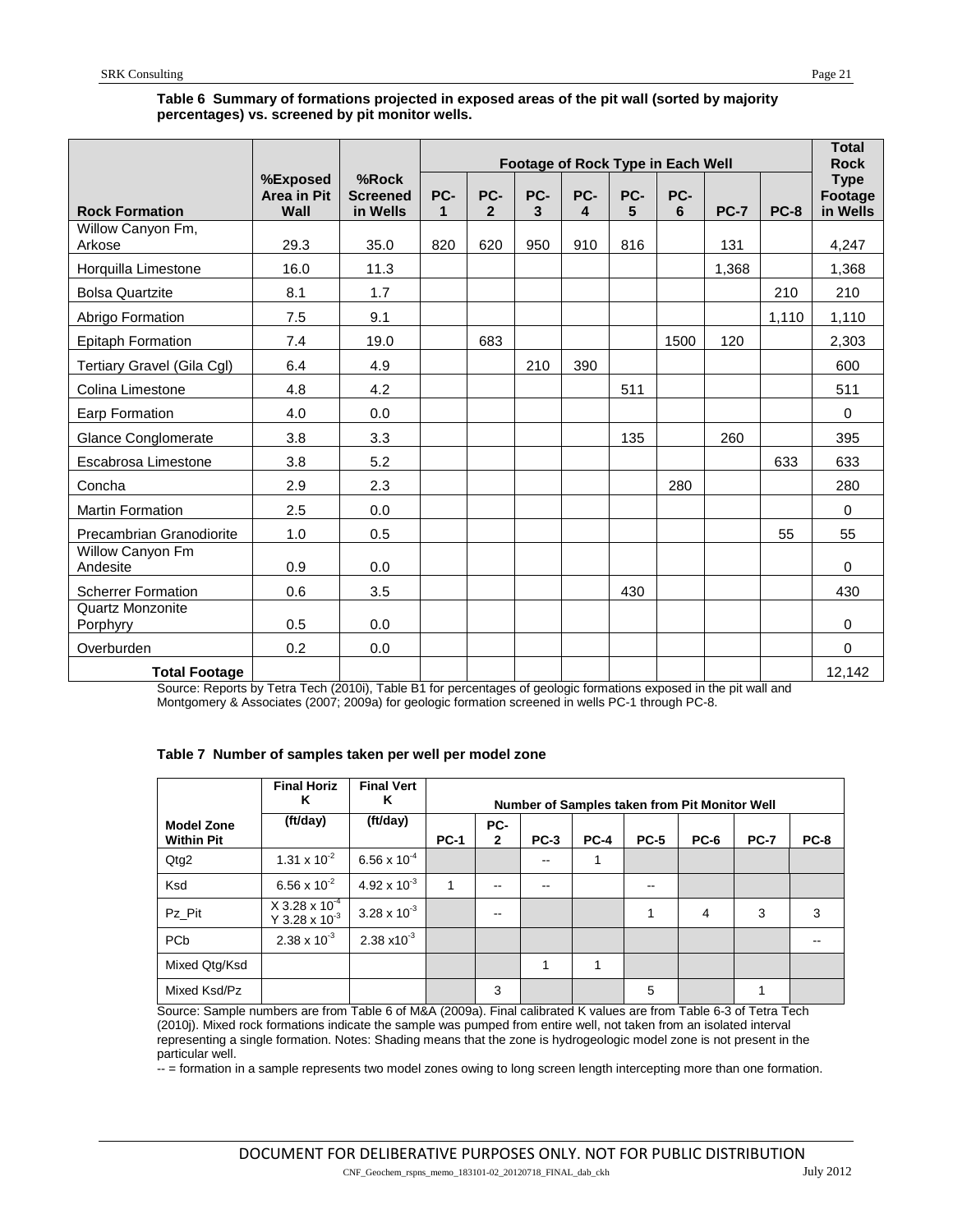..

#### **Table 8 Calculation comparison for selected constituents – Groundwater quality PC-1 through PC-8 and average used for Pit Lake inflow model**

<span id="page-21-0"></span>

| Montgomery & Associates, 2009a, Phase 2 Groundwater Investigation & Monitoring, Groundwater Quality from PC-1 through PC-8, Tables 6, 7, 8 |        |       |       |      |              |       |         |      |        |       |                                                                                      |                |                                                                           |         |        |                 |         |        |
|--------------------------------------------------------------------------------------------------------------------------------------------|--------|-------|-------|------|--------------|-------|---------|------|--------|-------|--------------------------------------------------------------------------------------|----------------|---------------------------------------------------------------------------|---------|--------|-----------------|---------|--------|
| Well/Sample ID As (mg/L) Ba (mg/L) Ca (mg/L) Cu                                                                                            |        |       |       |      |              |       |         |      |        |       | F- (mg/L)  Fe (mg/L)  Pb (mg/L)  Mg (mg/L) Mn (mg/L) Mo (mg/L NO3/NO2 as N  K (mg/L) |                | Ra226+228 (pCi/L)   Se (mg/L)   Na (mg/L)   SO4- (mg/U (mg/L)   Zn (mg/L) |         |        |                 |         |        |
| $PC-1$                                                                                                                                     | 0.0028 | 0.015 | 82.2  | 0.01 | 0.8          | 0.02  | 0.0002  | 9.5  | 0.46   | 0.03  | 0.69                                                                                 | 1.9            | 1.62                                                                      | 0.0018  | 10.7   | 30 <sup>°</sup> | 0.0016  | 0.35   |
| $PC-2$                                                                                                                                     | 0.0154 | 0.01  | 87    | 0.01 | 1.2          | 0.02  | 0.0001  | 20.6 | 0.053  | 0.13  | 0.38                                                                                 | 2.6            | 2.31                                                                      | 0.0044  | 20.3   | 170             | 0.004   | 0.39   |
| $PC-2$                                                                                                                                     | 0.0078 | 0.013 | 72.5  | 0.01 | 1.5          | 0.49  | 0.0001  | 20.3 | 0.014  | 0.19  | 0.16                                                                                 | 2.2            | 1.40                                                                      | 0.0028  | 12     | 110             | 0.006   | 0.01   |
| $PC-2$                                                                                                                                     | 0.0018 | 0.013 | 68.2  | 0.01 | 2            | 0.21  | 0.0003  | 19.1 | 0.084  | 0.16  | 0.02                                                                                 | 2.2            | 0.87                                                                      | 0.0011  | 12.1   | 109             | 0.0095  | 3.34   |
| $PC-3$                                                                                                                                     | 0.0038 | 0.058 | 192   | 0.01 | 1.2          | 0.43  | 0.0001  | 33.4 | 0.671  | 0.13  | 0.09                                                                                 | 5              | 1.18                                                                      | 0.0006  | 56.3   | 610             | 0.0159  | 0.56   |
| $PC-4$                                                                                                                                     | 0.0023 | 0.183 | 59.6  | 0.01 | 0.4          | 0.96  | 0.0002  | 17.9 | 0.565  | 0.03  | 0.63                                                                                 | 4.1            | 3.69                                                                      | 0.0006  | 32.9   | 50              | 0.0064  | 0.61   |
| $PC-5$                                                                                                                                     | 0.004  | 0.01  | 72    | 0.01 | 0.7          | 0.15  | 0.0001  | 10.7 | 0.007  | 0.07  | 0.48                                                                                 | 1.6            | 1.22                                                                      | 0.0014  | 6.4    | 42.2            | 0.0016  | 0.01   |
| PC-5-922-UP                                                                                                                                | 0.0032 | 0.01  | 72.3  | 0.01 | 0.8          | 0.33  | 0.0001  | 10.8 | 0.009  | 0.07  | 0.55                                                                                 | 1.6            | 1.51                                                                      | 0.0017  | 6.5    | 34.2            | 0.0013  | 0.01   |
| PC-5-1516-LP                                                                                                                               | 0.0017 | 0.03  | 162   | 0.01 | $\mathbf{1}$ | 0.21  | 0.0001  | 15.9 | 0.114  | 0.63  | 0.03                                                                                 | 3.8            | 1.79                                                                      | 0.0019  | 186    | 824             | 0.0092  | 0.01   |
| $PC-5$                                                                                                                                     | 0.0063 | 0.006 | 71.9  | 0.02 | 0.9          | 0.02  | 0.0012  | 10.5 | 0.005  | 0.07  | 0.54                                                                                 | 1.8            | <b>NA</b>                                                                 | 0.0014  | 6.3    | 37.9            | 0.0013  | 0.01   |
| PC-5                                                                                                                                       | 0.0051 | 0.008 | 75.5  | 0.02 | 0.8          | 0.02  | 0.0009  | 11.1 | 0.007  | 0.05  | 0.55                                                                                 | 1.6            | <b>NA</b>                                                                 | 0.0018  | 7.6    | 37              | 0.0012  | 0.01   |
| $PC-5$                                                                                                                                     | 0.0062 | 0.003 | 72.7  | 0.04 | 0.8          | 0.02  | 0.0012  | 10.5 | 0.005  | 0.08  | 0.57                                                                                 | 1.6            | <b>NA</b>                                                                 | 0.0011  | 6.5    | 38.1            | 0.0013  | 0.01   |
| $PC-5$                                                                                                                                     | 0.0054 | 0.014 | 77.9  | 0.02 | 0.8          | 0.02  | 0.0006  | 11.3 | 0.006  | 0.07  | 0.55                                                                                 | 1.8            | NA                                                                        | 0.0017  | 7.6    | 38.5            | 0.0014  | 0.01   |
| $PC-6$                                                                                                                                     | 0.0014 | 0.028 | 204   | 0.01 | 0.7          | 0.84  | 0.0004  | 21.9 | 0.101  | 0.07  | 0.65                                                                                 | 3.5            | 0.87                                                                      | 0.0018  | 30.5   | 441             | 0.0049  | 0.01   |
| PC-6-522-UP                                                                                                                                | 0.0009 | 0.028 | 194   | 0.01 | 0.7          | 0.5   | 0.0003  | 21.1 | 0.099  | 0.07  | 0.65                                                                                 | 3.1            | 1.68                                                                      | 0.0017  | 30     | 425             | 0.0046  | 0.01   |
| PC-6-1002-MP                                                                                                                               | 0.0008 | 0.026 | 209   | 0.02 | 1            | 1.12  | 0.0001  | 22.4 | 0.116  | 0.07  | 0.61                                                                                 | 3.2            | 1.61                                                                      | 0.0013  | 33.5   | 444             | 0.0056  | 0.01   |
| PC-6-1502-LP                                                                                                                               | 0.0008 | 0.026 | 203   | 0.02 | 0.7          | 1.37  | 0.0001  | 20.7 | 0.172  | 0.07  | 0.67                                                                                 | 3.4            | 1.71                                                                      | 0.0015  | 34     | 457             | 0.0038  | 0.03   |
| $PC-7$                                                                                                                                     | 0.0011 | 0.019 | 184   | 0.01 | 1            | 0.52  | 0.0001  | 33   | 0.109  | 0.07  | 0.37                                                                                 | 3.2            | 0.44                                                                      | 0.0041  | 24.3   | 447             | 0.0032  | 0.01   |
| PC-7 602-UP                                                                                                                                | 0.0014 | 0.021 | 195   | 0.02 | 0.9          | 0.4   | 0.0001  | 32.8 | 0.095  | 0.09  | 0.28                                                                                 | 3.6            | 1.21                                                                      | 0.0034  | 22     | 513             | 0.0027  | 0.01   |
| PC-7 902-MP                                                                                                                                | 0.0014 | 0.017 | 245   | 0.01 | 0.9          | 0.51  | 0.0001  | 42.5 | 0.094  | 0.11  | 0.21                                                                                 | $\overline{4}$ | 0.63                                                                      | 0.0055  | 23.2   | 710             | 0.0031  | 0.02   |
| PC-7 1422-LP                                                                                                                               | 0.0011 | 0.012 | 359   | 0.01 | 0.9          | 1.2   | 0.0007  | 61.5 | 0.006  | 0.09  | 0.12                                                                                 | 4.8            | 1.08                                                                      | 0.0039  | 28.5   | 1090            | 0.0031  | 0.05   |
| $PC-8$                                                                                                                                     | 0.0022 | 0.024 | 61.8  | 0.01 | 0.6          | 0.06  | 0.0001  | 11.5 | 0.019  | 0.01  | 1.79                                                                                 | 2.1            | 2.76                                                                      | 0.0019  | 8.9    | $\overline{7}$  | 0.0029  | 0.07   |
| PC-8 863-UP                                                                                                                                | 0.0018 | 0.019 | 60.4  | 0.01 | 0.6          | 0.11  | 0.0001  | 11.4 | 0.019  | 0.01  | 0.37                                                                                 | 2.2            | 2.21                                                                      | 0.0018  | 9      | 7.1             | 0.003   | 0.07   |
| PC-8 1930-LP                                                                                                                               | 0.0023 | 0.02  | 59.4  | 0.01 | 0.6          | 0.03  | 0.0001  | 11.3 | 0.005  | 0.01  | 0.34                                                                                 | 2.2            | 1.33                                                                      | 0.0017  | 7.9    | 3.7             | 0.003   | 0.16   |
|                                                                                                                                            |        |       |       |      |              |       |         |      |        |       |                                                                                      |                |                                                                           |         |        |                 |         |        |
| <b>TT</b> average                                                                                                                          | 0.0037 | 0.042 | 131.0 | 0.01 | 0.85         | 0.554 | 0.00092 | 20.5 | 0.174  | 0.121 | 0.49                                                                                 | 3.17           | 1.58                                                                      | 0.00212 | 26     | 300             | 0.00419 | 0.694  |
| <b>SRK</b> average                                                                                                                         | 0.0034 | 0.026 | 130.9 | 0.01 | 0.90         | 0.398 | 0.00031 | 20.5 | 0.118  | 0.10  | 0.47                                                                                 | 2.80           | 1.56                                                                      | 0.00212 | 26     | 278             | 0.00419 | 0.241  |
| Diff                                                                                                                                       | 0.0003 | 0.016 | 0.1   | 0.00 | $-0.05$      | 0.156 | 0.00061 | 0.01 | 0.056  | 0.022 | 0.02                                                                                 | 0.37           | 0.02                                                                      | 0.00000 | 0.0417 | 22              | 0.0000  | 0.4532 |
| %Diff                                                                                                                                      | 9.63   | 64.44 | 0.1   | 0.00 | $-5.12$      | 39.08 | 198.38  | 0.06 | 47.302 | 22.02 | 4.07                                                                                 | 13.38          | 1.54                                                                      | $-0.04$ | 0.16   | 7.85            | $-0.04$ | 188.17 |
|                                                                                                                                            |        |       |       |      |              |       |         |      |        |       |                                                                                      |                |                                                                           |         |        |                 |         |        |
| <b>Below Dection Li</b> mit, Actual value is less than this amount                                                                         |        |       |       |      |              |       |         |      |        |       |                                                                                      |                |                                                                           |         |        |                 |         |        |
| Between MDL and PQL                                                                                                                        |        |       |       |      |              |       |         |      |        |       |                                                                                      |                |                                                                           |         |        |                 |         |        |
| Similar concentration detected in blank                                                                                                    |        |       |       |      |              |       |         |      |        |       |                                                                                      |                |                                                                           |         |        |                 |         |        |
| Looks like an outlier but was sampled in mineralized skarn                                                                                 |        |       |       |      |              |       |         |      |        |       |                                                                                      |                |                                                                           |         |        |                 |         |        |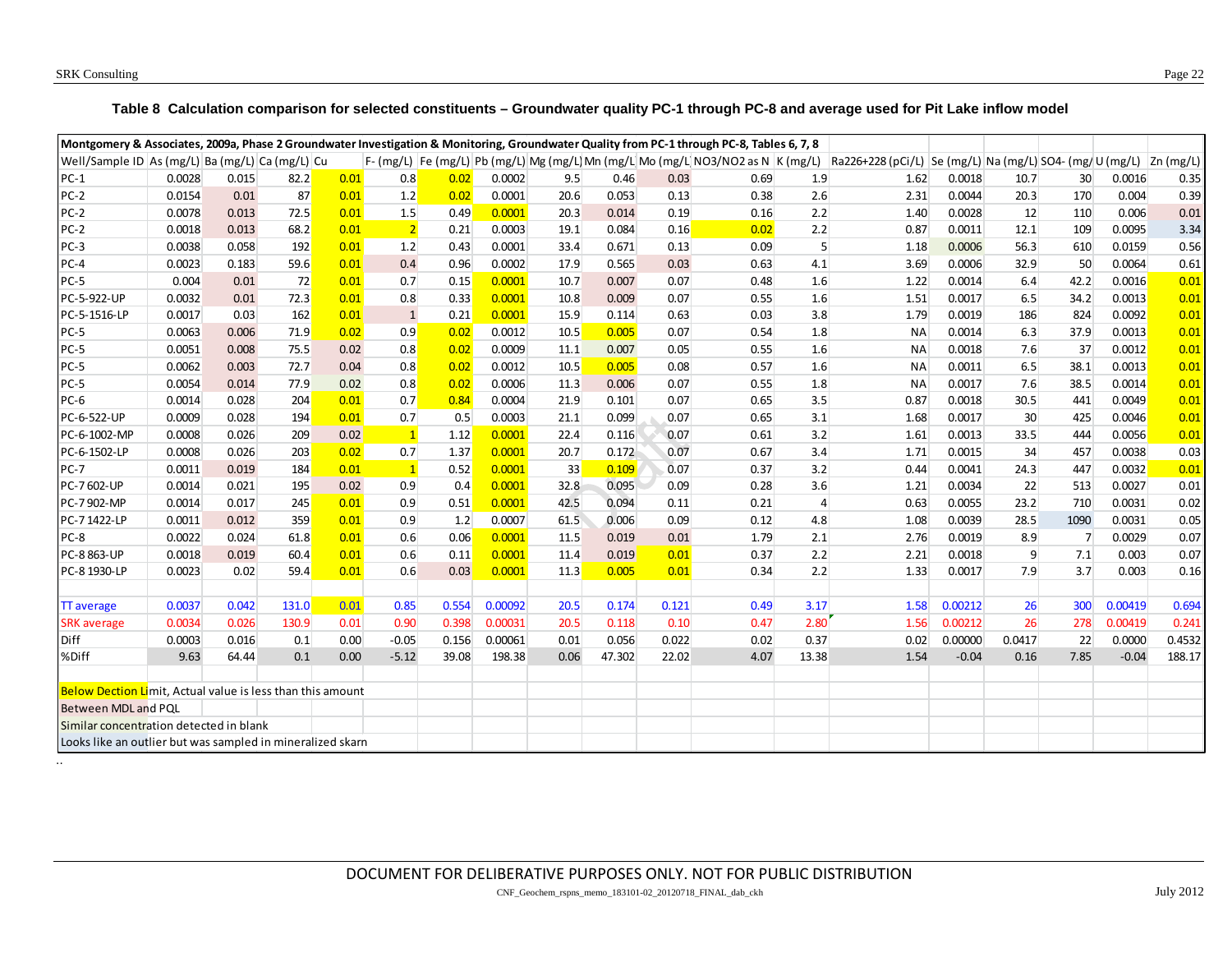-

## **5.2.1 Response to Question 5b(i)**

#### *Was the Tetra Tech approach of using average chemistry results reasonable?*

The approach is not ideal but provides a broad estimate given the number of water quality samples, well screen construction (screens spanning more than one model zone in three wells), location of the samples with respect to the proposed ultimate pit wall, and the spatial geometry of the steeply dipping formations (and resulting model zones).

The well locations and screening of the wells at various depths was designed to enable  $M&A$  to establish the aquifer properties and collect water quality samples that reasonably represent the spatial and vertical variability expected in the area surrounding the proposed open pit. The proportion of rock types in the screened intervals [\(Table 6\)](#page-20-0) generally matches the proportion of rock types and hydrogeologic model zones expected in the ultimate pit wall [\(Figure 4\)](#page-18-0). Most of the rock types represented with a higher percentage representation in the pit walls also have a higher percentage representation in the screened portion of the wells adjacent to the ultimate pit wall.

The water quality does show some variability by well location and rock type but the statistical significance is difficult to assess based on the 24 samples and the fact that three wells are screened in more than one formation. One might be tempted to discard at least one sample<sup>[7](#page-22-0)</sup> collected from PC-2 based on its apparent outlier status relative to other samples collected from the same formation in the same well. Discarding an apparent outlier is not justified, however, if the value can be linked to a specific geological or mineralogical observation noted in the well cuttings or based on a documented mineralogical or chemical characteristic about a particular formation. According to the geology log for PC-2, the screened interval intercepted a mineralized skarn horizon in the Epitaph Formation with chalcopyrite noted in several intervals. Sphalerite (ZnS) and possibly arsenopyrite or tennantite were also likely present ("dark metallic mineral" noted in several log intervals) causing the elevated zinc concentration measured in the single sample and elevated arsenic measured in another. Discarding these particular samples would have not have been a valid approach and would have inaccurately depressed the average value used for inflow chemistry expected in the immediate pit area.

Assigning a representative groundwater inflow chemistry to hydrogeologic zones in a pit lake predictive model could be done in a number of ways including using an arithmetic average of a number of blended samples or by using a weighted average that assigns greater or lesser influence to the water quality from a particular geologic formation or model zone based on the aquifer properties of that zone, lake refill stage, and the hydraulic head adjacent to and beneath the pit. The latter approach would likely work best if there were numerous samples taken per formation allowing one to generate a high-confidence mean value (after discarding apparent outliers if needed). Using chemistry based on only one or two samples from a specific formation and then heavily weighting the influence of that particular formation may generate a nonrepresentative inflow chemistry by giving too much confidence to the limited number of samples.

Tetra Tech's regional numerical groundwater flow model and pit lake predictive model did take into account aquifer properties of the model zones including the final calibrated horizontal and vertical K values as summarized i[n Table 7.](#page-20-1) The horizontal conductivity of Qtg2 and Ksd are similar to each other but are 1-2 orders of magnitude greater than that modeled for Pz\_Pit and PCb. The vertical conductivity values for Ksd, Pz Pit, and PCb are very similar to each other but are an order of magnitude greater than that seen in Qtg2. Tetra Tech may have been able to assign chemistry to each model zone based on a weighting factor derived from the differences in horizontal and vertical conductivity properties or lake fill stage, but once again, using a limited number of samples taken over long screen intervals would likely generate less accurate water quality estimates than using a more conservative estimate based on an average concentration from 24 samples – some of which were elevated relative to the bulk of samples.

Ultimately, the method chosen should reflect the site-specific geometry of the geologic formations or resulting consolidated model zones. Based on the configuration of the steeply geologic formations at Rosemont, two model zones (Pz\_Pit, and Ksd) will dominate the rock types exposed in the ultimate pit wall and will influence water chemistry throughout the duration of the pit lake refilling period. Water inflow attributed to Pz Pit (exposed over roughly 65% of pit wall) will occur throughout the entire water level recovery period because of

<span id="page-22-0"></span> $^7$  The 3.34 mg/L Zn measured in PC-2 (July 25, 2008) is highly anomalous with respect to other PC-2 samples and all other samples but reflects base metal mineralization noted in a skarn interval.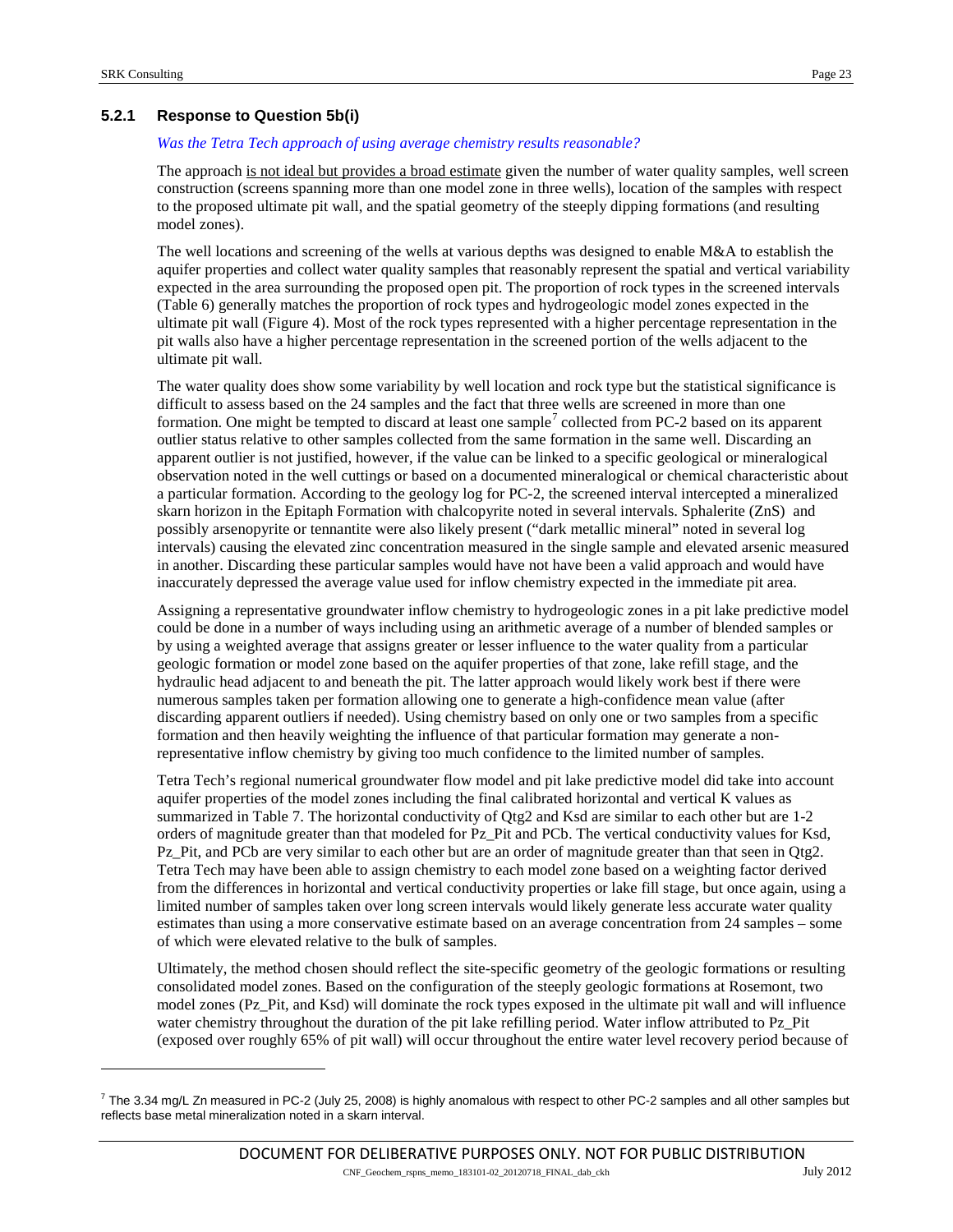the steeply dipping nature of the zone intersecting the pit wall from pit rim to pit floor. Ksd is not present in the deepest, most constricted portion of the ultimate pit, but is present in roughly 30% of the pit wall and will contribute inflow during a significant portion of the recovery period. One model zone (Pcb) will likely be only very minor contributor as formation exposure (1%) is limited to the upper benches on the northwest portion of the pit and a portion is above the water table.

In consideration of the steeply dipping model zones, the number of water quality samples, the relative proportion of samples from formations in the monitor wells that match the proportion of rock formations in the pit walls, generally similar hydraulic properties of the formations, and the use of some anomalously high values relative to the majority of analyses for a particular parameter, SRK believes that using the average concentrations from all the samples collected will generate a slightly higher average inflow concentration than would be produced by a weighted approach. With respect to trace elements such as arsenic and a number of cations/anions this will produce a more conservative estimate of the potential inflow groundwater quality because many of the analyses show concentrations that are below detection.

# **5.2.2 Response to 5b(ii)**

## *If not, how significantly would accounting for geochemistry by formation affect the results of the pit lake model?*

Table 6 in M&A (2009a) shows sulfate concentrations in the water quality samples range from 7 mg/L to 1,090 mg/L. Values less than 400 mg/L were reported in basin-fill and older sedimentary formations (Qtg, Ksd) while values greater than 400 mg/L were from water quality samples taken in the Pz\_Pit zone (mineralized, oxide and sulfide skarn samples). The averaging method can potentially downplay the concentration used in a model for formations with relatively degraded water quality. Conversely, formations with relative good water quality can be given greater weight than hydrologic parameters would dictate. Assessing the method to assign water quality by formation/model zone should take into account the sitespecific geometry and aquifer properties of the model zones otherwise a potential fatal flaw can be made in model setup.

The geochemical composition of a particular formation could be insignificant in terms of pit lake contribution if hydraulic conductivity is miniscule and the formation has little probability of contributing any significant inflow. To provide the highest level of validity, the inflow should be staged in temporal increments to account for the specific formations that discharge water to the pit at specific stages of pit inflow. Except for unusual circumstances, a filling pit lake will be expected to respond to the rebounding cone of depression and fill due to inflow from the bottom of the pit upward, while at the same time experiencing some contribution from wallrock/bench runoff due to periodic precipitation. Groundwater seepage through pit wallrocks above the water table will likely be negligible.

In the case of the Rosemont pit lake predictive model, the water quality from the two major model zones (Ksd, Pz Pit) will be contributed near equally throughout the pit refilling stage owing to the steeply dipping nature of the geologic formations and broadly similar aquifer properties of the model zones. Groundwater inflow from the other two model zones (PCb and Qtb2) will have very low influence on the pit lake chemistry owing to low exposure in the pit walls  $(-7.4\% \text{ total})$ . The averaging method using water quality samples primarily sampled from the Ksd and Pz\_Pit zones is therefore not an unreasonable approach.

# <span id="page-23-0"></span>**5.3 Question 5c and Responses**

#### *Dr. Myers indicates that groundwater inflow chemistry would change as it flows through the altered near-pit zone, due to increased fracture density/surface area and oxygen availability to sulfide mineralization in the wall rock.*

Concerns about inflow chemistry changing as groundwater flows from distal areas into the intensely fractured skin of the open pit were addressed in Tetra Tech's revised 2010 predictive Pit Lake model (Tetra Tech, 2010i; 2010k). SRK previously reviewed the geological characterization of the future pit wall, modeling assumptions used in the original and revised Pit Lake models, analyses used in the model inputs, and host/ore mineral species assumed to be present in the pit wall, mineral species assumed to be present in the Pit Lake as interaction occurs with the pit walls (SRK, 2010c; 2011b; 2011c). Additional questions were posed about the chemical loading attributed to increased fracture density in the outer bench faces, scaling the SPLP results to reflect field conditions, the effect of fines in blast residue, mechanisms for attenuation in the pit walls of either acidity or metals, and potential geochemical reactions between the refilling lake and the pit walls. Tetra Tech's technical memorandum (2010k) succinctly summarizes the responses to SRK questions and changes made in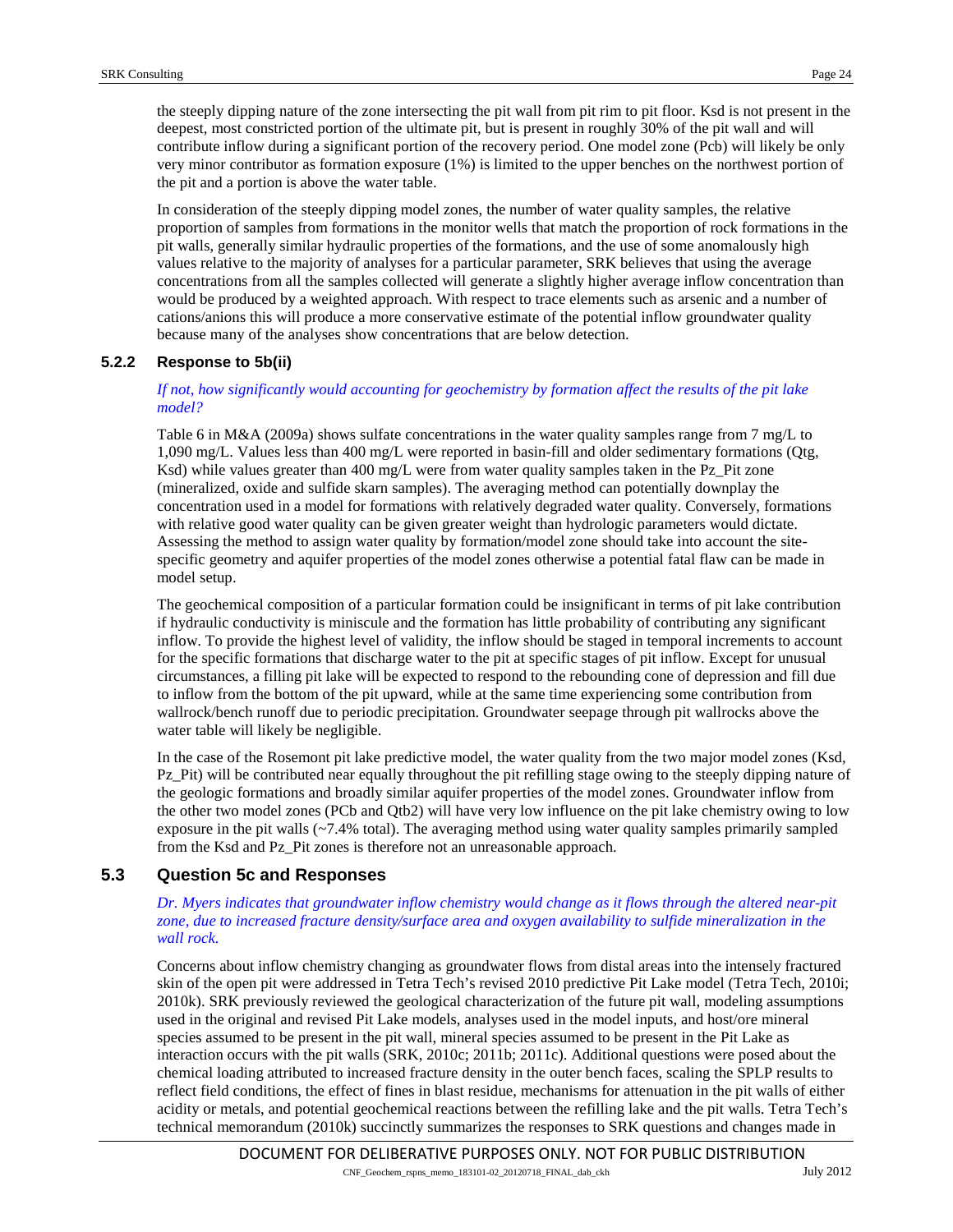Revision 1 to the predictive model. The questions were previously answered to SRK's satisfaction in Tetra Tech's response memoranda and in oral discussion with Tetra Tech, SRK, and CNF personnel (conference call on March 10, 2011). These questions, assumptions, and responses are summarized below.

#### Summary of Tetra Tech's Pit Lake Model Assumptions Related to Pit Wall Conditions

Groundwater inflow was a significant component of the Pit Lake water balance in the February 2010 predictive model and the updated November 2010 model (Tetra Tech, 2010i). The original Pit Lake model used the numerical groundwater model prepared by Montgomery & Associates (2009b). The inflow volume in the revised dynamic systems model was based on the results of the 3-D numerical flow model completed by Tetra Tech (Tetra Tech, 2010j).

A brief summary is provided below as directly excerpted from Tetra Tech's memo (2010k) discussing their treatment of various issues related to inflow chemistry through the pit wall and blasted zone in the revised Pit Lake model. These responses were provided to answer questions posed previously by SRK, some of which are similar to those posed by Dr. Myers.

#### Clarification on minerals present with respect to calculation of acid potential and use of Sobek Neutralization Potential method

Minerals such as pyrite and gypsum were confirmed to be present and siderite was confirmed to be absent based on site observations and published reports. Gypsum has slower dissolution rates than acid-producing jarosite. Siderite, a ferrous carbonate, does not contribute to acid neutralization owing to the release of ferrous iron, which commonly oxidizes and reacts with water to create acidity. Use of Sobek NP calculation method is appropriate.

#### Effect of blasting on release of mineral components

ABA, MWMP, SPLP, and HCT testing is all done on finely ground rock potentially resembling the finely ground blast fines. In the revised model, the HCT data from the initial week were used to address the contribution of chemical mass from the pit wall benches owing to fines and accumulated water soluble salts that are rinsed from the pit walls by runoff, groundwater inflow, and the recovering Pit Lake. Concentrations in HCT leachates from the initial week are typically elevated relative to concentrations measured in the following weeks.

#### Configuration of broken rock in the pit walls

The revised model incorporated the presence of a damaged rock zone. The zone of enhanced fracturing was estimated as 6 ft in depth, with an average porosity of 9% (varied between 2% and 15%).

#### Role of oxidation, dissolution, and water-rock interaction leading to leaching of potential contaminants

SPLP test results were used as they were consistent with long-term HCT results (or sometimes more concentrated) (Tetra Tech, 2011). For the initial rinsing, the initial results from the HCT results were used to simulate wallrock that has considerable time to weather without periodic rinsing. SPLP results were used where HCT results were unavailable. SPLP results, however, were increased 3-fold for major constituents and 2-fold for minor/trace constituents as documented in *Rosemont SPLP Usage for Pit Wall Runoff* (Tetra Tech, 2010h).

#### Attenuation of acidity or metal loading

As a conservative measure, the revised model incorporated no provision for attenuation of acidity or metals by the pit walls.

#### Effect of pit wall submergence

The revised model included a term for chemical loading owing to submergence of pit walls. It included a damaged rock zone 6-ft thick with a fracture void space of 9-10%.

#### Reactions between Pit Lake and pit walls

Tetra Tech did not make any adjustment to the model based the reasoning that the water to rock ratio is very large (~500:1) and the chemical mass derived from such a large ratio is low relative to mass derived from the inflowing groundwater and flushing of pit walls and damaged rock zone.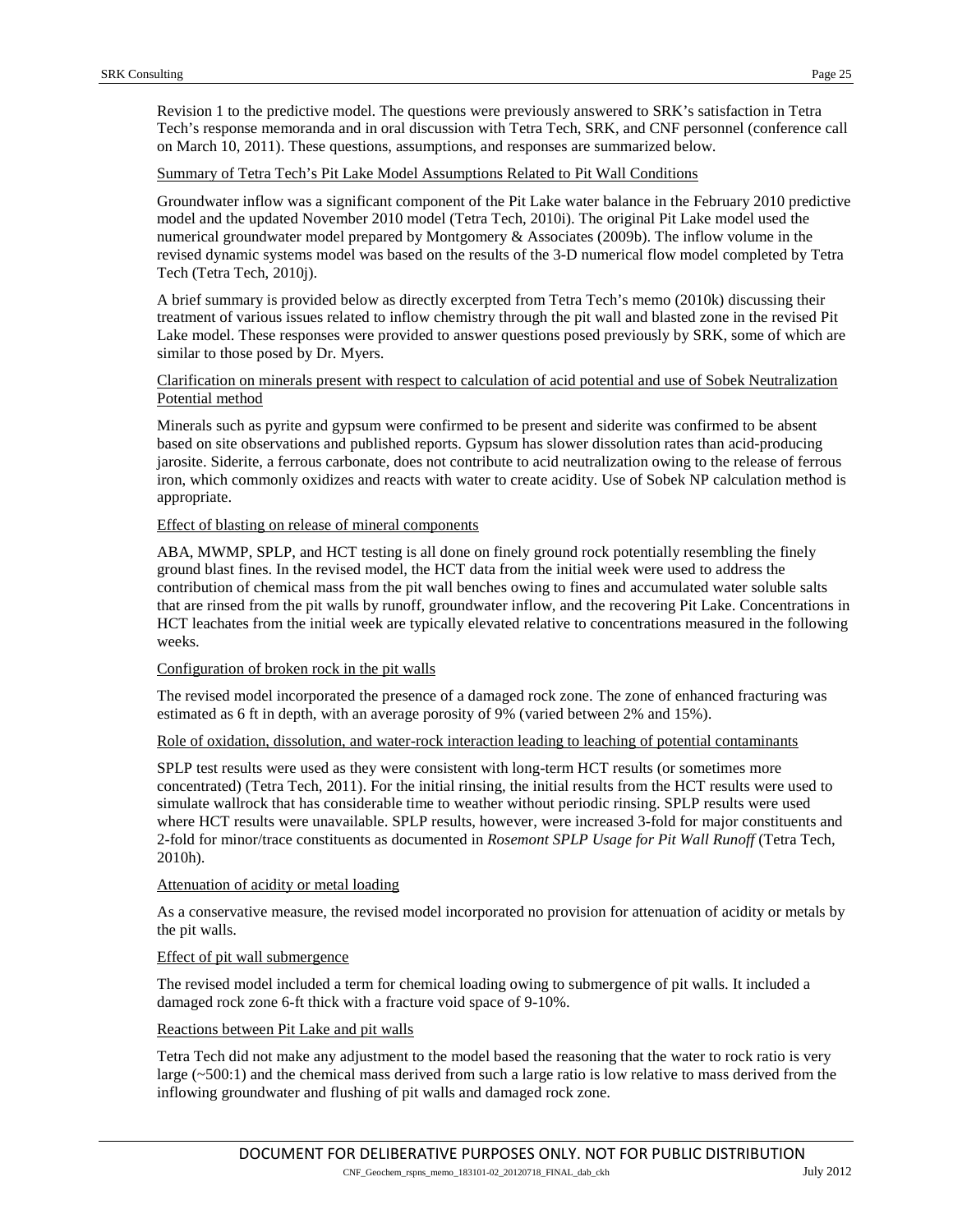# **5.3.1 Response to Question 5c(i)**

#### *Is there a need for an approach to account for this source of chemical loading? If not why not?*

In SRK's opinion, this source of chemical loading was adequately addressed in Tetra Tech's 2010 revised Pit Lake model (2010i) and response memo (2010k) as described above in Sectio[n 5.3.](#page-23-0) It is also SRK's opinion that, after inundation and submergence in the Pit Lake, the enhanced reactivity of this zone will not be a factor.

Exposed pit wallrock and benches represent a unique geochemical environment with characteristics such as increased fracture density, enhanced availability of oxygen, and secondary minerals that could enhance chemical loading to the pit runoff component. This environment must be accounted for in the predictive model. Fracture density adjacent to blast zones can exceed that of the undisturbed rock by more than an order of magnitude and can extend to depths up to several feet into the bench face and presents more surfaces for reactions and formation of secondary minerals. Tetra Tech addressed the unique aspects of this zone through changes in porosity, varying input chemistries (sensitivity analyses), and arbitrary doubling and tripling concentrations of leachate analyses used as the basis for the starting solutions.

# **5.3.2 Response to 5c(ii)**

#### *If so, how significantly would that parameter affect the results of the pit lake model?*

The altered near-pit zone has the potential to possess a rock-water ratio that is more than an order of magnitude greater than undisturbed rock. Combined with increased oxygen availability that can both enhance oxidation and promote formation of secondary salts, this near-pit environment presents opportunities for increases in chemical loading that can only be determined through experimentation. The dominant chemistry impacting the Pit Lake water quality is the chemistry of inflowing groundwater.

# **5.4 Question 5d and Responses**

*Dr. Myers indicates that as drawdown occurs during mine life, previously saturated pore spaces will fill with air, increasing the potential for oxidation. After mine life, these pore spaces re-fill with water causing oxidation products to be leached to the forming pit lake, with a "first flush" occurring during initial pit lake formation that will greatly affect water chemistry.*

This comment refers to the dewatered rock in the pit cone of depression. The groundwater inflow component used in the Pit Lake predictive model consisted of water quality analyses from the adjacent pit monitoring wells, but the chemistry remobilized from refilling pore spaces was not specifically addressed by Tetra Tech. First flush chemistry was simulated in Tetra Tech's revised model by using analyses from the initial week of HCT testing and from SPLP analyses where HCT results were unavailable. The SPLP results for major cations/anions were increased 2-fold relative to laboratory results and increased 3-fold for minor/trace metals (Tetra Tech, 2010i; 2010k). The increase was applied to the blast face area only, not applied to the specific potential sources of loading.

#### <span id="page-25-0"></span>**5.4.1 Response to Question 5d(i)**

#### *Is there a need for an approach to account for this source of chemical loading? If not, why not?*

The concentrations of metals in the secondary mineral salts precipitated in previously saturated (then dry) pore spaces are expected to provide a contribution to the Pit Lake chemistry. Failure to address this source represents a potential shortcoming in the model predictions, due to the likely formation of secondary metal sulfates, silicates, or oxides in the previously saturated pore spaces. The formation, mobility, and solubility of these types of secondary minerals is well documented, having been "noted since early antiquity" (Jambor and others, 2000), and it is well established that these minerals can have a significant impact on water quality (Dagenhart, 1980; Olyphant and others, 1991; Bayless and Olyphant, 1993; Keith and Runnells, 1998, Keith and others, 1999).

Practically, however, it is nearly impossible to quantify this component reliably because there is a wide range in possible conditions that could be considered and there are no monitoring data that can inform the modeling. Precipitation of gypsum, caliche, and clay minerals will also occur during the desaturation phase plugging up the pore spaces and thereby reducing the generation of additional mineral salts.

To address this uncertainty, batch or column leach testing can be formed once there are weathered pit wall materials to evaluate the potential loading from this component, but with a specified set of moisture and other parameters geared toward simulating that environment. Ultimately this uncertainty can be addressed by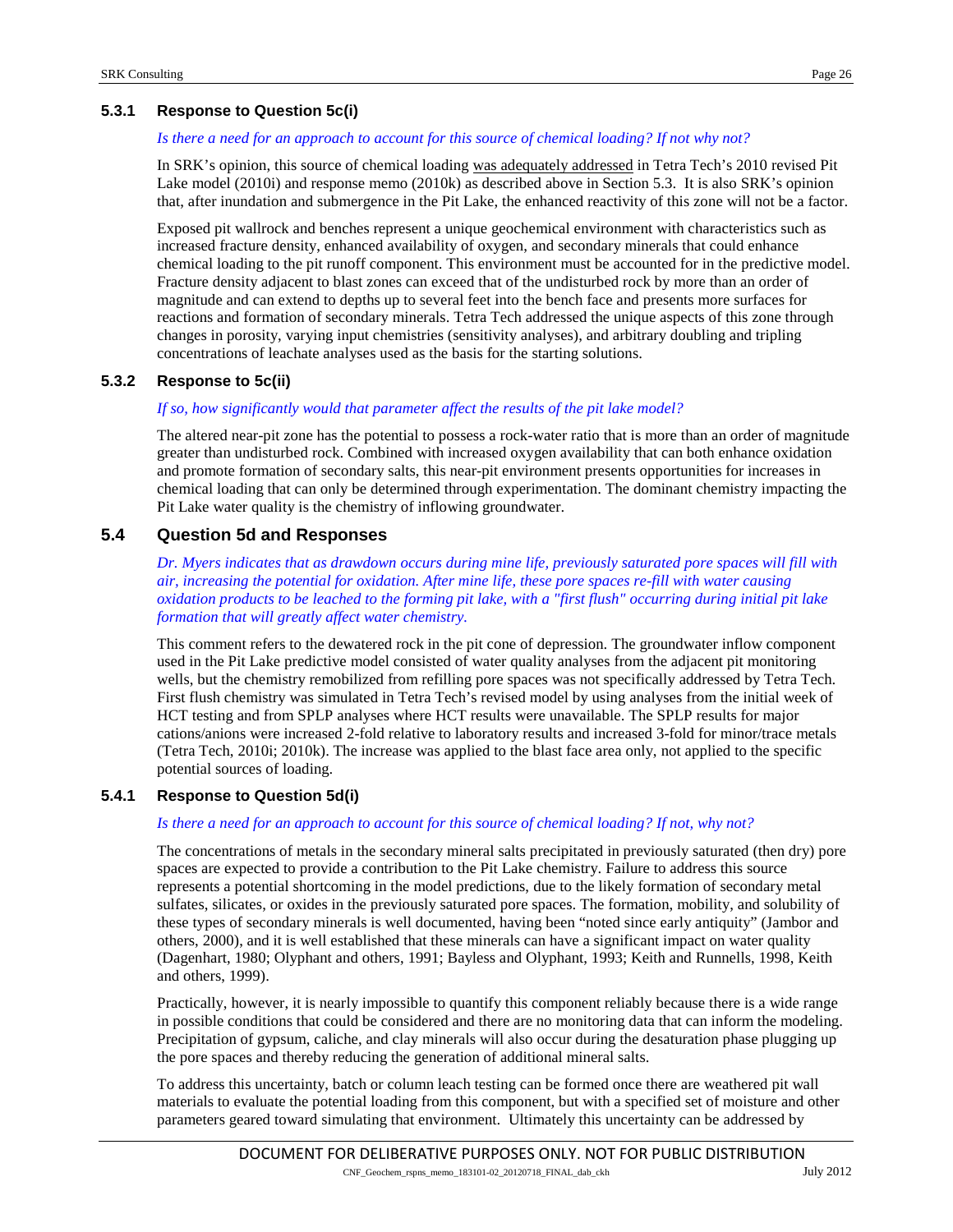### **5.4.2 Response to 5d(ii)**

#### *If so, how significantly would that parameter affect the results of the pit lake model?*

In the opinion of SRK, omission of this source of loading could have an effect on the overall chemical loading of the system, most notably owing to flushing in the early stages of pit infilling as the drawdown in the surrounding groundwater recovers. As mentioned in Sectio[n 5.4.1,](#page-25-0) however, it is nearly impossible to quantify this component reliably especially in a pre-mine condition. Precipitation of clay and gypsum will also occur in the desaturated pores thereby reducing the available space to form additional mineral salts. There is no meaningful monitoring data or test work that can inform the modeling at this time. The outcome of any testwork to assess the importance of this component may not be valid and is not likely to change the outcome of overall predictive model.

# **5.5 Question 5e and Responses**

#### *Dr. Myers indicates that the laboratory tests used to support the pit lake model were on unweathered rock samples, whereas weathering increases surface area and potential reaction rates.*

Test work was primarily performed on drill core and coarse core rejects rather than on weathered rock outcrops exposed in trenches, underground drifts, or a pre-existing open pit. According to the tabulation of samples IDs in the various reports, however, Tetra Tech did use historic drill core from predecessor companies (estimated by SRK to be 20-30 years old) in addition to recent core materials drilled by Augusta Resource. The historic core was likely not appreciably weathered in comparison with rock left unprotected in the elements, but is weathered relative to the fresh, unsplit drill core.

#### General Comments

Weathering does increase surface area by opening and enlarging small joints and cracks in the rock, which can potentially affect reaction rates in the mineral species located on the jointed, broken surfaces in contact with the atmosphere. The jointed surface may contain minerals constituting the native host rock only (i.e. limestone, siltstone) or contain a mix of host rock plus disseminated blebs, films, or veinlets of quartz, calcite, gypsum/anhydrite, hypogene minerals (iron/copper/molybdenum sulfides), supergene minerals (iron/copper oxides, silicates, carbonates), and/or clay minerals.

Outcrops in Arizona typically show a reddish-colored near-surface rind indicating the surface rocks are weathered in the top few feet and that the contained trace minerals such as biotite, amphibole, specular hematite, or pyrite have been oxidized. Oxidation related to hydrothermal alteration and supergene enrichment of copper deposits is a more pervasive and intensive process owing to elevated percentages of associated gangue pyrite and other sulfide minerals. At many deposits, the effects related to supergene oxidation typically extend tens to hundreds of feet below the top of bedrock in an irregular blanket that broadly mimics the geometry of the top of bedrock. The Oxide zone can be offset along faults to deeper levels or can extend along a limited width deep into the Sulfide zone along the hangingwall of a major fault. The Oxide zone at Rosemont is deeply buried on the east side of the proposed pit but is typically less than 50 to 200 feet in thickness. Development of the proposed pit will indeed expose a portion of the previously buried sulfide materials to the atmosphere and oxidize a percentage of this material as exposed in the ultimate pit walls.

# **5.5.1 Response to Question 5e(i)**

#### *Was the Tetra Tech approach of using unweathered sample results reasonable?*

Tetra Tech provided a demonstration that the sample selection method was reasonable and follows industry standard methods for a "greenfields" site that lacks a surface exposure of a weathering related to the development of an historic open pit. SRK acknowledges that sampling of weathered exposures comparable to the eventual pit walls would have been preferred but such exposures are not present at the site. Split samples from recent core, recent coarse core rejects, and from historic core (~20-30 years old) located within 50 feet of the ultimate pit wall were used in the analysis. Ore and waste grade samples representative of vertical and spatial differences throughout the deposit are not available for testing other than through the use of drill core.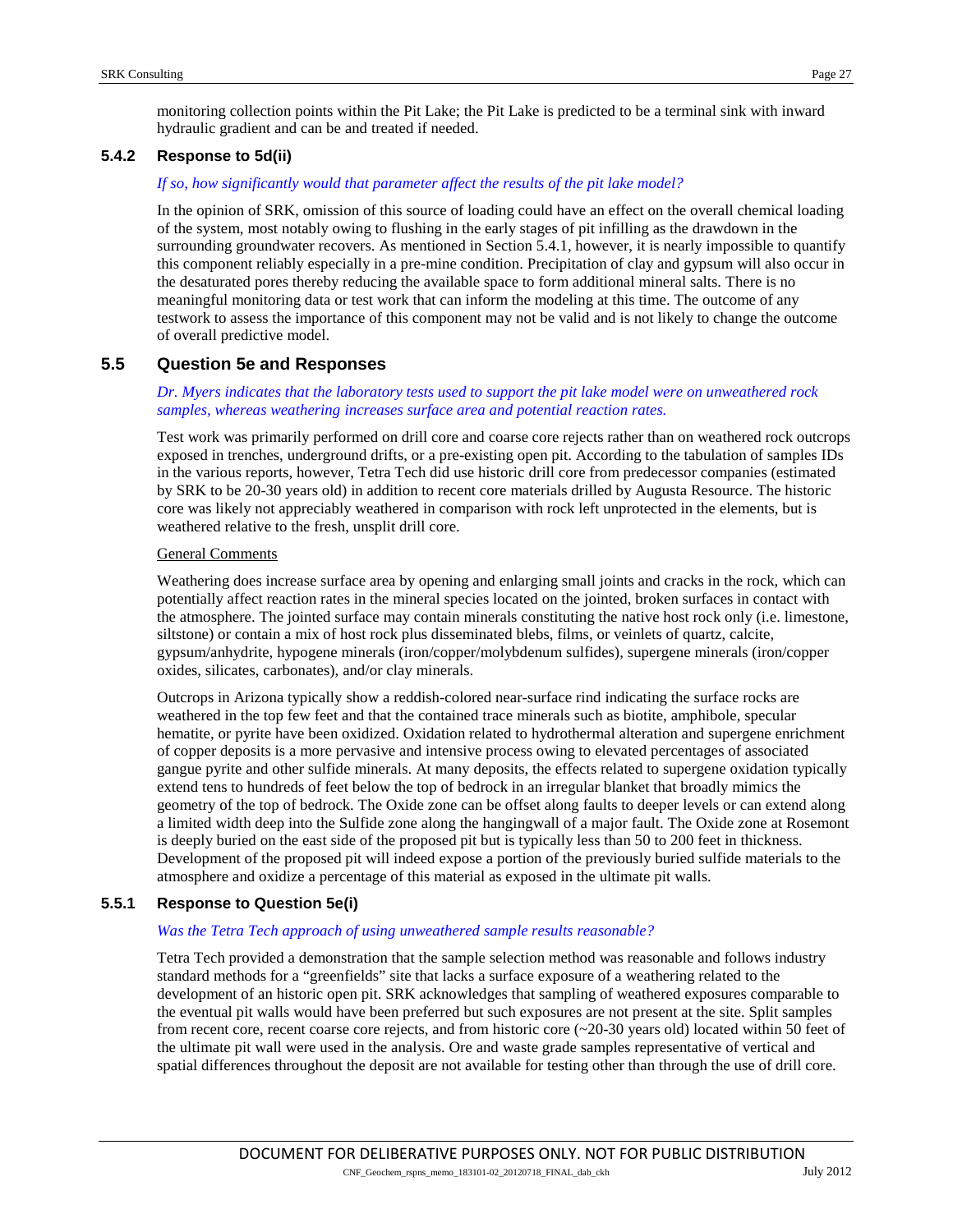# **5.5.2 Response to 5e(ii)**

#### *If not, how significantly would accounting for weathering affect the results of the pit lake model?*

The effects of weathering and blasting damage were incorporated into the revised Pit Lake model (Tetra Tech, 2010i; 2010k).

In their predictive Pit Lake model, Tetra Tech addressed the chemical mass loading of minerals such as soluble salts located on weathered pit surfaces by increasing the porosity in a thickness assumed to be blast-impacted adjacent to mined areas. Short-term leach tests and HCT results were used to assess the potential for release of various constituents from different rock types and to develop source terms for chemical loading to the pit lake from the pit wall runoff. With respect to the initial flushing of blast-impacted pit walls, averaged HCT data were used to simulate the chemical source term for Willow Canyon andesite and arkose, and for the Bolsa and Earp formations. Tetra Tech used SPLP test data to represent formations lacking HCT results. In a conservative approach, however, the SPLP concentrations of major cations and anions were tripled and the concentrations for trace metals were doubled relative to actual average results (Tetra Tech, 2010i). Low, average, and elevated chemical loading simulations were performed during sensitivity analyses (Tetra Tech, 2010i).

# **5.6 Question 5f and Responses**

#### *Dr. Myers raises concerns about the potential for stratification of the lake to occur, which were largely dismissed by Tetra Tech, and indicates that stratification should be included in the model.*

Tetra Tech states that stratification of the pit lake will be unlikely based on information presented in Jewell (2009) suggesting that lakes in arid regions are unlikely to stratify due to the limited availability of freshwater that might induce a density gradient in the pit. The lake was modeled as an oxidized system, allowing the oxidation of iron, the formation of hydrous ferric oxides, and the adsorption of arsenic and other chemical species (Tetra Tech, 2010k). Tetra Tech also states that if stratification does occur, the near surface waters will remain oxidizing and it is the near-surface waters that are the most important with respect to ecological risks. Tetra Tech also states that the lake will be perpetually terminal (permanent inward hydraulic gradient) with no discharge, stating that "*water quality at depth is less important given the expected terminal nature of the pit lake*." Therefore, no consideration was given to possible groundwater effects due to pit lake stratification and seepage.

#### **5.6.1 Response to Question 5f(i)**

#### *Was the Tetra Tech dismissal of the possibility of stratification reasonable? Why or why not?*

In SRK's opinion, some stratification may occur, even in an arid climate. Tetra Tech relies on a conclusion in Jewell (2009) that lakes in arid regions are unlikely to stratify. However, that same publication concludes that determination of the key variables that will control stratification, by way of detailed water balance studies, is "not straightforward," implying the existence of substantial uncertainty in such determinations. Tetra Tech's assumption that the Pit Lake will be forever terminal with no potential for discharge is based on water balance studies and groundwater models that incorporate those uncertainties.

As an example of the expected chemical insignificance of stratification, Tetra Tech illustrates an array of modeling simulations that predict a range of values for arsenic. It is SRK's opinion that this may be an oversimplification because of the potentially complex geochemical environment that could ensue in the pit lake due to stratification. Future calibration predictions should include sensitivity analyses on lake stratification incorporating a range of redox conditions to assess reductive dissolution, desorption, and other potentialities, in the event that predictions of zero discharge prove inaccurate. It is unlikely the pre-mine geochemical modeling results would change significantly as a result of incorporating impacts related to stratification.

# **5.6.2 Response to 5f(ii)**

#### *If not, how significantly would accounting for stratification affect the results of the pit lake model?*

Stratification, whether seasonal or permanent, introduces additional complexity to the pit lake chemical dynamics. A stratified lake with oxidizing conditions near surface and reducing conditions at depth calls into play a broader range of factors such as chemical reactions, speciation, phase stabilities, etc., and greater ranges in the solubility and mobility of critical elements and phases. There are various concerns with stratification, one of the greatest being that under oxidizing conditions processes such as sorption, precipitation, or coprecipitation can store metals in solid phases, but if the redox conditions turn more reducing the solids may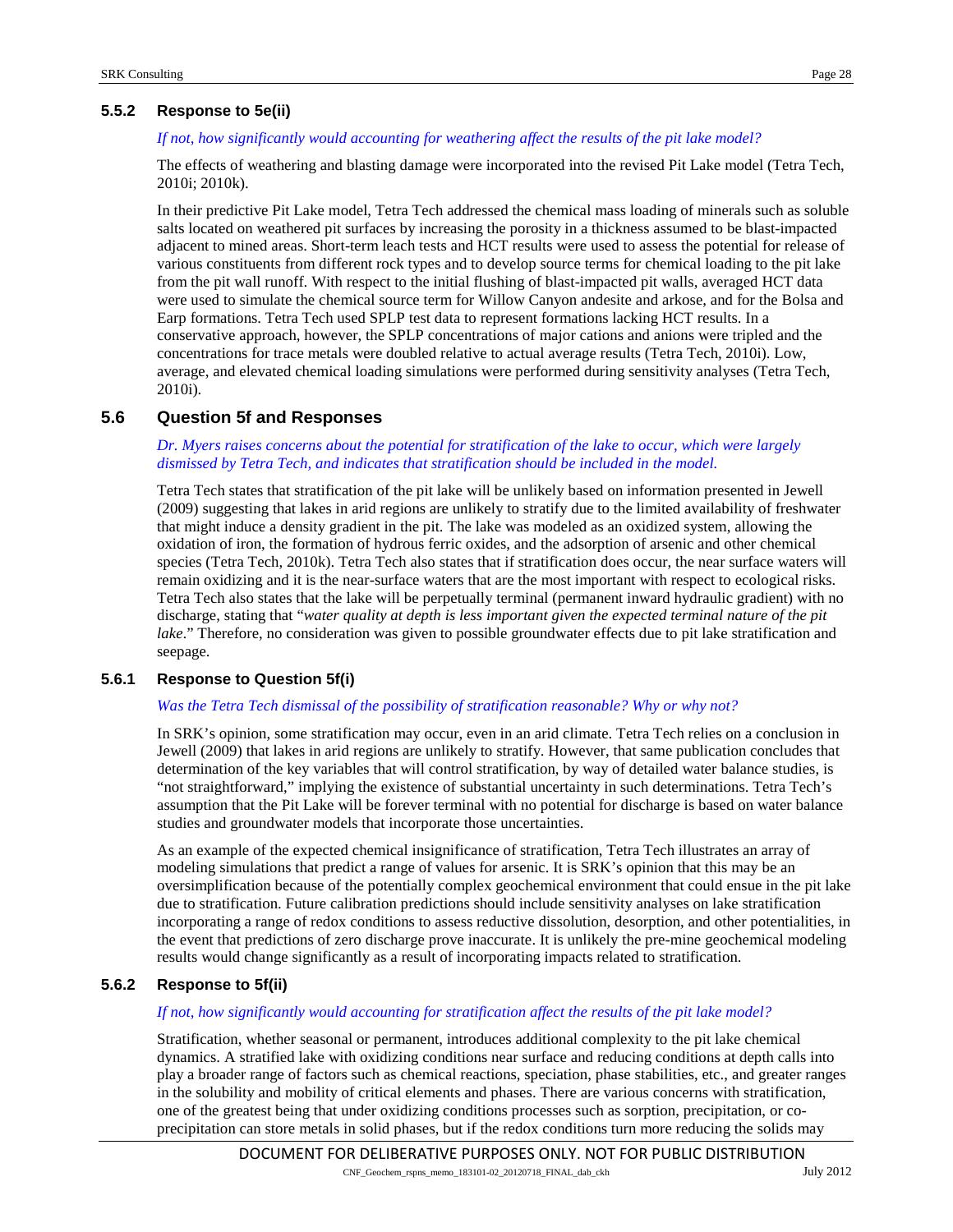destabilize, causing rapid release of the stored metals at potentially greater concentrations than existed in the inflowing groundwater.

With that caveat, it is unlikely that pit lake stratification would significantly impact the overall modeling results or predicted results. For reference purposes only, [Table 9](#page-28-0) presents the predicted water quality of the Pit Lake geochemical model under four scenarios in comparison to various reference water quality standards. The standards chosen include:

- Arizona Aquifer Water Quality Standards (relevant to groundwater);
- EPA National Primary Drinking Water Standards Maximum Contaminant Level (MCL) (relevant to drinking water); and
- EPA National Secondary Drinking Water Standards (relevant to drinking water).

#### **Table 9 Pit Lake model results – Comparison of results under 4 scenarios to ambient groundwater and various reference water quality standards**

<span id="page-28-0"></span>

| <b>Parameter</b><br>(mg/L) | <b>AWQS</b> | <b>National</b><br>Primary<br><b>Standard</b><br><b>MCL</b> | <b>National</b><br>Secondary<br><b>Standard</b> | <b>Ambient</b><br>Ground<br>Water | Low<br><b>Chemical</b><br>Loading<br><b>Scenario</b> | Avg.<br><b>Chemical</b><br>Loading<br><b>Scenario</b> | <b>Elevated</b><br><b>Chemical</b><br>Loading<br><b>Scenario</b> | Avg.<br><b>Chemical</b><br>Loading<br>w. Bolsa<br><b>HCT Data</b> |
|----------------------------|-------------|-------------------------------------------------------------|-------------------------------------------------|-----------------------------------|------------------------------------------------------|-------------------------------------------------------|------------------------------------------------------------------|-------------------------------------------------------------------|
| Ca                         |             |                                                             |                                                 | 131                               | 89.9                                                 | 99.8                                                  | 107.7                                                            | 100.7                                                             |
| Mg                         |             |                                                             |                                                 | 20.5                              | 22.7                                                 | 25.7                                                  | 30.1                                                             | 25.6                                                              |
| Na                         |             |                                                             |                                                 | 26                                | 31.9                                                 | 35.9                                                  | 38.6                                                             | 35.3                                                              |
| K                          |             |                                                             |                                                 | 3.17                              | 5.1                                                  | 5.7                                                   | 6.3                                                              | 5.4                                                               |
| SO <sub>4</sub>            |             |                                                             | 250                                             | 300                               | 330.6                                                | 374.1                                                 | 518.5                                                            | 375.8                                                             |
| <b>CI</b>                  |             |                                                             | 250                                             | 8.36                              | 9.9                                                  | 11.1                                                  | 12.5                                                             | 11.1                                                              |
| F                          | 4           | $\overline{4}$                                              | 2.0                                             | 0.85                              | 1.1                                                  | 1.2                                                   | 1.4                                                              | 1.2                                                               |
| HCO <sub>3</sub>           |             |                                                             |                                                 | 187                               | 37.3                                                 | 36.2                                                  | 37.0                                                             | 36.0                                                              |
| Ag                         |             |                                                             | 0.10                                            | <b>NA</b>                         | 0.004                                                | 0.004                                                 | 0.005                                                            | 0.004                                                             |
| AI                         |             |                                                             | 0.05 to 0.2                                     | < 0.03                            | 0.158                                                | 0.197                                                 | 0.26                                                             | 0.357                                                             |
| As                         | 0.05        | 0.01                                                        |                                                 | 0.0037                            | 0.004                                                | 0.005                                                 | 0.000                                                            | 0.003                                                             |
| Sb                         | 0.006       | 0.006                                                       |                                                 | < 0.0004                          | 0.003                                                | 0.003                                                 | 0.003                                                            | 0.003                                                             |
| Ba                         | 2           | 2                                                           |                                                 | 0.042                             | 0.000                                                | 0.000                                                 | 0.009                                                            | 0.000                                                             |
| Be                         | 0.004       | 0.004                                                       |                                                 | < 0.0001                          | 0.001                                                | 0.001                                                 | 0.001                                                            | 0.001                                                             |
| Cd                         | 0.005       | 0.005                                                       |                                                 | < 0.0001                          | 0.002                                                | 0.002                                                 | 0.002                                                            | 0.002                                                             |
| Cr                         | 0.1         | 0.1                                                         |                                                 | < 0.01                            | 0.004                                                | 0.005                                                 | 0.005                                                            | 0.005                                                             |
| Cu                         |             |                                                             | 1                                               | < 0.01                            | 0.004                                                | 0.004                                                 | 0.005                                                            | 0.163                                                             |
| Fe                         |             |                                                             | 0.3                                             | 0.554                             | 0.000                                                | 0.000                                                 | 0.000                                                            | 0.000                                                             |
| Pb                         | 0.05        | 0.05                                                        |                                                 | 0.00092                           | 0.004                                                | 0.015                                                 | 0.017                                                            | 0.015                                                             |
| Hg                         | 0.002       | 0.002                                                       |                                                 | < 0.0002                          | 0.002                                                | 0.001                                                 | 0.000                                                            | 0.000                                                             |
| Mn                         |             |                                                             | 0.05                                            | 0.174                             | 0.229                                                | 0.255                                                 | 0.243                                                            | 0.254                                                             |
| Mo                         |             |                                                             |                                                 | 0.121                             | 0.137                                                | 0.150                                                 | 0.192                                                            | 0.154                                                             |
| Ni                         | 0.1         | 0.1                                                         |                                                 | < 0.01                            | 0.005                                                | 0.006                                                 | 0.007                                                            | 0.01                                                              |
| Se                         | 0.05        | 0.05                                                        |                                                 | 0.00212                           | 0.013                                                | 0.014                                                 | 0.016                                                            | 0.014                                                             |
| TI                         | 0.002       | 0.002                                                       |                                                 | <b>NA</b>                         | 0.005                                                | 0.006                                                 | 0.007                                                            | 0.006                                                             |
| U                          |             | 0.03                                                        |                                                 | 0.00419                           | 0.005                                                | 0.006                                                 | 0.006                                                            | 0.006                                                             |
| Zn                         |             |                                                             | 5                                               | 0.694                             | 0.745                                                | 0.847                                                 | 0.959                                                            | 0.862                                                             |
| <b>TDS</b>                 |             |                                                             | 500                                             | 581                               | 527                                                  | 589                                                   | 751                                                              | 590                                                               |
| pH                         |             |                                                             | 6.5 to 8.5                                      | 7.6/8.2                           | 8.1                                                  | 8                                                     | 8                                                                | 8                                                                 |

Source: Table 7.01, Tetra Tech, 2010i, 200-year simulation results.

Notes per explanation in Tetra Tech, 2010i: All results in mg/L except for pH. Low, average, and elevated chemical loading scenarios were established using SPLP data for the pit wall rock based upon TDS to establish a sense of low, average, and elevated total chemical loading simulations.

Values reported as zero were not calculated to be present at concentrations reported to three decimal places.

Highlighted rows correspond to chemical constituents that were always below detection limits in laboratory leaching tests. Net positive values are shown due to the use of one-half detection limit values.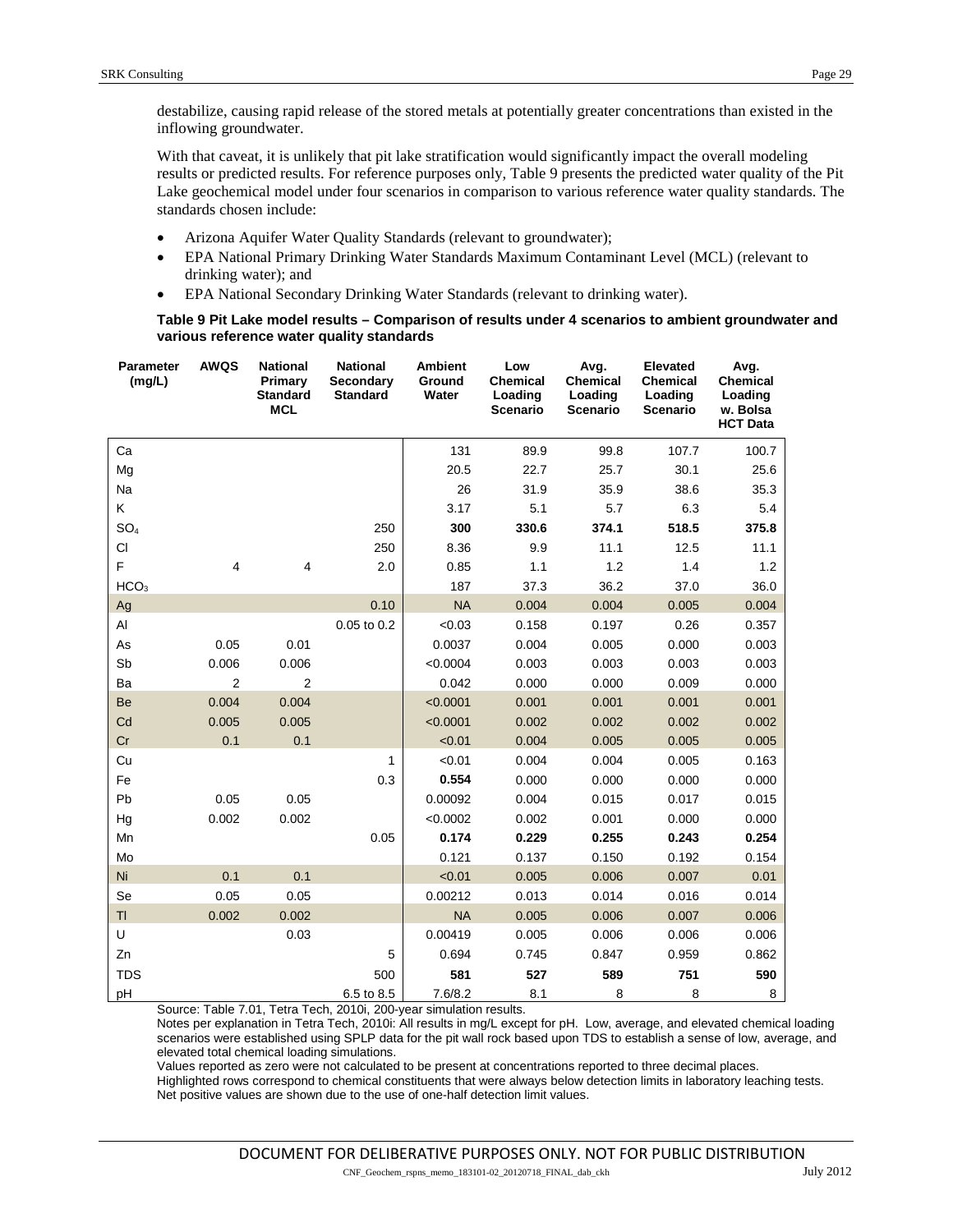Two regional numerical flow models have been prepared for the site, both of which indicate the Pit Lake will maintain inward hydraulic gradient and be a terminal sink in perpetuity. Water in the deeper (potentially reduced) portion of the lake is not anticipated to leave the pit bottom. The Pit Lake predictive model predicts no exceedances of AWQS. The future Pit Lake water is not planned to be used for drinking water. In comparison to drinking water standards, however, there are no expected exceedances of a primary MCL. In comparison with secondary drinking water standards, the future Pit Lake will have elevated sulfate, manganese, and TDS. The average ambient groundwater quality currently exceeds secondary drinking water standards for sulfate, iron, manganese, and TDS.

# **6 SRK Questions and Recommendations**

SRK asked these additional questions and/or made these recommendations in this memo:

- Section 1, Page 2 Recalibration test work for future closure planning is recommended once actual tailings, waste rock, pit wall, and leach materials are available and baseline water quality has been established in the Points of Compliance wells. Additional humidity cells and controlled site leach tests should be run during operations to improve reliance of predictions for closure. These should be operated until steady state constituent release can be demonstrated that the results incorporated into updated geochemical prediction models. Geochemical modeling inputs should incorporate humidity cell and on site test work results on mined and weathered materials rather than SPLP/MWMP on drill core where ever possible.
- Section 1.5, Page 7 Is a graph available of the weighted annual NP, AP, NP/AP, and NNP and a running average NP, AP, NP/AP, and NNP of tailings material for the life-of-mine? The graph prepared for waste rock (see Figure 1, Geochemical Solutions, 2012) was helpful in establishing the range of NNP values seen on an annual basis during the life of mine and confirming the data suggesting the waste material is unlikely to produce acidic drainage. This type of graph for tailings materials life-of-mine would establish the variability including minimum NNP values expected for life of operation.
- Section 2.3, Page 10 Additional tailings test work is recommended in the future to represent the tailings material mined in the final production years (Years 8-21). These results would be used to replace the simulated leachate results used in the Dry Stack Tailings fate and transport model.
- Section 5.2, Page 18 Could Tetra Tech provide additional clarification on the actual water quality samples used and on the calculations used to generate the averaged groundwater chemistry input for the Pit Lake Predictive Model?
- SRK requests one clarification about the pH of the tailings seepage as shown in Table 6.9 of Tetra Tech's *Infiltration, Seepage, Fate and transport Modeling Report – Revision 1* (2010e). The fate and transport model for the Dry Stack Tailings predicts seepage will have a pH of 5.87. A quick survey of information available to SRK on tailings water quality at two sites in Arizona indicates pore water and seepage water concentrations at these facilities range from pH values of 5.1 to 9.5. The majority of the analyses were alkaline (7.3 to 8.5 pH). Both of these tailings facilities contain dominantly igneous and/or metamorphic host rocks rather than the carbonate rock types as present at Rosemont. Could Tetra Tech please confirm that the Dry Stack Tailings seepage, as predicted by the fate and transport model, is expected to be slightly acidic?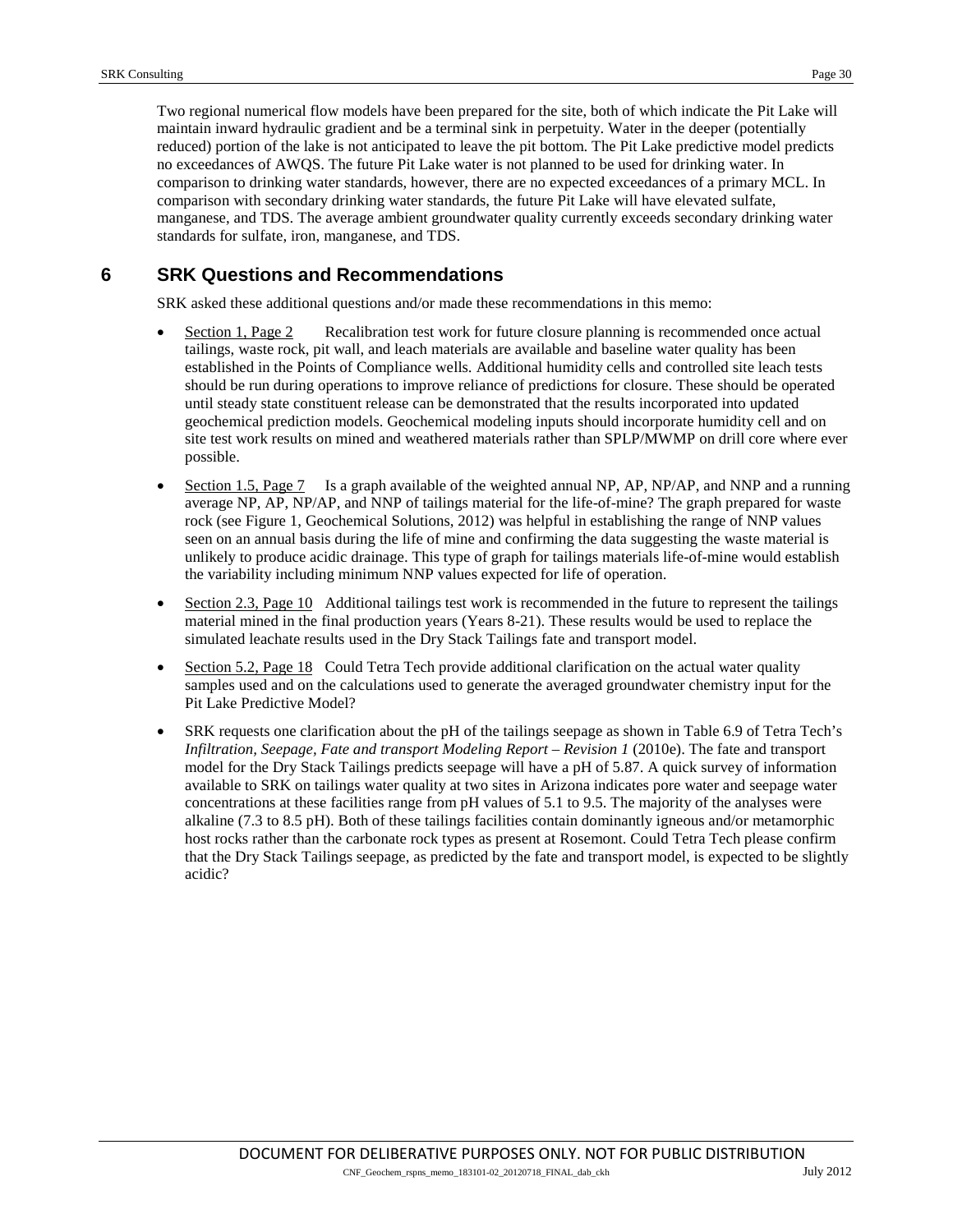# <span id="page-30-0"></span>**7 References**

- AMEC Earth and Environmental, 2009, Rosemont Copper Company dry stack tailings storage facility Final design report: unpublished technical memorandum, April 15, 2009. Project 84201191, 34 p., plus 6 tables, 14 figures, 7 appendices, 27 technical drawings.
- \_\_\_\_\_, 2010, Physical and mechanical properties of tailings and waste rockfill materials: unpublished technical memorandum, August 23, 2010, 15 p., 7 appendices.

American Society for Testing and Materials, 1996, Standard test method for accelerated weathering of solid materials using a modified humidity cell, Designation D5744-96 (reapproved 2001): ASTM, West Conshohocken, Penn., 13 p.

\_\_\_\_\_, 2002, Standard test method for column percolation extraction of mine rock by the Meteoric Water Mobility Procedure, Designation D2242-02: ASTM, West Conshohocken, Penn., 7 p.

Anzalone, S.A., 1995, The Helvetia area porphyry systems, Pima County, Arizona in Pierce, F.W., and Bolm, J.G., eds., Porphyry copper deposits of the American Cordillera: Arizona Geological Society Digest 20, p. 436-441.

Arizona Department of Environmental Quality, Screening method to determine soil concentrations protective of groundwater quality: guidance document, September 1996.

 $\mu$ , 2004a, Arizona mining guidance – BADCT: ADEQ guidance publication #TB 04-01, 279 p.

- \_\_\_\_\_, 2004b, Appendix B Solution, ore and waste characterization in Arizona mining guidance BADCT: agency guidance publication #TB 04-01, 20 p.
- Baker, M.L., 2011, Multiple geochemical technical reports, Comments from SRK (with exception of first one from me [Baker]): internal memorandum to Bev Everson, CNF, August 28, 2011, 6 p.
- Bayless, E.R., and Olyphant, G.A., 1993, Acid-generating salts and their relationship to the chemistry of groundwater and storm runoff at an abandoned mine site in southwestern Indiana, USA. Journal of Contaminant Hydrology, vol. 12, p. 313-328.
- Bowell, R.J., Sapsford, D.J., Dey, M., and Williams, K.P., 2006, Protocols affecting the reactivity of mine waste during laboratory-based kinetic tests, Proceedings of the 7th International Conference on Acid Rock Drainage (ICARD), St. Louis, MO, p. 247-270.
- Coronado Forest Service, 2011, Data request: letter by J. Upchurch, CNF to K. Arnold, Rosemont Copper, December 20, 2011, 5 p.
- Creasey, S.C., 1967, [Geologic map of the Benson quadrangle,](http://ngmdb.usgs.gov/Prodesc/proddesc_1297.htm) Cochise and Pima Counties, Arizona: U.S. Geological Survey Miscellaneous Investigations Series Map, I-470, 11 p., 1 sheet, scale 1:48,000.
- Daffron, W.J., Metz, R.A., Parks, S.W., Sandwell-Weiss, K.L., 2007, Geologic report, relogging program at the Rosemont porphyry skarn copper deposit, Augusta Resource Corporation: unpublished report, March 2007, 28 p.
- Dagenhart, T.V., Jr., 1980, The acid mine drainage of Contrary Creek, Louisa County, Virginia Factors causing variations in stream water chemistry: Univ. Virginia, unpubl. M.S. thesis.
- Day, S., 1994, Long-term kinetic acid generation studies Cinola project, British Columbia, Mine Environment Neutral Drainage Program: Report 1.19.1.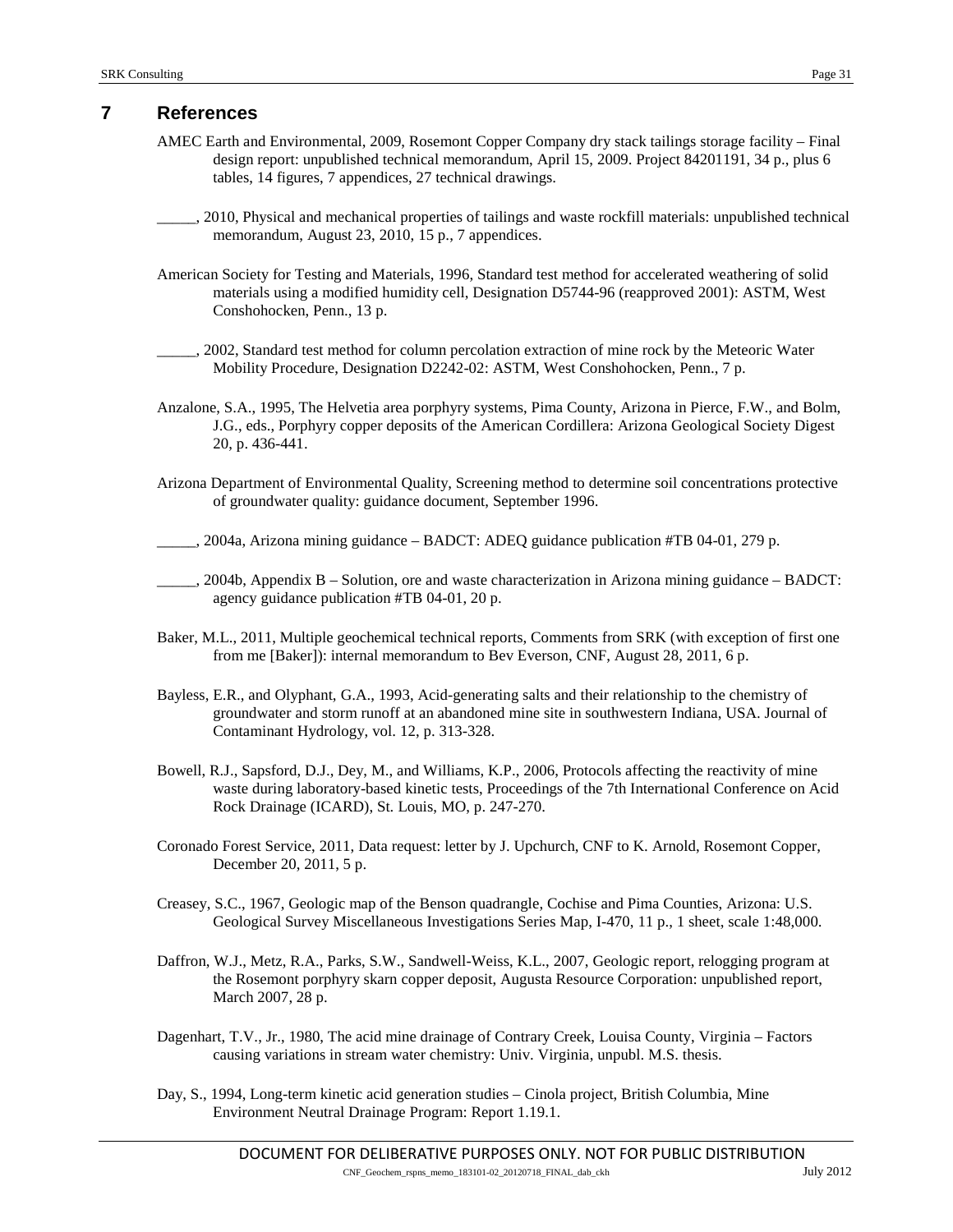- Environmental Protection Agency, 1994, Method 1312 Synthetic precipitation leaching procedure, Revision 1: SW-846. Accessed online at<http://www.epa.gov/epaoswer/hazwaste/test/pdfs/1312.pdf>
- \_\_\_\_\_, 2011, Agency review of the internal working draft of the Rosemont Copper Project DEIS: unpubl. government comment form, July 2011, 9 p.
- Ferguson, K.D., and Morin, K.A., 1991, The prediction of acid rock drainage lessons from the database, Proceedings of the 2nd International Conference on the Abatement of Acidic Drainage, vol. 3, Montreal, Quebec.
- Geochemical Solutions, 2012, Response to Forest Service information request: unpubl. memorandum prepared by Mark A. Williamson to K. Arnold, Rosemont Copper, February 9, 2012, 7 p., 1 attachment.
- Herrell, M.K., McRae, C., Salzsauler, K., and Waples, J.S., 2009, Practical application of accelerated methods of acid rock drainage and metal leaching prediction of mine materials: Proceedings of the 8th International Conference on Acid Rock Drainage, Skellefteå, Sweden.
- Jambor, J.L., Nordstrom, D.K., and Alpers, C.N., 2000, Metal-sulfate salts from sulfide mineral oxidation, *in* Sulfate Minerals – Crystallography, Geochemistry, and Environmental Significance, Mineralogical Society of America Reviews in Mineralogy & Geochemistry, vol. 40, p. 305-350.
- Jewell, P.W., 2009, Stratification controls of pit mine lakes: Mining Engineering, February 2009, p. 40-45.
- Keith, T.E.C., and Runnells, D.D., 1998, Chemistry, mineralogy, and effects of efflorescent sulfate salts in acid mine drainage areas: Abstracts with programs, Geological Society of America v. 30, p. 254.
- Keith, T.E.C., Runnells, D.D., Esposito, K.J., Chermak, J.A., and Hannula, S.R., 1999, Efflorescent sulfate salts – Chemistry, mineralogy, and defects on ARD streams *in* Tailings and Mine Waste '99: Proceedings of the 6<sup>th</sup> International Conference, Balkema, Rotterdam, The Netherlands, p. 573-579.
- Kuipers, J.R., Maest, A.S., MacHardy, K.A., and Lawson, G., 2006, Comparison of predicted and actual water quality at hardrock mines – The reliability of predictions in Environmental Impact Statements: Earthworks, Washington D.C., 226 p.
- Maest, Ann, 2009, Proposed Rosemont Copper mine, Interim technical review comments for the Forest Service, Pima County Regional Flood Control District: unpublished technical comments prepared on behalf of Pima County, December 2009, 20 p.
- Maest, A.S., and Kuipers, J.R., 2005, Predicting water quality at hardrock mines, methods and models, uncertainties, and state-of-the-art: Earthworks, Washington, D.C., 77 p.
- McNew, G.E., 1981, Tactite alteration and its late stage replacement in the southern half of the Rosemont mining district: Tucson, University of Arizona, unpubl. M.S. thesis, 80 p.
- \_\_\_\_\_, 2011, Direct testimony of Tom Myers, PhD. before the Arizona Power Plant and Transmission Line Siting Committee: transcribed statements by Dr. Tom Myers, intervenor on behalf of Save the Scenic Santa Ritas Association, Sky Island Alliance, Center for Biological Diversity, and Tucson Audubon Society, December 5, 2011, 13 p.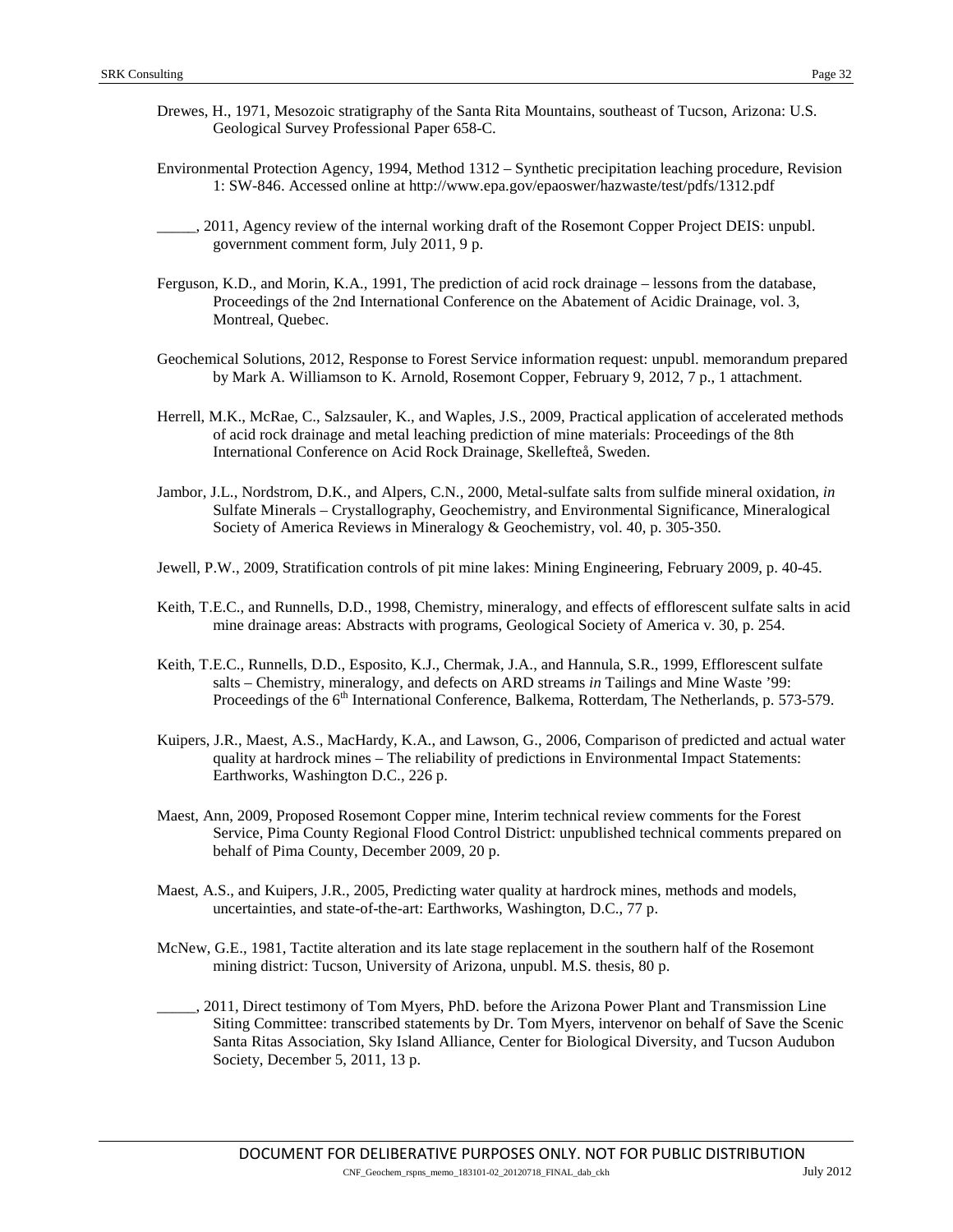- Montgomery & Associates, 2007, Results of drilling, construction, and testing of four pit characterization wells, Rosemont Project, Rosemont Copper Company: unpubl. report for Rosemont Copper Company, September 6, 2007, 43 p., 2 app.
- \_\_\_\_\_, 2009a, Results of Phase 2 hydrogeology and monitoring program, Rosemont Project, Pima County Vol. 1 Text, tables, and figures: unpublished report for Rosemont Copper Company, October 28, 2009, 4 app.
- \_\_\_\_\_, 2009b, Groundwater flow modeling conducted for simulation of proposed Rosemont pit dewatering and post-closure, Rosemont Project, Pima County: unpublished report for Rosemont Copper Company, February 26, 2009, 139 p.
- Morin, K.A., and Hutt, N.M., 1999, Humidity cells How long? How many?: Proceedings of Sudbury '99, Mining and the Environment II, Sudbury, Canada, vol. 1, p. 109-117.
- Myers, 2010, Review of the proposed Rosemont Ranch mine, Geochemical pit lake predictive model: unpubl. technical memorandum prepared for Pima County and Pima County Regional Flood Control District, August 27, 2010, 10 p.
- Price, W., 1997, Draft guidelines and recommended methods for the prediction of metal leaching and acid rock drainage at minesites in British Columbia: guidance provided by the Reclamation Section, British Columbia Ministry of Energy and Mines, April 1997.
- Olyphant, G.A., Bayless, E.R., and Harper, D., 1991, Seasonal and weather-related controls on solute concentrations and acid drainage from a pyritic coal-refuse deposit in southwestern Indiana, USA: Journal of Contaminant Hydrology, v. 7, p. 219-236.
- Scharer, J.M., Pettit, C.M., Kirkaldy, J.L., Bolduc, L., Halbert, B.E., and Chambers, D.B., 2000, Leaching of metals from sulphide mine wastes at neutral pH: Proceedings of the 5<sup>th</sup> International Conference on Acid Rock Drainage, Denver, Colo.
- Sobek, A.A., Schuller, W.A., Freeman, J.R., and Smith, R.M., 1978, Field and laboratory methods applicable to overburden and minesoils: U.S. EPA Report EPA-600/2-78-054.
- Spencer, J., 2002, Natural occurrence of arsenic in southwest ground water: Southwest Hydrology, May-June 2002, p. 14-15.
- SRK Consulting, 2005a, Mineralogical photomicrographs and summary of X-ray diffraction results *in* Tailings Characterization Report, BHP San Manuel plant site, Pinal County, Arizona, Appendix F: unpublished report prepared for BHP Copper Inc. and submitted to ADEQ, August 1, 2005, 7 p. plus 3 attachments.
- \_\_\_\_\_, 2005b, Oxygen levels in the tailings *in* Tailings Characterization Report, BHP San Manuel plant site, Pinal County, Arizona, Appendix H: unpublished report prepared for BHP Copper Inc. and submitted to ADEQ, August 1, 2005, 14 p.
- \_\_\_\_\_, 2010a, Preliminary geochemistry review Proposed Rosemont Copper Project: unpubl. technical memorandum from R. Bowell and C. Hoag to T. Furgason, SWCA, February 10, 2010, 12 p., 1 attachment.
- \_\_\_\_\_, 2010b, Technical review of Infiltration, Seepage, Fate and Transport Modeling Report, Tetra Tech, 2010, prepared for Rosemont Copper Company: unpubl. technical memorandum from V. Ugorets and S. Day to D. Ortman, April 30, 2010, 9 p.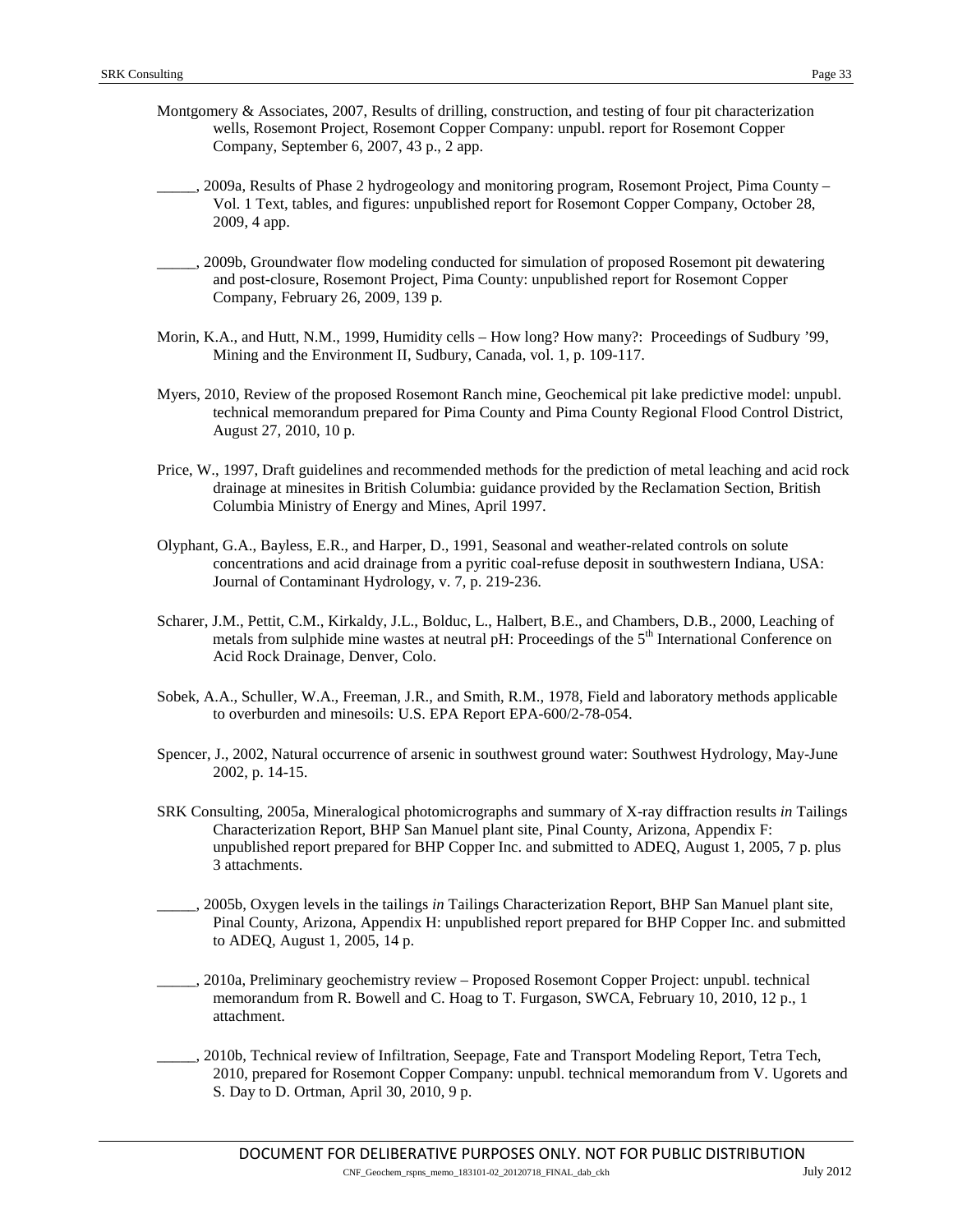- \_\_\_\_\_, 2010c, Technical review of (Tetra Tech, 2010) Geochemical Pit Lake Predictive Model, Rosemont Copper Project: unpubl. technical memorandum from V. Ugorets and S. Day to D. Ortman, May 3, 2010, 11 p., 1 attachment.
- \_\_\_\_\_, 2011a, Action items for Tetra Tech and SRK Phone conference call of March 10, 2011: unpubl. technical memorandum from S. Day and C. Stone to D. Ortman, May 5, 2011, 2 p.
- \_\_\_\_\_, 2011b, Response to Rosemont's memorandum regarding pit lake source terms and waste rock segregation: unpubl. technical memorandum from C. Hoag to D. Ortman, May 25, 2011, 2 p.
- Stuart, W., 2005, Development of acid rock drainage prediction methodologies for coal mine wastes: Adelaide, Australia, Ian Wark Research Institute, University of South Australia, unpubl. Ph.D. dissertation.
- Tetra Tech, 2007, Geochemical Characterization, Addendum 1, Rosemont Copper: unpubl. report prepared for Rosemont Copper Company, Tetra Tech Project No. 320614.100.07, November 2007, 23 p., 2 app.
- \_\_\_\_\_, 2009, Rosemont geochemical sample composite method: unpubl. technical memorandum prepared by J. Joggerst to K. Arnold, Rosemont Copper, Tetra Tech Project No. 197-320841-5.3, November 2, 2010, 2 p.
- \_\_\_\_\_, 2010a, Waste rock material characterization: unpubl. technical memorandum prepared by M. Thornbrue, to K. Arnold, Rosemont Copper, Tetra Tech Project No. 021/10-320832-5.3, January 8, 2010, 13 p., 3 attachments.
- \_\_\_\_\_, 2010b, Heap Leach Facility infiltration, seepage, and fate and transport modeling/treatment options: unpubl. technical memorandum prepared by A. Hudson, to K. Arnold, Rosemont Copper, Tetra Tech Project No. 042/09-320864-5.3, January 14, 2010, 18 p.
- $\Box$ , 2010c, Potential source volumes and chemical makeup for area-wide fate and transport modeling Rosemont Copper Project: unpubl. technical memorandum prepared by D. Krizek, to K. Arnold, Rosemont Copper, Tetra Tech Project No. 226/10-320887-5.3, August 23, 2010, 11 p., 2 attachments.
- \_\_\_\_\_, 2010d, Rosemont tailings geochemistry sample sources: unpubl. technical memorandum prepared by Michael Dieckhaus, to K. Arnold, Rosemont Copper, Tetra Tech Project No. 236-320887-5.3, August 30, 2010, 7 p., 5 attachments.
- \_\_\_\_\_, 2010e, Infiltration, seepage, fate and transport modeling report Revision 1, Rosemont Copper Project: unpubl. report, Tetra Tech Project No. 114-320884, August 30, 2010, 88 p., 6 attachments.
- \_\_\_\_\_, 2010f, Rosemont area-wide fate and transport and DIA assessment: unpubl. technical memorandum from K. Thompson to K. Arnold, Tetra Tech Project No. 242/10-320877-5.3, August 31, 2010, 15 p.
- \_\_\_\_\_, 2010g, Rosemont waste rock segregation plan: unpublished technical memorandum from D. Krizek to K. Arnold, Tetra Tech Project No. 244/10-320877-5.3, August 31, 2010, 7 p.
- \_\_\_\_\_, 2010h, Rosemont geochemical sample selection: unpubl. technical memorandum prepared by Amy L. Hudson, REM, to K. Arnold, Rosemont Copper, October 26, 2010, 4 p., 1 attachment.
- \_\_\_\_\_, 2010i, Geochemical pit lake predictive model, Revision 1 Rosemont Copper Project: unpubl. report prepared for Rosemont Copper, Tetra Tech Project No. 114-320884, November 2010, 43 p., 6 app.
- \_\_\_\_\_, 2010j, Regional groundwater flow model, Rosemont Copper Project: unpublished report, Tetra Tech Project No. 114-320874, November 2010, 270 p., 3 app.